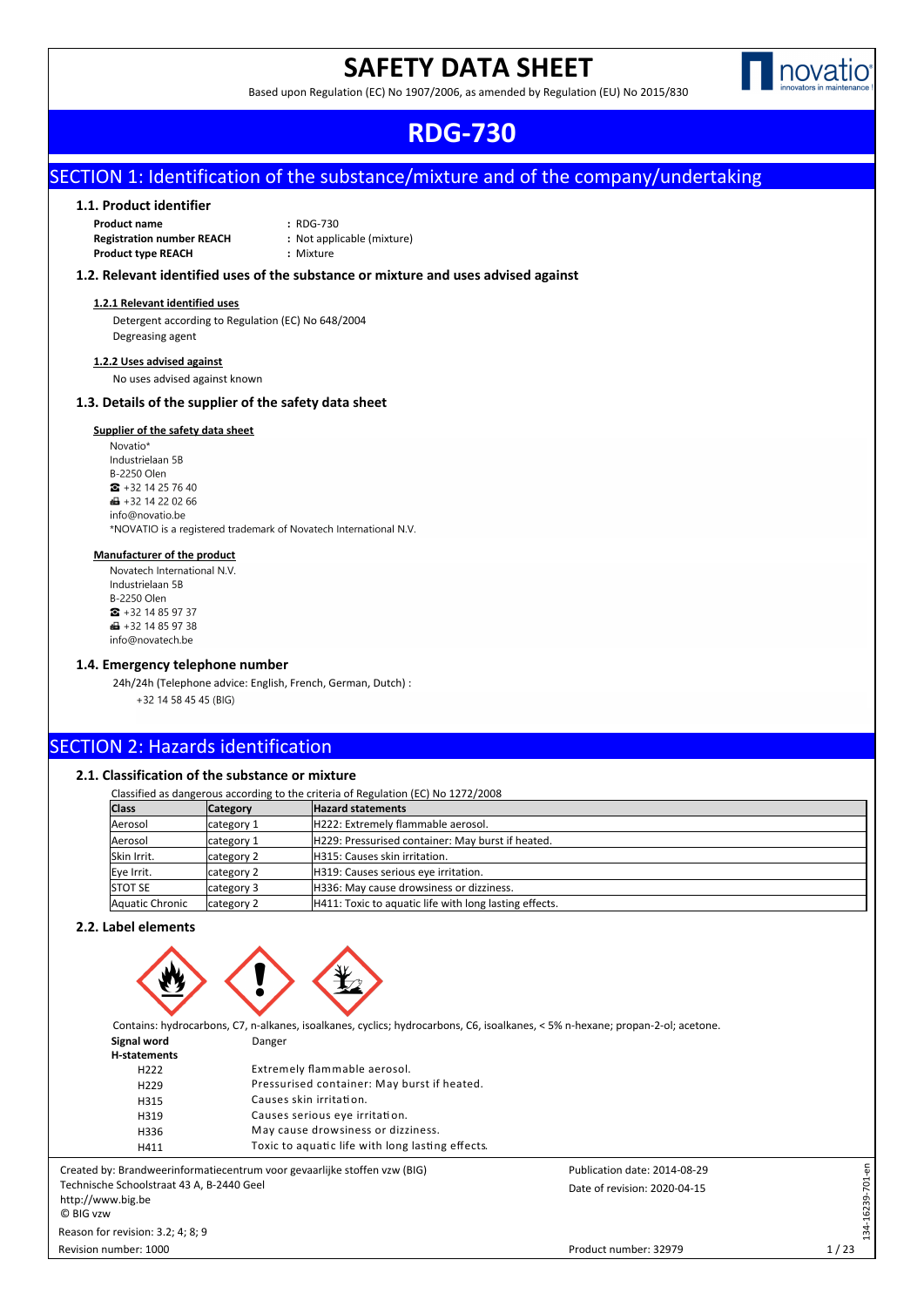### **P-statements**

P210 Keep away from heat, hot surfaces, sparks, open flames and other ignition sources. No smoking.<br>P211 Do not spray on an open flame or other ignition source. Do not spray on an open flame or other ignition source. P251 Do not pierce or burn, even after use.<br>P280 Wear protective gloves, protective clo Wear protective gloves, protective clothing and eye protection/face protection. P304 + P340 IF INHALED: Remove person to fresh air and keep comfortable for breathing.

P410 + P412 Protect from sunlight. Do not expose to temperatures exceeding 50 °C/ 122°F.

#### **2.3. Other hazards**

Gas/vapour spreads at floor level: ignition hazard

### SECTION 3: Composition/information on ingredients

#### **3.1. Substances**

Not applicable

#### **3.2. Mixtures**

| <b>Name</b><br><b>REACH Registration No</b>                          | <b>CAS No</b><br><b>EC No</b> | Conc. (C) | <b>Classification according to CLP Note</b>                                                                                                              |               | <b>Remark</b> |
|----------------------------------------------------------------------|-------------------------------|-----------|----------------------------------------------------------------------------------------------------------------------------------------------------------|---------------|---------------|
| hydrocarbons, C7, n-alkanes, isoalkanes, cyclics<br>01-2119475515-33 |                               | C≤40%     | Flam. Liq. 2; H225<br>Asp. Tox. 1; H304<br>Skin Irrit. 2; H315<br>STOT SE 3; H336<br>Aquatic Chronic 2; H411                                             | (1)(10)       | Constituent   |
| hydrocarbons, C6, isoalkanes, < 5% n-hexane<br>01-2119484651-34      |                               | C≤30%     | Flam. Lig. 2; H225<br>Asp. Tox. 1; H304<br>Skin Irrit. 2; H315<br>STOT SE 3; H336<br>Aquatic Chronic 2; H411                                             | (1)(10)       | Constituent   |
| propan-2-ol<br>01-2119457558-25                                      | 67-63-0<br>200-661-7          | lC≤20%    | Flam. Lig. 2; H225<br>Eye Irrit. 2; H319<br>STOT SE 3; H336                                                                                              | (1)(2)(10)    | Constituent   |
| lacetone<br>01-2119471330-49                                         | 67-64-1<br>200-662-2          | C≤20%     | Flam. Lig. 2; H225<br>Eye Irrit. 2; H319<br>STOT SE 3; H336                                                                                              | (1)(2)(10)    | Constituent   |
| carbon dioxide                                                       | 124-38-9<br>204-696-9         | C≤4%      | Press. Gas - Liquefied gas;<br>H280                                                                                                                      | (1)(2)(1)     | Propellant    |
| ln-hexane<br>01-2119480412-44                                        | 110-54-3<br>203-777-6         | lC≤2%     | Flam. Lig. 2; H225<br>Repr. 2; H361f<br>Asp. Tox. 1; H304<br><b>STOT RE 2; H373</b><br>Skin Irrit. 2; H315<br>STOT SE 3; H336<br>Aquatic Chronic 2; H411 | (1)(2)(8)(10) | Constituent   |
| cyclohexane<br>01-2119463273-41                                      | 110-82-7<br>203-806-2         | lC≤0.4%   | Flam. Lig. 2; H225<br>Asp. Tox. 1; H304<br>Skin Irrit. 2; H315<br>STOT SE 3; H336<br>Aquatic Acute 1; H400<br>Aquatic Chronic 1; H410                    | (1)(2)(10)(9) | Constituent   |

(1) For H-statements in full: see heading 16

(2) Substance with a Community workplace exposure limit

(8) Specific concentration limits, see heading 16

(9) M-factor, see heading 16

(10) Subject to restrictions of Annex XVII of Regulation (EC) No. 1907/2006

(I) Exempted from registration under REACH according to Annex IV (Regulation (EC) No 1907/2006)

### SECTION 4: First aid measures

#### **4.1. Description of first aid measures**

#### **General:**

Observe (own) safety. If possible, approach victim and check vital functions. In case of injury and/or intoxication, call the European emergency number 112. Treat symptoms starting with most life-threatening injuries and disorders. Keep victim under observation, possibility of delayed symptoms.

#### **After inhalation:**

Remove victim into fresh air. In case of respiratory problems, consult a doctor/medical service.

#### **After skin contact:**

If possible, wipe up/dry remove chemical. Then rinse/shower immediately with (lukewarm) water. If irritation persists, consult a doctor/medical service.

#### **After eye contact:**

Reason for revision: 3.2; 4; 8; 9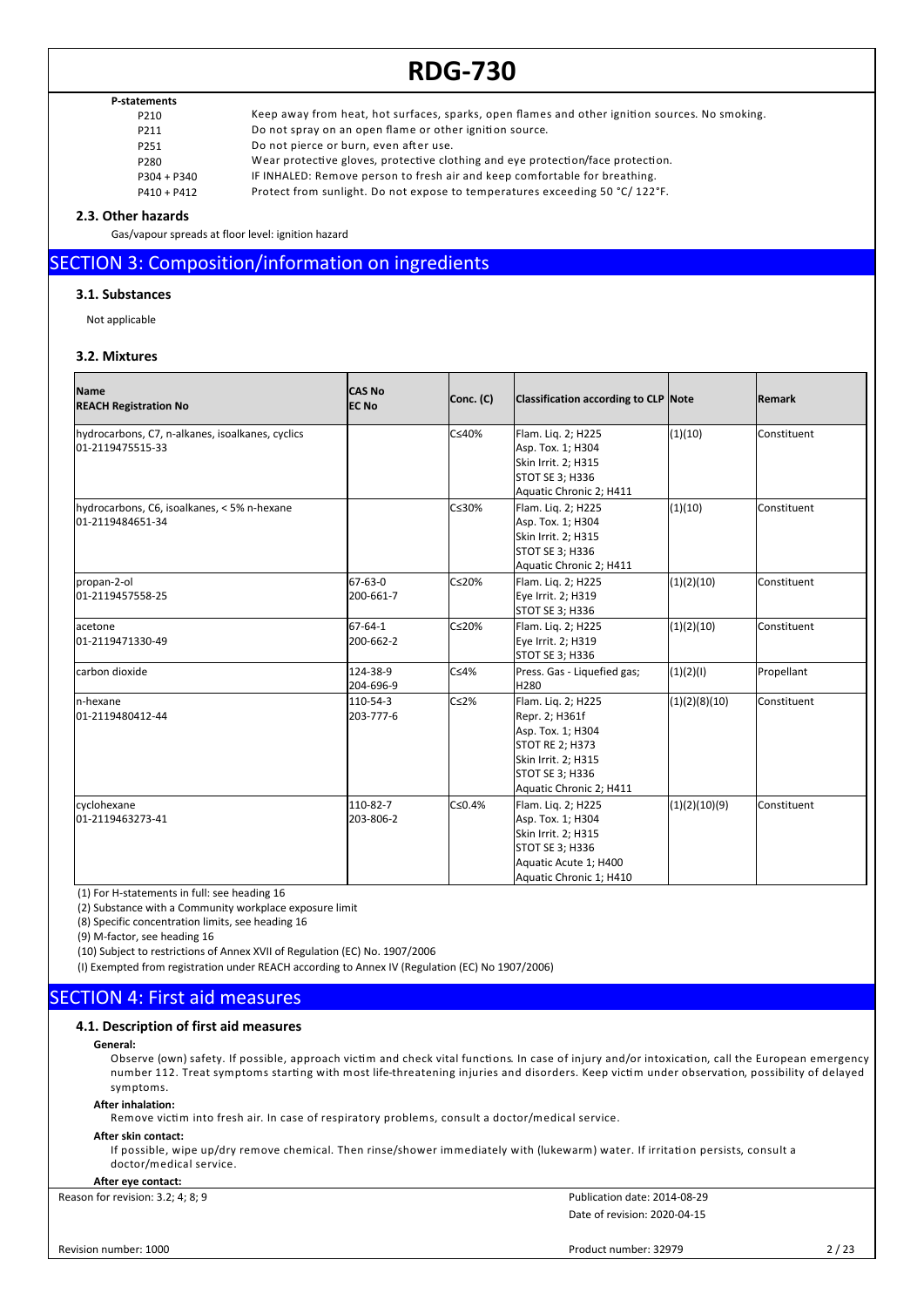Rinse immediately with plenty of water. Remove contact lenses, if present and easy to do. Continue rinsing. If irritation persists, consult a doctor/medical service.

#### **After ingestion:**

Rinse mouth with water. If you feel unwell, consult a doctor/medical service. Do not wait for symptoms to occur to consult Poison Center.

#### **4.2. Most important symptoms and effects, both acute and delayed**

#### **4.2.1 Acute symptoms**

**After inhalation:** Central nervous system depression. Narcosis.

**After skin contact:** Tingling/irritation of the skin. **After eye contact:** Irritation of the eye tissue.

**After ingestion:** No effects known.

- **4.2.2 Delayed symptoms**
- No effects known.

#### **4.3. Indication of any immediate medical attention and special treatment needed**

If applicable and available it will be listed below.

### SECTION 5: Firefighting measures

#### **5.1. Extinguishing media**

#### **5.1.1 Suitable extinguishing media:**

Small fire: Water, Quick-acting ABC powder extinguisher, Quick-acting BC powder extinguisher, Quick-acting CO2 extinguisher. Major fire: Quantities of water.

#### **5.2. Special hazards arising from the substance or mixture**

Upon combustion: CO and CO2 are formed. Pressurised container: May burst if heated.

#### **5.3. Advice for firefighters**

#### **5.3.1 Instructions:**

If exposed to fire cool the closed containers by spraying with water. Physical explosion risk: extinguish/cool from behind cover. Do not move the load if exposed to heat. After cooling: persistant risk of physical explosion. Take account of environmentally hazardous firefighting water. Use water moderately and if possible collect or contain it.

#### **5.3.2 Special protective equipment for fire-fighters:**

Gloves (EN 374). Protective goggles (EN 166). Head/neck protection. Protective clothing (EN 14605 or EN 13034). Heat/fire exposure: compressed air apparatus (EN 136 + EN 137).

### SECTION 6: Accidental release measures

#### **6.1. Personal precautions, protective equipment and emergency procedures**

Stop engines and no smoking. No naked flames or sparks. Spark- and explosionproof appliances and lighting equipment.

**6.1.1 Protective equipment for non-emergency personnel**

See heading 8.2

#### **6.1.2 Protective equipment for emergency responders**

Gloves (EN 374). Protective goggles (EN 166). Head/neck protection. Protective clothing (EN 14605 or EN 13034). Suitable protective clothing

See heading 8.2

#### **6.2. Environmental precautions**

Dam up the liquid spill.

#### **6.3. Methods and material for containment and cleaning up**

Take up liquid spill into absorbent material. Scoop absorbed substance into closing containers. Carefully collect the spill/leftovers. Clean contaminated surfaces with an excess of water. Take collected spill to manufacturer/competent authority. Wash clothing and equipment after handling.

#### **6.4. Reference to other sections**

See heading 13.

#### SECTION 7: Handling and storage

The information in this section is a general description. If applicable and available, exposure scenarios are attached in annex. Always use the relevant exposure scenarios that correspond to your identified use.

#### **7.1. Precautions for safe handling**

Use spark-/explosionproof appliances and lighting system. Take precautions against electrostatic charges. Keep away from naked flames/heat. Keep away from ignition sources/sparks. Gas/vapour heavier than air at 20°C. Observe normal hygiene standards. Remove contaminated clothing immediately.

#### **7.2. Conditions for safe storage, including any incompatibilities**

**7.2.1 Safe storage requirements:**

Reason for revision: 3.2; 4; 8; 9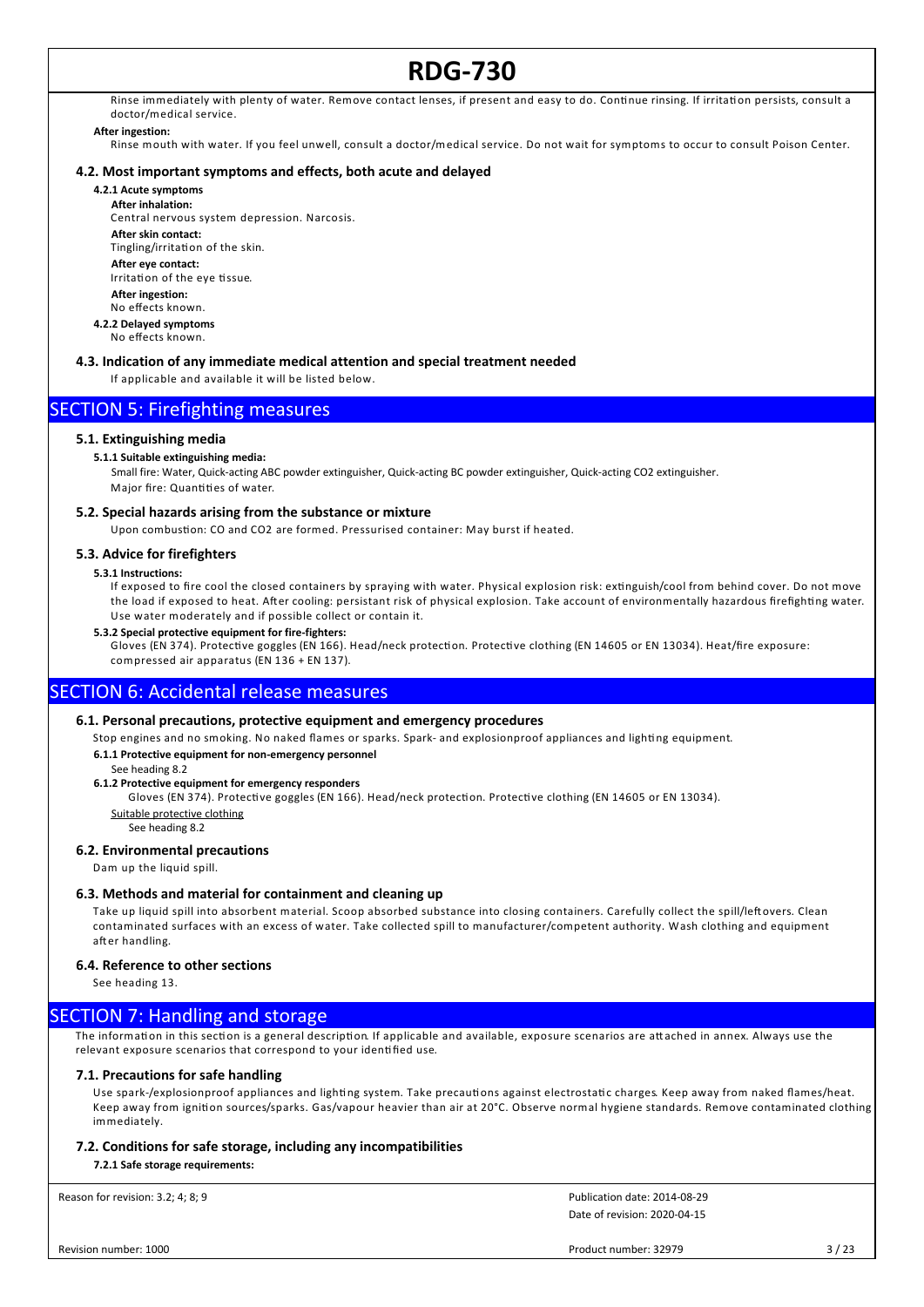Storage temperature: < 50 °C. Store in a cool area. Protect against frost. Keep container in a well-ventilated place. Fireproof storeroom. Meet the legal requirements.

#### **7.2.2 Keep away from:**

Heat sources, ignition sources.

- **7.2.3 Suitable packaging material:**
	- Aerosol.
- **7.2.4 Non suitable packaging material:** No data available

#### **7.3. Specific end use(s)**

If applicable and available, exposure scenarios are attached in annex. See information supplied by the manufacturer.

### SECTION 8: Exposure controls/personal protection

#### **8.1. Control parameters**

#### **8.1.1 Occupational exposure**

**a) Occupational exposure limit values**

If lim it values are applicable and available these will be listed below.

| I<br>×<br>۰. |
|--------------|
|--------------|

| ◡              |                                                                                                        |                          |
|----------------|--------------------------------------------------------------------------------------------------------|--------------------------|
| Acetone        | Time-weighted average exposure limit 8 h (Indicative occupational<br>exposure limit value)             | 500 ppm                  |
|                | Time-weighted average exposure limit 8 h (Indicative occupational<br>exposure limit value)             | $1210 \,\mathrm{mg/m^3}$ |
| Carbon dioxide | Time-weighted average exposure limit 8 h (Indicative occupational<br>5000 ppm<br>exposure limit value) |                          |
|                | Time-weighted average exposure limit 8 h (Indicative occupational<br>exposure limit value)             | 9000 mg/m <sup>3</sup>   |
| Cyclohexane    | Time-weighted average exposure limit 8 h (Indicative occupational<br>exposure limit value)             | 200 ppm                  |
|                | Time-weighted average exposure limit 8 h (Indicative occupational<br>exposure limit value)             | 700 mg/m <sup>3</sup>    |
| In-Hexane      | Time-weighted average exposure limit 8 h (Indicative occupational<br>exposure limit value)             | 20 ppm                   |
|                | Time-weighted average exposure limit 8 h (Indicative occupational<br>exposure limit value)             | $72 \text{ mg/m}^3$      |

| <b>Belgium</b>       |                                          |                          |
|----------------------|------------------------------------------|--------------------------|
| Acétone              | Time-weighted average exposure limit 8 h | 500 ppm                  |
|                      | Time-weighted average exposure limit 8 h | $1210 \,\mathrm{mg/m^3}$ |
|                      | Short time value                         | 1000 ppm                 |
|                      | lShort time value                        | $2420$ mg/m <sup>3</sup> |
| Alcool isopropylique | Time-weighted average exposure limit 8 h | 200 ppm                  |
|                      | Time-weighted average exposure limit 8 h | 500 mg/m <sup>3</sup>    |
|                      | Short time value                         | 400 ppm                  |
|                      | lShort time value                        | 1000 mg/m <sup>3</sup>   |
| Carbone (dioxyde de) | Time-weighted average exposure limit 8 h | 5000 ppm                 |
|                      | Time-weighted average exposure limit 8 h | $9131 \text{ mg/m}^3$    |
|                      | Short time value                         | 30000 ppm                |
|                      | lShort time value                        | 54784 mg/m <sup>3</sup>  |
| Cyclohexane          | Time-weighted average exposure limit 8 h | 100 ppm                  |
|                      | Time-weighted average exposure limit 8 h | 350 mg/m <sup>3</sup>    |
| In-Hexane            | Time-weighted average exposure limit 8 h | 20 ppm                   |
|                      | Time-weighted average exposure limit 8 h | 72 mg/m <sup>3</sup>     |

| <b>The Netherlands</b> |                                                                                                                |                          |
|------------------------|----------------------------------------------------------------------------------------------------------------|--------------------------|
| Aceton                 | Time-weighted average exposure limit 8 h (Public occupational exposure 501 ppm<br>llimit value)                |                          |
|                        | Time-weighted average exposure limit 8 h (Public occupational exposure $1210 \text{ mg/m}^3$<br>llimit value)  |                          |
|                        | Short time value (Public occupational exposure limit value)                                                    | $1002$ ppm               |
|                        | Short time value (Public occupational exposure limit value)                                                    | $2420$ mg/m <sup>3</sup> |
| Cyclohexaan            | Time-weighted average exposure limit 8 h (Public occupational exposure 200 ppm<br>llimit value)                |                          |
|                        | [Time-weighted average exposure limit 8 h (Public occupational exposure]700 mg/m <sup>3</sup><br>llimit value) |                          |
|                        | Short time value (Public occupational exposure limit value)                                                    | 400 ppm                  |
|                        | Short time value (Public occupational exposure limit value)                                                    | 1400 mg/m <sup>3</sup>   |
| Kooldioxide            | Time-weighted average exposure limit 8 h (Public occupational exposure 4919 ppm<br>llimit value)               |                          |

Reason for revision: 3.2; 4; 8; 9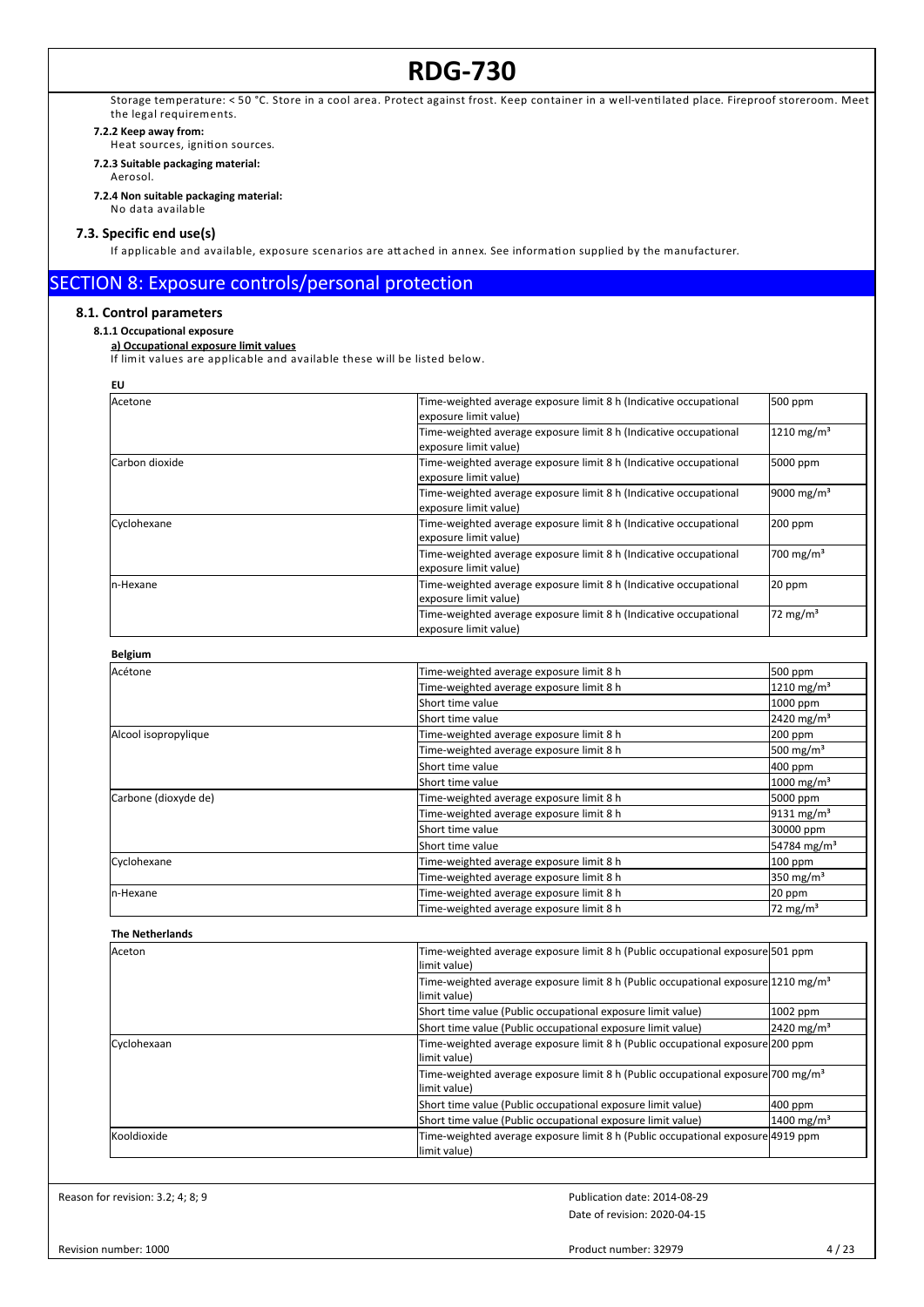| Kooldioxide          | Time-weighted average exposure limit 8 h (Public occupational exposure 9000 mg/m <sup>3</sup>                               |                                  |
|----------------------|-----------------------------------------------------------------------------------------------------------------------------|----------------------------------|
| n-Hexaan             | limit value)<br>Time-weighted average exposure limit 8 h (Public occupational exposure 20 ppm                               |                                  |
|                      | limit value)<br>Time-weighted average exposure limit 8 h (Public occupational exposure 72 mg/m <sup>3</sup><br>limit value) |                                  |
|                      | Short time value (Public occupational exposure limit value)                                                                 | 40 ppm                           |
|                      | Short time value (Public occupational exposure limit value)                                                                 | 144 mg/m <sup>3</sup>            |
| France               |                                                                                                                             |                                  |
| Acétone              | Time-weighted average exposure limit 8 h (VRC: Valeur réglementaire                                                         | 500 ppm                          |
|                      | contraignante)<br>Time-weighted average exposure limit 8 h (VRC: Valeur réglementaire                                       | $1210$ mg/m <sup>3</sup>         |
|                      | contraignante)                                                                                                              |                                  |
|                      | Short time value (VRC: Valeur réglementaire contraignante)                                                                  | 1000 ppm                         |
|                      | Short time value (VRC: Valeur réglementaire contraignante)                                                                  | 2420 mg/m <sup>3</sup>           |
| Alcool isopropylique | Short time value (VL: Valeur non réglementaire indicative)                                                                  | 400 ppm                          |
|                      | Short time value (VL: Valeur non réglementaire indicative)                                                                  | 980 mg/m <sup>3</sup>            |
| Carbone (dioxyde de) | Time-weighted average exposure limit 8 h (VRI: Valeur réglementaire<br>indicative)                                          | 5000 ppm                         |
|                      | Time-weighted average exposure limit 8 h (VRI: Valeur réglementaire<br>indicative)                                          | 9000 mg/m <sup>3</sup>           |
| Cyclohexane          | Time-weighted average exposure limit 8 h (VRC: Valeur réglementaire<br>contraignante)                                       | 200 ppm                          |
|                      | Time-weighted average exposure limit 8 h (VRC: Valeur réglementaire<br>contraignante)                                       | 700 mg/m $3$                     |
|                      | Short time value (VL: Valeur non réglementaire indicative)                                                                  | 375 ppm                          |
|                      | Short time value (VL: Valeur non réglementaire indicative)                                                                  | 1300 mg/m <sup>3</sup>           |
| n-Hexane             | Time-weighted average exposure limit 8 h (VRC: Valeur réglementaire<br>contraignante)                                       | 20 ppm                           |
|                      | Time-weighted average exposure limit 8 h (VRC: Valeur réglementaire<br>contraignante)                                       | 72 mg/m $3$                      |
| Germany              |                                                                                                                             |                                  |
| Aceton               | Time-weighted average exposure limit 8 h (TRGS 900)                                                                         | 500 ppm                          |
|                      | Time-weighted average exposure limit 8 h (TRGS 900)                                                                         | 1200 mg/m <sup>3</sup>           |
| Cyclohexan           | Time-weighted average exposure limit 8 h (TRGS 900)                                                                         | 200 ppm                          |
|                      | Time-weighted average exposure limit 8 h (TRGS 900)                                                                         | 700 mg/m $3$                     |
| Kohlenstoffdioxid    | Time-weighted average exposure limit 8 h (TRGS 900)                                                                         | 5000 ppm                         |
|                      | Time-weighted average exposure limit 8 h (TRGS 900)                                                                         | 9100 mg/m <sup>3</sup>           |
| n-Hexan              | Time-weighted average exposure limit 8 h (TRGS 900)                                                                         | 50 ppm                           |
|                      | Time-weighted average exposure limit 8 h (TRGS 900)                                                                         | $180 \text{ mg/m}^3$             |
| Propan-2-ol          | Time-weighted average exposure limit 8 h (TRGS 900)<br>Time-weighted average exposure limit 8 h (TRGS 900)                  | 200 ppm<br>500 mg/m <sup>3</sup> |
|                      |                                                                                                                             |                                  |
| UK<br>Acetone        | Time-weighted average exposure limit 8 h (Workplace exposure limit                                                          | 500 ppm                          |
|                      | (EH40/2005))                                                                                                                |                                  |
|                      | Time-weighted average exposure limit 8 h (Workplace exposure limit<br>(EH40/2005))                                          | 1210 mg/m <sup>3</sup>           |
|                      | Short time value (Workplace exposure limit (EH40/2005))                                                                     | 1500 ppm                         |
|                      | Short time value (Workplace exposure limit (EH40/2005))                                                                     | 3620 mg/m <sup>3</sup>           |
| Carbon dioxide       | Time-weighted average exposure limit 8 h (Workplace exposure limit<br>(EH40/2005))                                          | 5000 ppm                         |
|                      | Time-weighted average exposure limit 8 h (Workplace exposure limit<br>(EH40/2005))                                          | 9150 mg/m <sup>3</sup>           |
|                      | Short time value (Workplace exposure limit (EH40/2005))                                                                     | 15000 ppm                        |
|                      | Short time value (Workplace exposure limit (EH40/2005))                                                                     | 27400 mg/m <sup>3</sup>          |
| Cyclohexane          | Time-weighted average exposure limit 8 h (Workplace exposure limit<br>(EH40/2005))                                          | 100 ppm                          |
|                      | Time-weighted average exposure limit 8 h (Workplace exposure limit<br>(EH40/2005))                                          | 350 mg/m <sup>3</sup>            |
|                      | Short time value (Workplace exposure limit (EH40/2005))                                                                     | 300 ppm                          |
|                      | Short time value (Workplace exposure limit (EH40/2005))                                                                     | 1050 mg/m <sup>3</sup>           |
| n-Hexane             | Time-weighted average exposure limit 8 h (Workplace exposure limit<br>(EH40/2005))                                          | 20 ppm                           |
|                      | Time-weighted average exposure limit 8 h (Workplace exposure limit<br>(EH40/2005))                                          | 72 mg/m <sup>3</sup>             |
| Propan-2-ol          | Time-weighted average exposure limit 8 h (Workplace exposure limit                                                          | 400 ppm                          |

Reason for revision: 3.2; 4; 8; 9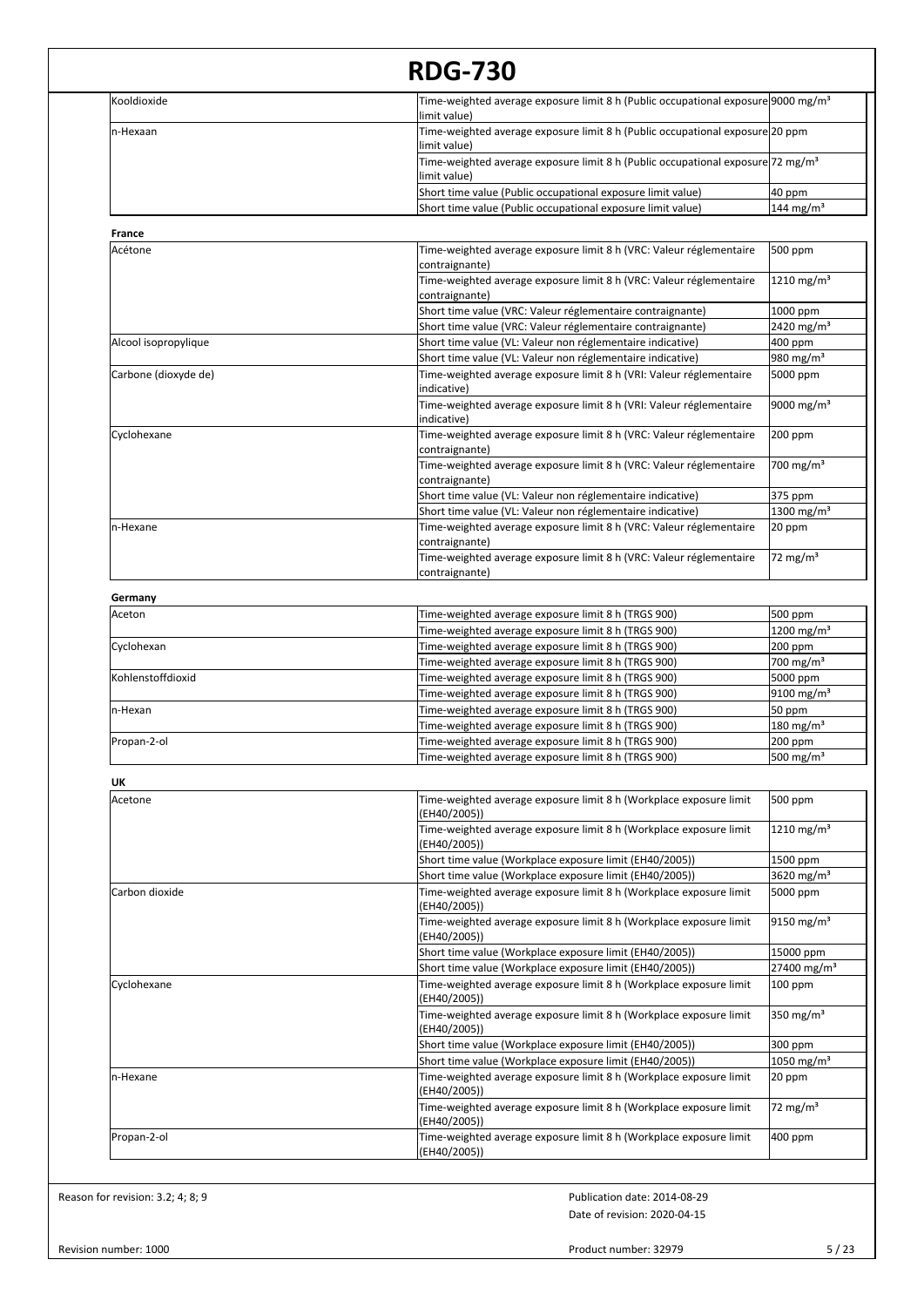| Propan-2-ol                                                                         |                                             | Time-weighted average exposure limit 8 h (Workplace exposure limit<br>(EH40/2005))                       |                                           |                                                                                                  | 999 mg/m <sup>3</sup>  |
|-------------------------------------------------------------------------------------|---------------------------------------------|----------------------------------------------------------------------------------------------------------|-------------------------------------------|--------------------------------------------------------------------------------------------------|------------------------|
|                                                                                     |                                             | Short time value (Workplace exposure limit (EH40/2005))                                                  |                                           |                                                                                                  | 500 ppm                |
|                                                                                     |                                             | Short time value (Workplace exposure limit (EH40/2005))                                                  |                                           |                                                                                                  | 1250 mg/m <sup>3</sup> |
| USA (TLV-ACGIH)                                                                     |                                             |                                                                                                          |                                           |                                                                                                  |                        |
| 2-propanol                                                                          |                                             | Time-weighted average exposure limit 8 h (TLV - Adopted Value)                                           |                                           |                                                                                                  | 200 ppm                |
|                                                                                     |                                             | Short time value (TLV - Adopted Value)                                                                   |                                           |                                                                                                  | 400 ppm                |
| Acetone                                                                             |                                             | Time-weighted average exposure limit 8 h (TLV - Adopted Value)                                           |                                           |                                                                                                  | 250 ppm                |
|                                                                                     |                                             | Short time value (TLV - Adopted Value)                                                                   |                                           |                                                                                                  | 500 ppm                |
| Carbon dioxide                                                                      |                                             | Time-weighted average exposure limit 8 h (TLV - Adopted Value)                                           |                                           |                                                                                                  | 5000 ppm               |
| Cyclohexane                                                                         |                                             | Short time value (TLV - Adopted Value)<br>Time-weighted average exposure limit 8 h (TLV - Adopted Value) |                                           |                                                                                                  | 30000 ppm<br>100 ppm   |
| n-Hexane                                                                            |                                             | Time-weighted average exposure limit 8 h (TLV - Adopted Value)                                           |                                           |                                                                                                  | 50 ppm                 |
| b) National biological limit values                                                 |                                             |                                                                                                          |                                           |                                                                                                  |                        |
| If limit values are applicable and available these will be listed below.            |                                             |                                                                                                          |                                           |                                                                                                  |                        |
| Germany                                                                             |                                             |                                                                                                          |                                           |                                                                                                  |                        |
| Aceton (Aceton)                                                                     |                                             | Urin: expositionsende, bzw. schichtende                                                                  | 80 mg/l                                   | 11/2012 Ständige Senatskommission zur<br>Prüfung gesundheitsschädlicher<br>Arbeitsstoffe der DFG |                        |
| Cyclohexan (1,2-Cyclohexandiol (nach                                                |                                             | Urin: bei langzeitexposition: am schichtende nach                                                        | $150 \text{ mg/g}$                        | 11/2012 Ständige Senatskommission zur                                                            |                        |
| Hydrolyse))                                                                         | expositionsende, bzw. schichtende           | mehreren vorangegangenen schichten                                                                       | Kreatinin                                 | Prüfung gesundheitsschädlicher<br>Arbeitsstoffe der DFG                                          |                        |
| Hexan (n-Hexan) (2,5-Hexandion plus<br>4,5-Dihydroxy-2-Hexanon (nach<br>Hydrolyse)) |                                             | Urin: expositionsende, bzw. schichtende                                                                  | $5$ mg/l                                  | 5/2013 Ständige Senatskommission zur<br>Prüfung gesundheitsschädlicher<br>Arbeitsstoffe der DFG  |                        |
| Propan-2-ol (Aceton)                                                                | Urin: expositionsende, bzw. schichtende     |                                                                                                          | 25 mg/l                                   | 11/2012 Ständige Senatskommission zur<br>Prüfung gesundheitsschädlicher<br>Arbeitsstoffe der DFG |                        |
| Propan-2-ol (Aceton)                                                                | Vollblut: expositionsende, bzw. schichtende |                                                                                                          | $25$ mg/l                                 | 11/2012 Ständige Senatskommission zur<br>Prüfung gesundheitsschädlicher<br>Arbeitsstoffe der DFG |                        |
| Vitamin K-Antagonisten (Quick-Wert)                                                 | Vollblut: keine beschränkung                |                                                                                                          | Reduktion auf<br>nicht weniger als<br>70% | 11/2012 Ständige Senatskommission zur<br>Prüfung gesundheitsschädlicher<br>Arbeitsstoffe der DFG |                        |
| USA (BEI-ACGIH)                                                                     |                                             |                                                                                                          |                                           |                                                                                                  |                        |
| 2-Propanol (Acetone)                                                                |                                             | Urine: end of shift at end of workweek                                                                   | 40 mg/L                                   | Background, Nonspecific                                                                          |                        |
| Acetone (Acetone)                                                                   | Urine: end of shift                         |                                                                                                          | 25 mg/L                                   | Nonspecific                                                                                      |                        |
| n-Hexane (2,5-Hexanedion)                                                           | Urine: end of shift                         |                                                                                                          | $0,5$ mg/L                                | Without hydrolysis                                                                               |                        |
| 8.1.2 Sampling methods                                                              |                                             |                                                                                                          |                                           |                                                                                                  |                        |
| <b>Product name</b>                                                                 |                                             | Test                                                                                                     | Number                                    |                                                                                                  |                        |
| Acetone (ketones 1)                                                                 |                                             | <b>NIOSH</b>                                                                                             | 1300                                      |                                                                                                  |                        |
| Acetone (ketones I)                                                                 |                                             | <b>NIOSH</b>                                                                                             | 2555                                      |                                                                                                  |                        |
| Acetone (organic and inorganic gases by Extractive FTIR)                            |                                             | <b>NIOSH</b>                                                                                             | 3800                                      |                                                                                                  |                        |
| Acetone (Volatile Organic compounds)                                                |                                             | NIOSH                                                                                                    | 2549                                      |                                                                                                  |                        |
| ACETONE and METHYL ETHYL KETONE in urine                                            |                                             | <b>NIOSH</b>                                                                                             | 8319                                      |                                                                                                  |                        |
| Acetone                                                                             |                                             | <b>OSHA</b>                                                                                              | 69                                        |                                                                                                  |                        |
| Cyclohexane (Hydrocarbons, BP36 to 126C)                                            |                                             | <b>NIOSH</b>                                                                                             | 1500                                      |                                                                                                  |                        |
| Cyclohexane                                                                         |                                             | <b>OSHA</b>                                                                                              | 1022                                      |                                                                                                  |                        |
| Cyclohexane                                                                         |                                             | <b>OSHA</b><br>NIOSH                                                                                     | 2549                                      |                                                                                                  |                        |
| Isopropanol (Volatile Organic compounds)<br>(Isopropyl Alcohol (Alcohols I          |                                             | NIOSH                                                                                                    | 1400                                      |                                                                                                  |                        |
| Isopropyl Alcohol                                                                   |                                             | <b>OSHA</b>                                                                                              | 109                                       |                                                                                                  |                        |
| n-Hexane (Hydrocarbons, BP36 to 126C)                                               |                                             | <b>NIOSH</b>                                                                                             | 1500                                      |                                                                                                  |                        |
| n-Hexane (organic and inorganic gases by Extractive FTIR)                           |                                             | <b>NIOSH</b>                                                                                             | 3800                                      |                                                                                                  |                        |
| n-Hexane (Volatile Organic compounds)                                               |                                             | <b>NIOSH</b>                                                                                             | 2549                                      |                                                                                                  |                        |
| n-Hexane                                                                            |                                             | OSHA                                                                                                     | 2248                                      |                                                                                                  |                        |
| n-Hexane                                                                            |                                             | <b>OSHA</b>                                                                                              | 7                                         |                                                                                                  |                        |
| 8.1.3 Applicable limit values when using the substance or mixture as intended       |                                             | If limit values are applicable and available these will be listed below.                                 |                                           |                                                                                                  |                        |

| <b>Effect level (DNEL/DMEL)</b> | <b>Type</b>                           | <b>Nalue</b>          | <b>IRemark</b> |
|---------------------------------|---------------------------------------|-----------------------|----------------|
| <b>DNEL</b>                     | Long-term systemic effects inhalation | $2085 \text{ mg/m}^3$ |                |
|                                 | Long-term systemic effects dermal     | 300 mg/kg bw/day      |                |

Reason for revision: 3.2; 4; 8; 9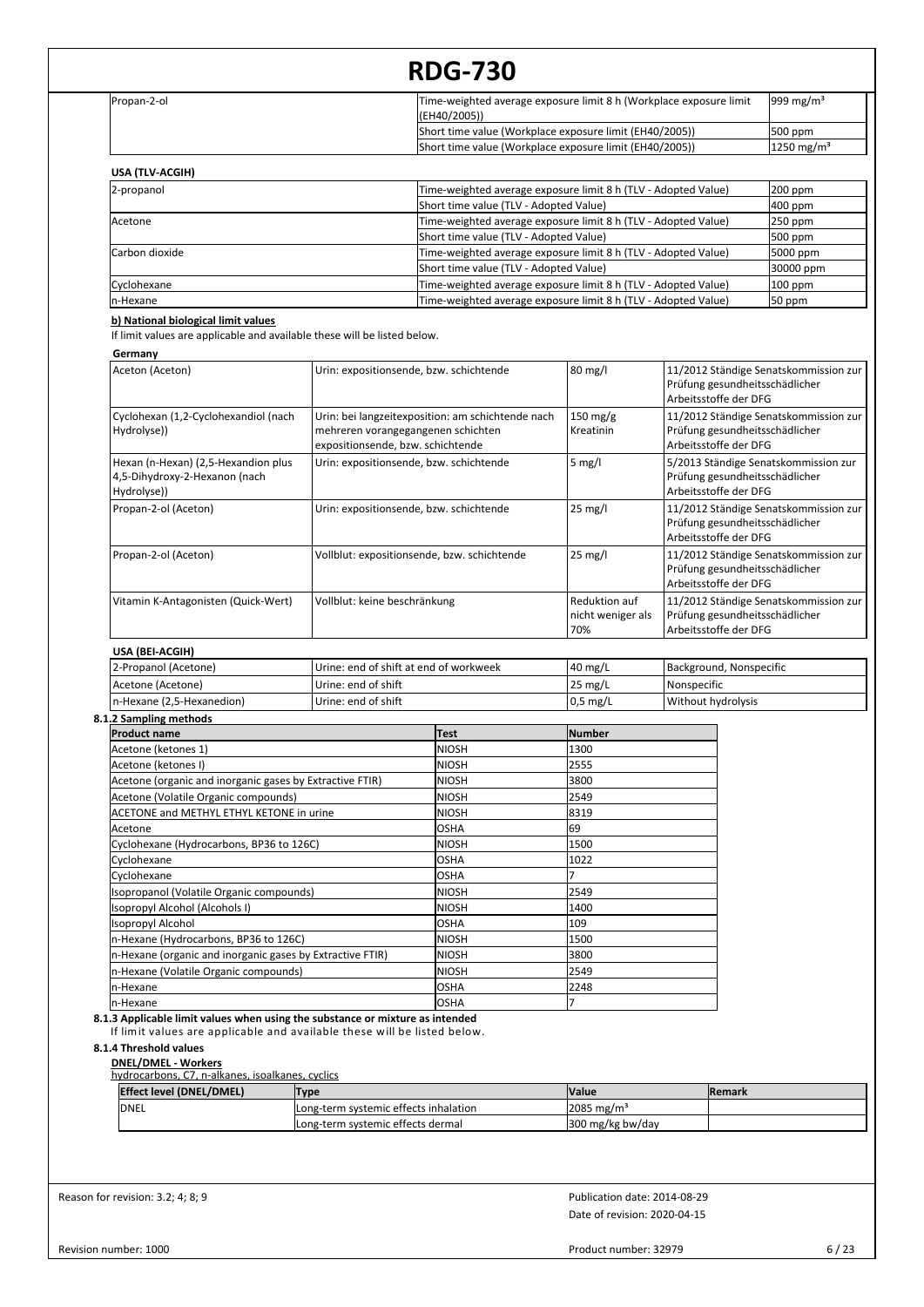|                                                   |                                                                                                                                                                                                                                                                                                                                                                                                                                                                                                                                                                                                                                                                                                                                                                                                   | <b>Remark</b>                                                                                                                                                                                                                                                                                                                                                                                                                            |
|---------------------------------------------------|---------------------------------------------------------------------------------------------------------------------------------------------------------------------------------------------------------------------------------------------------------------------------------------------------------------------------------------------------------------------------------------------------------------------------------------------------------------------------------------------------------------------------------------------------------------------------------------------------------------------------------------------------------------------------------------------------------------------------------------------------------------------------------------------------|------------------------------------------------------------------------------------------------------------------------------------------------------------------------------------------------------------------------------------------------------------------------------------------------------------------------------------------------------------------------------------------------------------------------------------------|
|                                                   |                                                                                                                                                                                                                                                                                                                                                                                                                                                                                                                                                                                                                                                                                                                                                                                                   |                                                                                                                                                                                                                                                                                                                                                                                                                                          |
|                                                   |                                                                                                                                                                                                                                                                                                                                                                                                                                                                                                                                                                                                                                                                                                                                                                                                   |                                                                                                                                                                                                                                                                                                                                                                                                                                          |
|                                                   |                                                                                                                                                                                                                                                                                                                                                                                                                                                                                                                                                                                                                                                                                                                                                                                                   |                                                                                                                                                                                                                                                                                                                                                                                                                                          |
|                                                   | Value                                                                                                                                                                                                                                                                                                                                                                                                                                                                                                                                                                                                                                                                                                                                                                                             | Remark                                                                                                                                                                                                                                                                                                                                                                                                                                   |
|                                                   |                                                                                                                                                                                                                                                                                                                                                                                                                                                                                                                                                                                                                                                                                                                                                                                                   |                                                                                                                                                                                                                                                                                                                                                                                                                                          |
| Long-term systemic effects dermal                 | 888 mg/kg bw/day                                                                                                                                                                                                                                                                                                                                                                                                                                                                                                                                                                                                                                                                                                                                                                                  |                                                                                                                                                                                                                                                                                                                                                                                                                                          |
|                                                   |                                                                                                                                                                                                                                                                                                                                                                                                                                                                                                                                                                                                                                                                                                                                                                                                   |                                                                                                                                                                                                                                                                                                                                                                                                                                          |
| <b>Type</b>                                       | Value                                                                                                                                                                                                                                                                                                                                                                                                                                                                                                                                                                                                                                                                                                                                                                                             | Remark                                                                                                                                                                                                                                                                                                                                                                                                                                   |
| Long-term systemic effects inhalation             | 1210 mg/m <sup>3</sup>                                                                                                                                                                                                                                                                                                                                                                                                                                                                                                                                                                                                                                                                                                                                                                            |                                                                                                                                                                                                                                                                                                                                                                                                                                          |
| Acute local effects inhalation                    |                                                                                                                                                                                                                                                                                                                                                                                                                                                                                                                                                                                                                                                                                                                                                                                                   |                                                                                                                                                                                                                                                                                                                                                                                                                                          |
|                                                   | 186 mg/kg bw/day                                                                                                                                                                                                                                                                                                                                                                                                                                                                                                                                                                                                                                                                                                                                                                                  |                                                                                                                                                                                                                                                                                                                                                                                                                                          |
|                                                   |                                                                                                                                                                                                                                                                                                                                                                                                                                                                                                                                                                                                                                                                                                                                                                                                   |                                                                                                                                                                                                                                                                                                                                                                                                                                          |
|                                                   |                                                                                                                                                                                                                                                                                                                                                                                                                                                                                                                                                                                                                                                                                                                                                                                                   | Remark                                                                                                                                                                                                                                                                                                                                                                                                                                   |
|                                                   |                                                                                                                                                                                                                                                                                                                                                                                                                                                                                                                                                                                                                                                                                                                                                                                                   |                                                                                                                                                                                                                                                                                                                                                                                                                                          |
|                                                   |                                                                                                                                                                                                                                                                                                                                                                                                                                                                                                                                                                                                                                                                                                                                                                                                   |                                                                                                                                                                                                                                                                                                                                                                                                                                          |
|                                                   |                                                                                                                                                                                                                                                                                                                                                                                                                                                                                                                                                                                                                                                                                                                                                                                                   |                                                                                                                                                                                                                                                                                                                                                                                                                                          |
|                                                   |                                                                                                                                                                                                                                                                                                                                                                                                                                                                                                                                                                                                                                                                                                                                                                                                   | <b>Remark</b>                                                                                                                                                                                                                                                                                                                                                                                                                            |
|                                                   |                                                                                                                                                                                                                                                                                                                                                                                                                                                                                                                                                                                                                                                                                                                                                                                                   |                                                                                                                                                                                                                                                                                                                                                                                                                                          |
|                                                   |                                                                                                                                                                                                                                                                                                                                                                                                                                                                                                                                                                                                                                                                                                                                                                                                   |                                                                                                                                                                                                                                                                                                                                                                                                                                          |
|                                                   |                                                                                                                                                                                                                                                                                                                                                                                                                                                                                                                                                                                                                                                                                                                                                                                                   |                                                                                                                                                                                                                                                                                                                                                                                                                                          |
|                                                   |                                                                                                                                                                                                                                                                                                                                                                                                                                                                                                                                                                                                                                                                                                                                                                                                   |                                                                                                                                                                                                                                                                                                                                                                                                                                          |
|                                                   |                                                                                                                                                                                                                                                                                                                                                                                                                                                                                                                                                                                                                                                                                                                                                                                                   |                                                                                                                                                                                                                                                                                                                                                                                                                                          |
| hydrocarbons, C7, n-alkanes, isoalkanes, cyclics  |                                                                                                                                                                                                                                                                                                                                                                                                                                                                                                                                                                                                                                                                                                                                                                                                   |                                                                                                                                                                                                                                                                                                                                                                                                                                          |
| <b>Type</b>                                       | Value                                                                                                                                                                                                                                                                                                                                                                                                                                                                                                                                                                                                                                                                                                                                                                                             | Remark                                                                                                                                                                                                                                                                                                                                                                                                                                   |
| Long-term systemic effects inhalation             | 447 mg/m <sup>3</sup>                                                                                                                                                                                                                                                                                                                                                                                                                                                                                                                                                                                                                                                                                                                                                                             |                                                                                                                                                                                                                                                                                                                                                                                                                                          |
| Long-term systemic effects dermal                 | 149 mg/kg bw/day                                                                                                                                                                                                                                                                                                                                                                                                                                                                                                                                                                                                                                                                                                                                                                                  |                                                                                                                                                                                                                                                                                                                                                                                                                                          |
| Long-term systemic effects oral                   | 149 mg/kg bw/day                                                                                                                                                                                                                                                                                                                                                                                                                                                                                                                                                                                                                                                                                                                                                                                  |                                                                                                                                                                                                                                                                                                                                                                                                                                          |
| hydrocarbons, C6, isoalkanes, < 5% n-hexane       |                                                                                                                                                                                                                                                                                                                                                                                                                                                                                                                                                                                                                                                                                                                                                                                                   |                                                                                                                                                                                                                                                                                                                                                                                                                                          |
| Type                                              | Value                                                                                                                                                                                                                                                                                                                                                                                                                                                                                                                                                                                                                                                                                                                                                                                             | Remark                                                                                                                                                                                                                                                                                                                                                                                                                                   |
| Long-term systemic effects inhalation             | 1131 mg/m <sup>3</sup>                                                                                                                                                                                                                                                                                                                                                                                                                                                                                                                                                                                                                                                                                                                                                                            |                                                                                                                                                                                                                                                                                                                                                                                                                                          |
| Long-term systemic effects dermal                 | 1377 mg/kg bw/day                                                                                                                                                                                                                                                                                                                                                                                                                                                                                                                                                                                                                                                                                                                                                                                 |                                                                                                                                                                                                                                                                                                                                                                                                                                          |
| Long-term systemic effects oral                   | 1301 mg/kg bw/day                                                                                                                                                                                                                                                                                                                                                                                                                                                                                                                                                                                                                                                                                                                                                                                 |                                                                                                                                                                                                                                                                                                                                                                                                                                          |
|                                                   |                                                                                                                                                                                                                                                                                                                                                                                                                                                                                                                                                                                                                                                                                                                                                                                                   |                                                                                                                                                                                                                                                                                                                                                                                                                                          |
| <b>Type</b>                                       |                                                                                                                                                                                                                                                                                                                                                                                                                                                                                                                                                                                                                                                                                                                                                                                                   | Remark                                                                                                                                                                                                                                                                                                                                                                                                                                   |
|                                                   |                                                                                                                                                                                                                                                                                                                                                                                                                                                                                                                                                                                                                                                                                                                                                                                                   |                                                                                                                                                                                                                                                                                                                                                                                                                                          |
| ong-term systemic effects dermal                  |                                                                                                                                                                                                                                                                                                                                                                                                                                                                                                                                                                                                                                                                                                                                                                                                   |                                                                                                                                                                                                                                                                                                                                                                                                                                          |
|                                                   |                                                                                                                                                                                                                                                                                                                                                                                                                                                                                                                                                                                                                                                                                                                                                                                                   |                                                                                                                                                                                                                                                                                                                                                                                                                                          |
|                                                   |                                                                                                                                                                                                                                                                                                                                                                                                                                                                                                                                                                                                                                                                                                                                                                                                   |                                                                                                                                                                                                                                                                                                                                                                                                                                          |
|                                                   |                                                                                                                                                                                                                                                                                                                                                                                                                                                                                                                                                                                                                                                                                                                                                                                                   | Remark                                                                                                                                                                                                                                                                                                                                                                                                                                   |
|                                                   |                                                                                                                                                                                                                                                                                                                                                                                                                                                                                                                                                                                                                                                                                                                                                                                                   |                                                                                                                                                                                                                                                                                                                                                                                                                                          |
|                                                   |                                                                                                                                                                                                                                                                                                                                                                                                                                                                                                                                                                                                                                                                                                                                                                                                   |                                                                                                                                                                                                                                                                                                                                                                                                                                          |
|                                                   |                                                                                                                                                                                                                                                                                                                                                                                                                                                                                                                                                                                                                                                                                                                                                                                                   |                                                                                                                                                                                                                                                                                                                                                                                                                                          |
|                                                   |                                                                                                                                                                                                                                                                                                                                                                                                                                                                                                                                                                                                                                                                                                                                                                                                   | Remark                                                                                                                                                                                                                                                                                                                                                                                                                                   |
|                                                   |                                                                                                                                                                                                                                                                                                                                                                                                                                                                                                                                                                                                                                                                                                                                                                                                   |                                                                                                                                                                                                                                                                                                                                                                                                                                          |
| <b>Type</b>                                       | Value                                                                                                                                                                                                                                                                                                                                                                                                                                                                                                                                                                                                                                                                                                                                                                                             |                                                                                                                                                                                                                                                                                                                                                                                                                                          |
| Long-term systemic effects inhalation             | $16$ mg/m <sup>3</sup>                                                                                                                                                                                                                                                                                                                                                                                                                                                                                                                                                                                                                                                                                                                                                                            |                                                                                                                                                                                                                                                                                                                                                                                                                                          |
| Long-term systemic effects dermal                 | 5.3 mg/kg bw/day                                                                                                                                                                                                                                                                                                                                                                                                                                                                                                                                                                                                                                                                                                                                                                                  |                                                                                                                                                                                                                                                                                                                                                                                                                                          |
| Long-term systemic effects oral                   | 4 mg/kg bw/day                                                                                                                                                                                                                                                                                                                                                                                                                                                                                                                                                                                                                                                                                                                                                                                    |                                                                                                                                                                                                                                                                                                                                                                                                                                          |
| <b>Type</b>                                       | Value                                                                                                                                                                                                                                                                                                                                                                                                                                                                                                                                                                                                                                                                                                                                                                                             | <b>Remark</b>                                                                                                                                                                                                                                                                                                                                                                                                                            |
| Long-term systemic effects inhalation             | 206 mg/m <sup>3</sup>                                                                                                                                                                                                                                                                                                                                                                                                                                                                                                                                                                                                                                                                                                                                                                             |                                                                                                                                                                                                                                                                                                                                                                                                                                          |
| Acute systemic effects inhalation                 | $412 \text{ mg/m}^3$                                                                                                                                                                                                                                                                                                                                                                                                                                                                                                                                                                                                                                                                                                                                                                              |                                                                                                                                                                                                                                                                                                                                                                                                                                          |
| Long-term local effects inhalation                | 206 mg/m <sup>3</sup>                                                                                                                                                                                                                                                                                                                                                                                                                                                                                                                                                                                                                                                                                                                                                                             |                                                                                                                                                                                                                                                                                                                                                                                                                                          |
| Acute local effects inhalation                    | $412 \text{ mg/m}^3$                                                                                                                                                                                                                                                                                                                                                                                                                                                                                                                                                                                                                                                                                                                                                                              |                                                                                                                                                                                                                                                                                                                                                                                                                                          |
| Long-term systemic effects dermal                 | 1186 mg/kg bw/day                                                                                                                                                                                                                                                                                                                                                                                                                                                                                                                                                                                                                                                                                                                                                                                 |                                                                                                                                                                                                                                                                                                                                                                                                                                          |
| Long-term systemic effects oral                   | 59.4 mg/kg bw/day                                                                                                                                                                                                                                                                                                                                                                                                                                                                                                                                                                                                                                                                                                                                                                                 |                                                                                                                                                                                                                                                                                                                                                                                                                                          |
|                                                   |                                                                                                                                                                                                                                                                                                                                                                                                                                                                                                                                                                                                                                                                                                                                                                                                   |                                                                                                                                                                                                                                                                                                                                                                                                                                          |
|                                                   |                                                                                                                                                                                                                                                                                                                                                                                                                                                                                                                                                                                                                                                                                                                                                                                                   |                                                                                                                                                                                                                                                                                                                                                                                                                                          |
| Value                                             | Remark                                                                                                                                                                                                                                                                                                                                                                                                                                                                                                                                                                                                                                                                                                                                                                                            |                                                                                                                                                                                                                                                                                                                                                                                                                                          |
| 140.9 mg/l                                        |                                                                                                                                                                                                                                                                                                                                                                                                                                                                                                                                                                                                                                                                                                                                                                                                   |                                                                                                                                                                                                                                                                                                                                                                                                                                          |
| 140.9 mg/l<br>Fresh water (intermittent releases) |                                                                                                                                                                                                                                                                                                                                                                                                                                                                                                                                                                                                                                                                                                                                                                                                   |                                                                                                                                                                                                                                                                                                                                                                                                                                          |
| 140.9 mg/l                                        |                                                                                                                                                                                                                                                                                                                                                                                                                                                                                                                                                                                                                                                                                                                                                                                                   |                                                                                                                                                                                                                                                                                                                                                                                                                                          |
| 2251 mg/l                                         |                                                                                                                                                                                                                                                                                                                                                                                                                                                                                                                                                                                                                                                                                                                                                                                                   |                                                                                                                                                                                                                                                                                                                                                                                                                                          |
| 552 mg/kg sediment dw                             |                                                                                                                                                                                                                                                                                                                                                                                                                                                                                                                                                                                                                                                                                                                                                                                                   |                                                                                                                                                                                                                                                                                                                                                                                                                                          |
| 552 mg/kg sediment dw<br>28 mg/kg soil dw         |                                                                                                                                                                                                                                                                                                                                                                                                                                                                                                                                                                                                                                                                                                                                                                                                   |                                                                                                                                                                                                                                                                                                                                                                                                                                          |
|                                                   | hydrocarbons, C6, isoalkanes, < 5% n-hexane<br><b>Type</b><br>Long-term systemic effects inhalation<br>Long-term systemic effects dermal<br><b>Type</b><br>Long-term systemic effects inhalation<br>Long-term systemic effects dermal<br><b>Type</b><br>Long-term systemic effects inhalation<br>Long-term systemic effects dermal<br><b>Type</b><br>Long-term systemic effects inhalation<br>Acute systemic effects inhalation<br>Long-term local effects inhalation<br>Acute local effects inhalation<br>Long-term systemic effects dermal<br><b>DNEL/DMEL - General population</b><br>Long-term systemic effects inhalation<br>Long-term systemic effects oral<br><b>Type</b><br>Long-term systemic effects inhalation<br>Long-term systemic effects dermal<br>Long-term systemic effects oral | Value<br>5306 mg/m <sup>3</sup><br>13964 mg/kg bw/day<br>500 mg/m <sup>3</sup><br>2420 mg/m <sup>3</sup><br>Value<br>$75 \text{ mg/m}^3$<br>11 mg/kg bw/day<br>Value<br>700 mg/m <sup>3</sup><br>1400 mg/m <sup>3</sup><br>700 mg/m $3$<br>1400 mg/m <sup>3</sup><br>2016 mg/kg bw/day<br>Value<br>89 mg/m <sup>3</sup><br>319 mg/kg bw/day<br>26 mg/kg bw/day<br>Value<br>$200 \,\mathrm{mg/m^3}$<br>62 mg/kg bw/day<br>62 mg/kg bw/day |

Reason for revision: 3.2; 4; 8; 9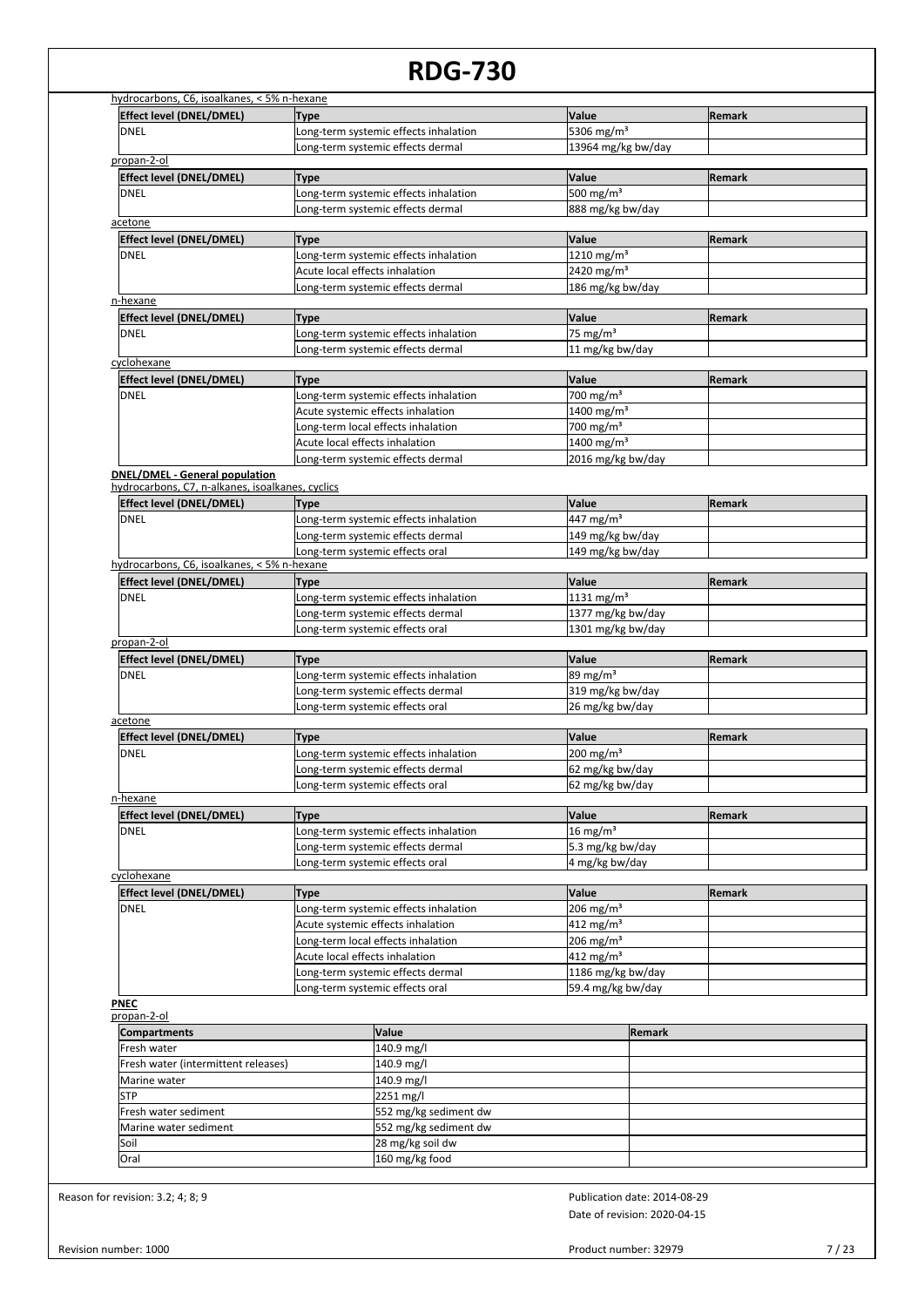| acetone                             |                         |        |
|-------------------------------------|-------------------------|--------|
| <b>Compartments</b>                 | <b>Value</b>            | Remark |
| Fresh water                         | $10.6$ mg/l             |        |
| Marine water                        | $1.06$ mg/l             |        |
| Fresh water (intermittent releases) | 21 mg/l                 |        |
| <b>STP</b>                          | 100 mg/l                |        |
| Fresh water sediment                | 30.4 mg/kg sediment dw  |        |
| Marine water sediment               | 3.04 mg/kg sediment dw  |        |
| Soil                                | 29.5 mg/kg soil dw      |        |
| cyclohexane                         |                         |        |
| <b>Compartments</b>                 | Value                   | Remark |
| Fresh water                         | $0.207$ mg/l            |        |
| Fresh water (intermittent releases) | $0.207$ mg/l            |        |
| Marine water                        | 0.207 mg/l              |        |
| <b>STP</b>                          | 3.24 mg/l               |        |
| Fresh water sediment                | 16.68 mg/kg sediment dw |        |
| Marine water sediment               | 16.68 mg/kg sediment dw |        |
| Soil                                | 3.38 mg/kg soil dw      |        |

**8.1.5 Control banding**

If applicable and available it will be listed below.

#### **8.2. Exposure controls**

The information in this section is a general description. If applicable and available, exposure scenarios are attached in annex. Always use the relevant exposure scenarios that correspond to your identified use.

#### **8.2.1 Appropriate engineering controls**

Use spark-/explosionproof appliances and lighting system. Take precautions against electrostatic charges. Keep away from naked flames/heat. Keep away from ignition sources/sparks. Measure the concentration in the air regularly.

#### **8.2.2 Individual protection measures, such as personal protective equipment**

Observe normal hygiene standards. Do not eat, drink or smoke during work.

#### a) Respiratory protection:

Full face mask with filter type A at conc. in air > exposure limit.

#### b) Hand protection:

**Protective gloves against chemicals (EN 374).** 

| <b>Materials</b> | l Measured<br>breakthrough time | <b>Thickness</b> | <b>Protection index</b> | <b>IRemark</b> |
|------------------|---------------------------------|------------------|-------------------------|----------------|
| butyl rubber     | > 480 minutes                   | $0.7$ mm         | Class 6                 |                |

c) Eye protection:

Protective goggles (EN 166).

#### d) Skin protection:

Head/neck protection. Protective clothing (EN 14605 or EN 13034).

**8.2.3 Environmental exposure controls:**

#### See headings 6.2, 6.3 and 13

### SECTION 9: Physical and chemical properties

#### **9.1. Information on basic physical and chemical properties**

| Physical form               | Aerosol                                                |
|-----------------------------|--------------------------------------------------------|
| lOdour                      | Characteristic odour                                   |
| Odour threshold             | No data available in the literature                    |
| Colour                      | <b>I</b> No data available on colour                   |
| Particle size               | Not applicable (aerosol)                               |
| <b>Explosion limits</b>     | $1.1 - 13$ vol % ; Propellant                          |
| Flammability                | Extremely flammable aerosol.                           |
| Log Kow                     | Not applicable (mixture)                               |
| Dynamic viscosity           | 1 mPa.s; 20 °C; Liquid                                 |
| Kinematic viscosity         | $1 \text{ mm}^2$ /s; 40 °C; Liquid                     |
| Melting point               | No data available in the literature                    |
| <b>Boiling point</b>        | -57 °C - 95 °C ; Liquid                                |
| Evaporation rate            | 7 ; Butyl acetate ; Liquid                             |
| Relative vapour density     | Not applicable (aerosol)                               |
| Vapour pressure             | 19 hPa ; 20 °C                                         |
| Solubility                  | Water; insoluble; Liquid                               |
| Relative density            | $0.72$ ; 20 °C; Liquid                                 |
| Decomposition temperature   | No data available in the literature                    |
| Auto-ignition temperature   | Not applicable (aerosol)                               |
| Flash point                 | Not applicable (aerosol)                               |
| <b>Explosive properties</b> | No chemical group associated with explosive properties |
| Oxidising properties        | No chemical group associated with oxidising properties |
| pH                          | No data available in the literature                    |

Reason for revision: 3.2; 4; 8; 9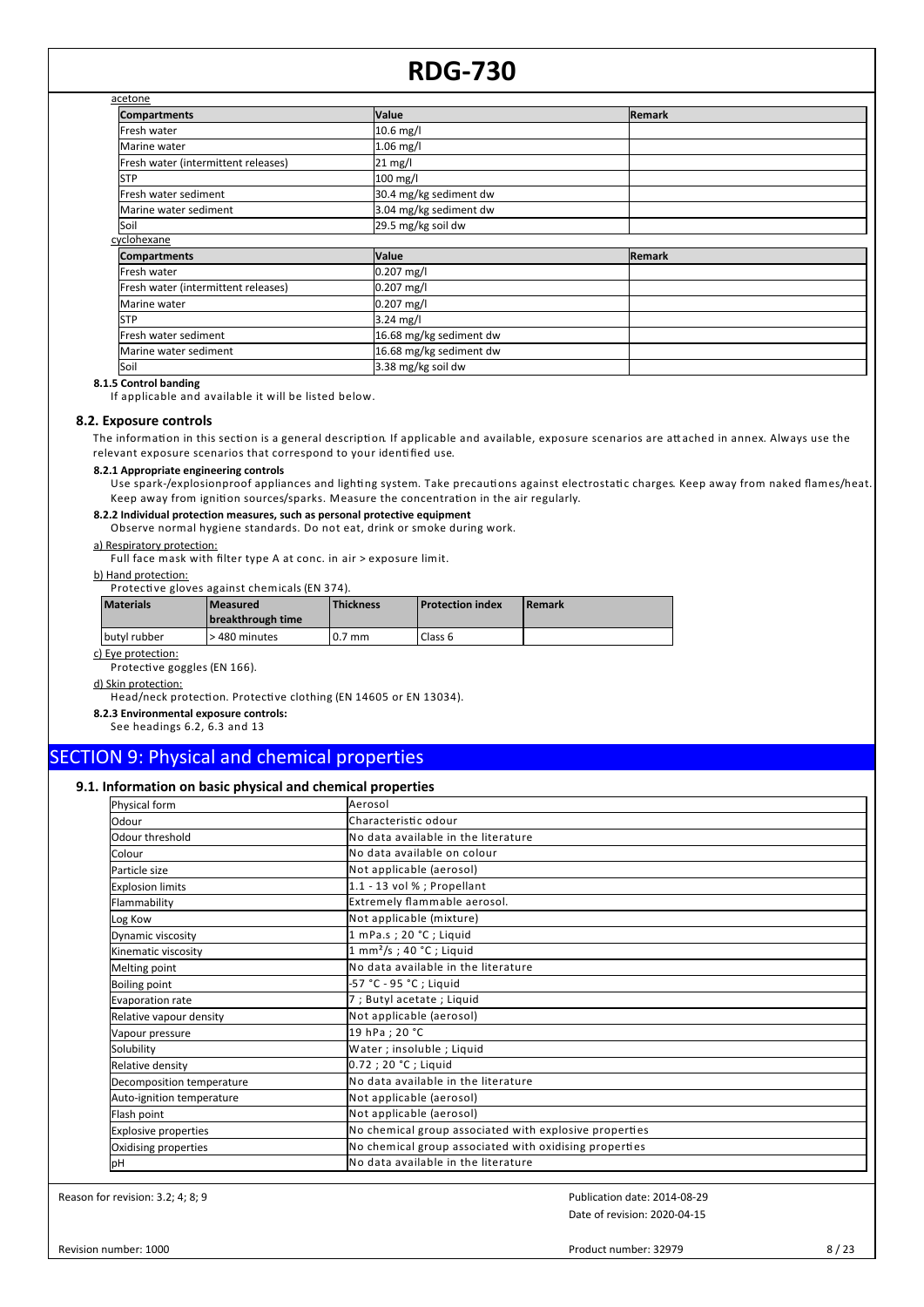#### **9.2. Other information**

Absolute density 724 kg/m<sup>3</sup> ; 20 °C ; Liquid

### **SECTION 10: Stability and reactivity**

#### **10.1. Reactivity**

May be ignited by sparks. Gas/vapour spreads at floor level: ignition hazard.

#### **10.2. Chemical stability**

Unstable on exposure to heat.

#### **10.3. Possibility of hazardous reactions**

No data available.

#### **10.4. Conditions to avoid**

#### **Precautionary measures**

Use spark-/explosionproof appliances and lighting system. Take precautions against electrostatic charges. Keep away from naked flames/heat. Keep away from ignition sources/sparks.

#### **10.5. Incompatible materials**

No data available.

#### **10.6. Hazardous decomposition products**

Upon combustion: CO and CO2 are formed.

### SECTION 11: Toxicological information

#### **11.1. Information on toxicological effects**

**11.1.1 Test results**

#### **Acute toxicity**

#### RDG-730

No (test)data on the mixture available

Judgement is based on the relevant ingredients hydrocarbons, C7, n-alkanes, isoalkanes, cyclics

| <b>Route of exposure</b>  | <b>Parameter</b> | <b>Method</b>                                  | <b>Value</b>    | <b>Exposure time</b> | <b>Species</b>          | <b>Value</b><br><i>determination</i> | <b>Remark</b> |
|---------------------------|------------------|------------------------------------------------|-----------------|----------------------|-------------------------|--------------------------------------|---------------|
| Oral                      | LD50             |                                                | > 5840 mg/kg bw |                      | Rat (male /<br>lfemale) | Read-across                          |               |
| Dermal                    | LD50             |                                                | $2800$ mg/kg bw | 24 h                 | Rat (male /<br>lfemale) | Read-across                          |               |
| Inhalation (vapours) LC50 |                  | Equivalent to OECD $\geq$ 23.3 mg/l air<br>403 |                 | 4 h                  | Rat (male /<br>lfemale) | Read-across                          |               |

### hydrocarbons, C6, isoalkanes, < 5% n-hexane

| <b>Route of exposure</b>  | <b>IParameter</b> | <b>Method</b>                                              | <b>Value</b> | <b>Exposure time</b> | <b>Species</b> | <b>Value</b>         | <b>Remark</b> |
|---------------------------|-------------------|------------------------------------------------------------|--------------|----------------------|----------------|----------------------|---------------|
|                           |                   |                                                            |              |                      |                | <b>determination</b> |               |
| Oral                      | LD50              | Equivalent to OECD $\vert$ > 16750 mg/kg bw $\vert$<br>401 |              |                      | Rat (male)     | Read-across          |               |
| Dermal                    | LD50              | Equivalent to OECD $\geq$ 3350 mg/kg bw<br>402             |              | 4 h                  | Rabbit (male)  | Read-across          |               |
| Inhalation (vapours) LC50 |                   | Equivalent to OECD 259.354 mg/l<br>403                     |              | 4 h                  | Rat (male)     | Read-across          |               |

#### propan-2-ol

| Route of exposure         | <b>IParameter</b> | <b>Method</b>                    | <b>Value</b>   | <b>Exposure time</b> | Species                 | <b>Value</b>                         | <b>Remark</b> |
|---------------------------|-------------------|----------------------------------|----------------|----------------------|-------------------------|--------------------------------------|---------------|
|                           |                   |                                  |                |                      |                         | <b>determination</b>                 |               |
| <b>Oral</b>               | LD50              | <b>Equivalent to OECD</b><br>401 | 5840 mg/kg bw  |                      | <b>I</b> Rat            | <b>Experimental value</b>            |               |
| Dermal                    | LD50              | <b>Equivalent to OECD</b><br>402 | 12882 mg/kg bw | 24 h                 | <b>I</b> Rabbit         | Experimental value   Converted value |               |
| Dermal                    | LD50              | <b>Equivalent to OECD</b><br>402 | 16400 ml/kg bw | 24 h                 | <b>I</b> Rabbit         | <b>Experimental value</b>            |               |
| Inhalation (vapours) LC50 |                   | <b>Equivalent to OECD</b><br>403 | > 10000 ppm    | 6 h                  | Rat (male /<br>lfemale) | <b>Experimental value</b>            |               |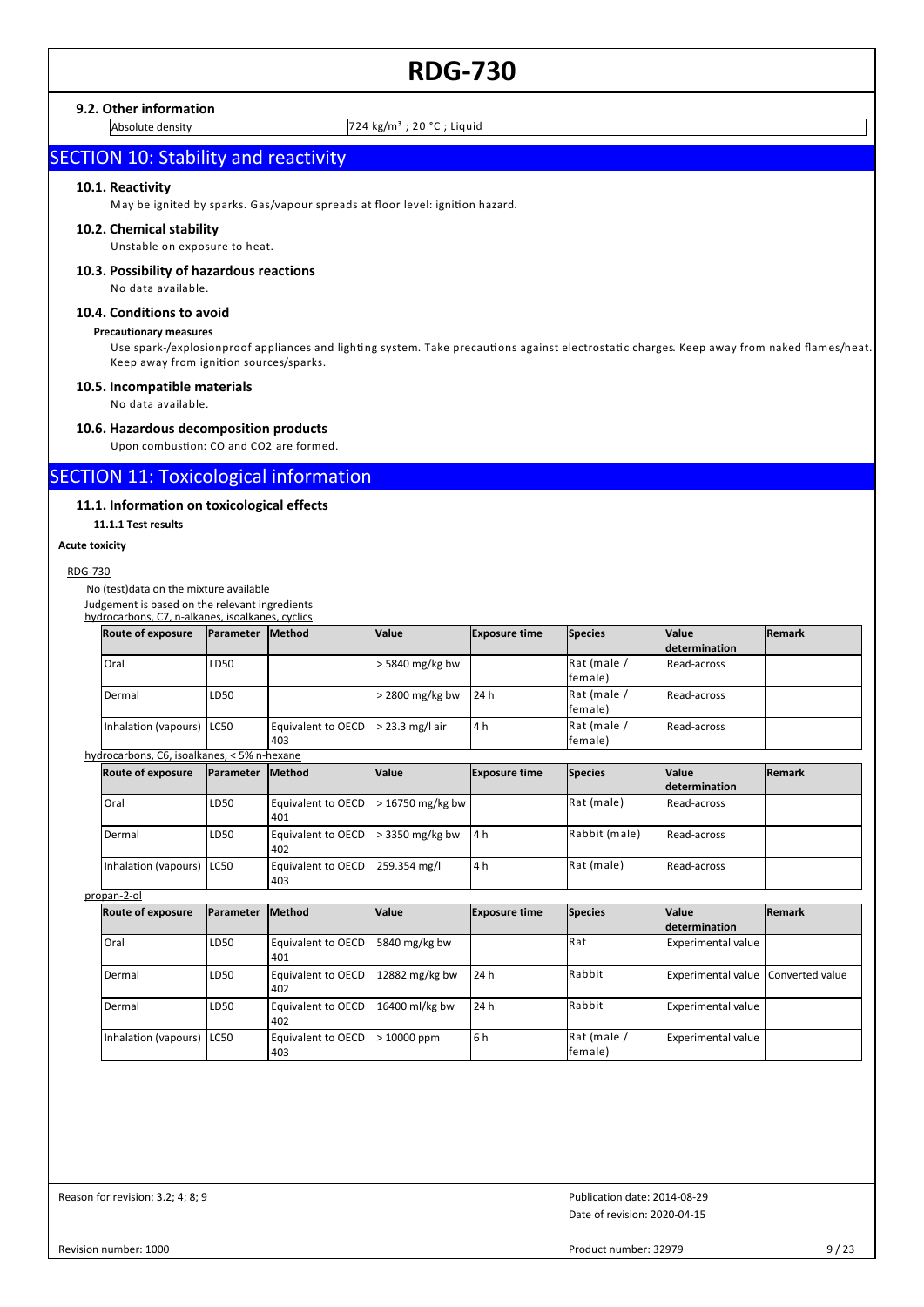| acetone                     |                  |                           |                       |                      |                |                    |               |
|-----------------------------|------------------|---------------------------|-----------------------|----------------------|----------------|--------------------|---------------|
| Route of exposure           | <b>Parameter</b> | <b>IMethod</b>            | <b>Value</b>          | <b>Exposure time</b> | <b>Species</b> | <b>Value</b>       | <b>Remark</b> |
|                             |                  |                           |                       |                      |                | determination      |               |
| Oral                        | LD50             | Equivalent to OECD<br>401 | 5800 mg/kg            |                      | Rat (female)   | Experimental value |               |
| Dermal                      | LD50             | Equivalent to OECD<br>402 | 20000 mg/kg           |                      | Rabbit (male)  | Experimental value |               |
| Dermal                      | LD50             | Equivalent to OECD<br>402 | > 15800 mg/kg bw 24 h |                      | Rabbit (male)  | Weight of evidence |               |
| Inhalation (vapours)   LC50 |                  | <b>Other</b>              | 76 mg/l               | 4 h                  | Rat (female)   | Weight of evidence |               |
| n-hexane                    |                  |                           |                       |                      |                |                    |               |

| <b>Route of exposure</b>  | <b>IParameter</b> | <b>Method</b>                            | <b>Value</b>         | <b>Exposure time</b> | Species                 | <b>Value</b><br><b>determination</b> | <b>Remark</b> |
|---------------------------|-------------------|------------------------------------------|----------------------|----------------------|-------------------------|--------------------------------------|---------------|
| Oral                      | LD <sub>50</sub>  | Equivalent to OECD 16000 mg/kg bw<br>401 |                      |                      | Rat (male /<br>lfemale) | <b>Experimental value</b>            |               |
| Dermal                    | LD <sub>50</sub>  | Equivalent to OECD<br>402                | $\geq$ 3350 mg/kg bw | 4 h                  | Rabbit (male)           | Read-across                          |               |
| Inhalation (vapours) LC50 |                   | Equivalent to OECD<br>403                | $>$ 17.6 mg/l air    | 24 h                 | Rat (male)              | <b>Experimental value</b>            |               |

### cyclohexane

| <b>Route of exposure</b>    | <b>Parameter</b> | <b>IMethod</b>            | <b>Value</b>          | <b>Exposure time</b> | Species                   | <b>Value</b>              | <b>Remark</b> |
|-----------------------------|------------------|---------------------------|-----------------------|----------------------|---------------------------|---------------------------|---------------|
|                             |                  |                           |                       |                      |                           | <b>determination</b>      |               |
| Oral                        | LD <sub>50</sub> | Equivalent to OECD<br>401 | 5000 mg/kg bw         |                      | Rat (male /<br>lfemale)   | <b>Experimental value</b> |               |
| Dermal                      | LD50             | Equivalent to OECD<br>402 | $\cdot$ 2000 mg/kg bw |                      | Rabbit (male /<br>female) | <b>Experimental value</b> |               |
| Inhalation (vapours)   LC50 |                  | Equivalent to OECD<br>403 | $>$ 19.07 mg/l        | 4 h                  | Rat (male /<br>lfemale)   | <b>Experimental value</b> |               |

#### **Conclusion**

Not classified for acute toxicity

#### **Corrosion/irritation**

#### RDG-730

No (test)data on the mixture available

Classification is based on the relevant ingredients<br>hydrocarbons, C7, n-alkanes, isoalkanes, cyclics

| hydrocarbons, C7, n-alkanes, isoalkanes, cyclics |                     |                                  |                      |                            |                |                                      |                  |
|--------------------------------------------------|---------------------|----------------------------------|----------------------|----------------------------|----------------|--------------------------------------|------------------|
| Route of exposure Result                         |                     | Method                           | <b>Exposure time</b> | <b>Time point</b>          | <b>Species</b> | <b>Value</b><br><i>determination</i> | Remark           |
| Eye                                              | Not irritating      |                                  |                      | 7 days                     | Rabbit         | Read-across                          | Single treatment |
| Skin                                             | Irritating          | Equivalent to<br><b>OECD 404</b> | 4 h                  | 24; 48; 72 hours           | Rabbit         | Read-across                          |                  |
| hydrocarbons, C6, isoalkanes, < 5% n-hexane      |                     |                                  |                      |                            |                |                                      |                  |
| Route of exposure Result                         |                     | Method                           | <b>Exposure time</b> | Time point                 | <b>Species</b> | <b>Value</b><br><i>determination</i> | <b>Remark</b>    |
| Eye                                              | Not irritating      | Equivalent to<br><b>OECD 405</b> | 72 h                 | 72 hours                   | Rabbit         | Read-across                          |                  |
| Skin                                             | Slightly irritating | <b>OECD 404</b>                  | 4 h                  | 24; 48; 72 hours           | Rabbit         | Experimental<br>value                |                  |
| propan-2-ol                                      |                     |                                  |                      |                            |                |                                      |                  |
| Route of exposure Result                         |                     | Method                           | <b>Exposure time</b> | Time point                 | Species        | <b>Value</b><br><b>determination</b> | Remark           |
| Eye                                              | Irritating          | Equivalent to<br><b>OECD 405</b> |                      | 24 hours                   | Rabbit         | Experimental<br>value                | Single treatment |
| Skin                                             | Not irritating      |                                  | 4 h                  | 4; 24; 48; 72 hours Rabbit |                | Experimental<br>value                |                  |
| acetone                                          |                     |                                  |                      |                            |                |                                      |                  |
| Route of exposure Result                         |                     | Method                           | <b>Exposure time</b> | Time point                 | <b>Species</b> | <b>Value</b><br><i>determination</i> | Remark           |
| Eye                                              | Irritating          | <b>OECD 405</b>                  |                      | 24; 48; 72 hours           | Rabbit         | Weight of<br>ovidonco                |                  |

| <b>Route of exposure Result</b> |                     | <b>Method</b>     | <b>Exposure time</b> | Time point       | <b>Species</b> | <b>Value</b>  | <b>Remark</b> |
|---------------------------------|---------------------|-------------------|----------------------|------------------|----------------|---------------|---------------|
|                                 |                     |                   |                      |                  |                | determination |               |
| Eye                             | Irritating          | <b>OECD 405</b>   |                      | 24; 48; 72 hours | Rabbit         | Weight of     |               |
|                                 |                     |                   |                      |                  |                | levidence     |               |
| Skin                            | Not irritating      | Other             | $3 \text{ day}(s)$   | 24; 48; 72 hours | Guinea pig     | Weight of     |               |
|                                 |                     |                   |                      |                  |                | levidence     |               |
| Inhalation                      | Slightly irritating | Human             | 20 minutes           |                  | Human          | Literature    |               |
|                                 |                     | observation study |                      |                  |                |               |               |

Reason for revision: 3.2; 4; 8; 9

Date of revision: 2020-04-15 Publication date: 2014-08-29

Revision number: 1000

Product number: 32979 10 / 23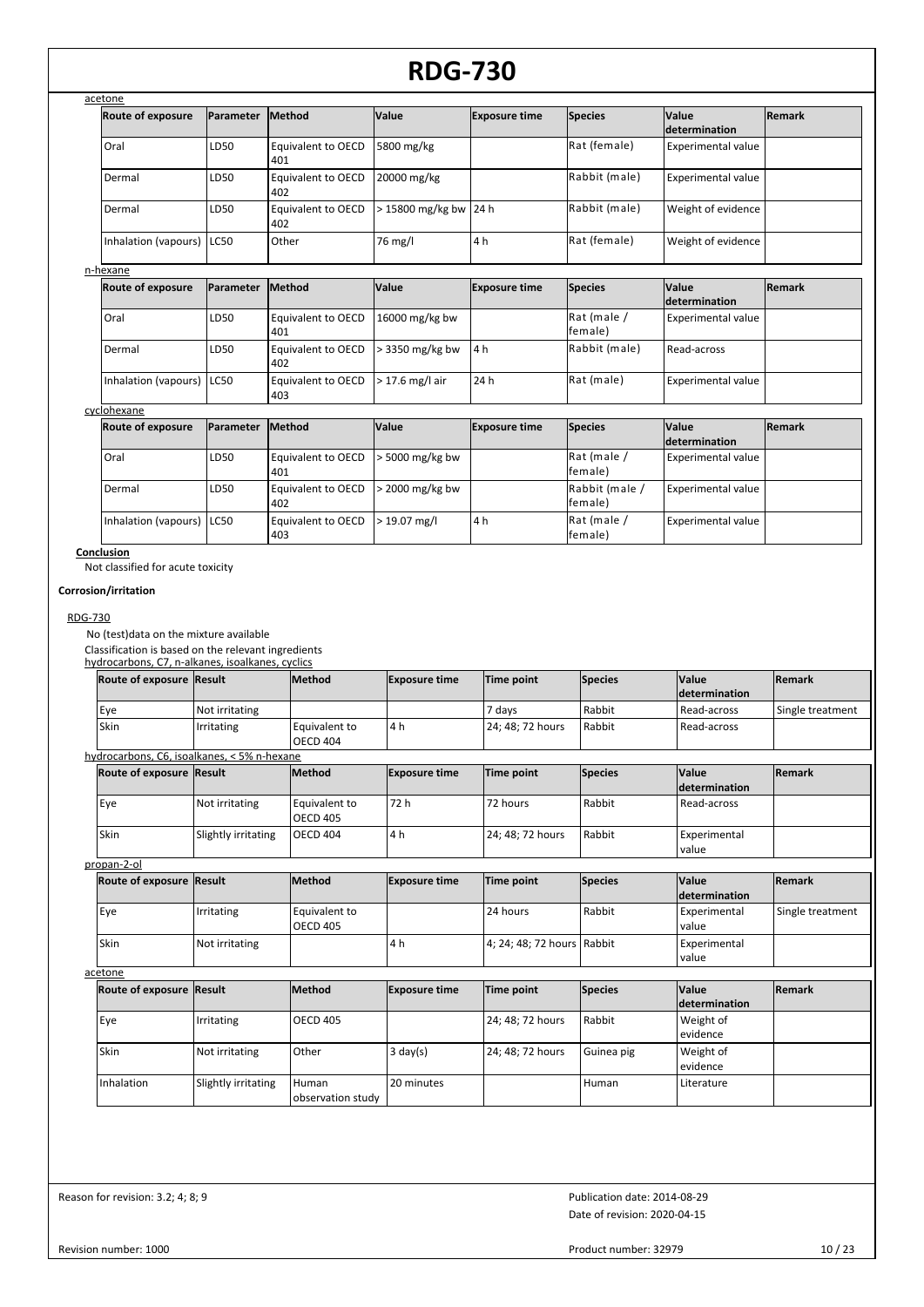| n-hexane                 |                           |                                  |                      |                                                                                                                               |                |                                      |               |
|--------------------------|---------------------------|----------------------------------|----------------------|-------------------------------------------------------------------------------------------------------------------------------|----------------|--------------------------------------|---------------|
| Route of exposure Result |                           | Method                           | <b>Exposure time</b> | Time point                                                                                                                    | <b>Species</b> | <b>Value</b><br><b>determination</b> | <b>Remark</b> |
| Eye                      | Not irritating            | Equivalent to<br><b>OECD 405</b> |                      | 72 hours                                                                                                                      | Rabbit         | Read-across                          |               |
| Skin                     | Slightly irritating       | Equivalent to<br><b>OECD 404</b> | 24h                  | 24; 72 hours                                                                                                                  | Rabbit         | Read-across                          |               |
| Skin                     | Irritating;<br>category 2 |                                  |                      |                                                                                                                               |                | <b>Annex VI</b>                      |               |
| cyclohexane              |                           |                                  |                      | Classification of this substance according to Annex VI is debatable as it does not correspond to the conclusion from the test |                |                                      |               |
| Route of exposure Result |                           | Method                           | <b>Exposure time</b> | Time point                                                                                                                    | <b>Species</b> | <b>Value</b><br><b>determination</b> | <b>Remark</b> |
| Eye                      | Slightly irritating       | Equivalent to<br><b>OECD 405</b> |                      | 1 hour                                                                                                                        | Rabbit         | Experimental<br>value                |               |
| Skin                     | Not irritating            | Equivalent to EU<br>Method B.4   | 4 h                  | 24; 48; 72 hours                                                                                                              | Rabbit         | Experimental<br>value                |               |
| Skin                     | Irritating;<br>category 2 |                                  |                      |                                                                                                                               |                | Annex VI                             |               |

Inhalation Irritating Literature study

**Conclusion**

Causes skin irritation.

Causes serious eye irritation.

Not classified as irritating to the respiratory system

#### **Respiratory or skin sensitisation**

#### RDG-730

No (test)data on the mixture available

Judgement is based on the relevant ingredients hydrocarbons, C7, n-alkanes, isoalkanes, cyclics

| Skin<br>Equivalent to OECD<br>Guinea pig (male   Read-across<br>24; 48 hours<br>Not sensitizing<br>406<br>/ female)<br>hydrocarbons, C6, isoalkanes, < 5% n-hexane<br>Value determination Remark<br><b>Observation time</b><br>Route of exposure Result<br><b>Method</b><br><b>Exposure time</b><br>Species<br><b>Ipoint</b><br>Skin<br>Equivalent to OECD<br>Not sensitizing<br>Mouse (male /<br>Read-across<br>429<br>female)<br>propan-2-ol<br><b>Method</b><br>Value determination Remark<br>Route of exposure Result<br><b>Exposure time</b><br><b>Observation time</b><br>Species<br>point<br>Skin<br><b>OECD 406</b><br>Guinea pig (male Experimental value<br>Not sensitizing<br>/ female)<br>acetone<br><b>Method</b><br><b>Observation time</b><br>Value determination Remark<br>Route of exposure Result<br>Species<br><b>Exposure time</b><br>Ipoint |      | Route of exposure Result | <b>Method</b>     | <b>Exposure time</b> | <b>Observation time</b><br>Ipoint | Species | Value determination Remark |  |
|------------------------------------------------------------------------------------------------------------------------------------------------------------------------------------------------------------------------------------------------------------------------------------------------------------------------------------------------------------------------------------------------------------------------------------------------------------------------------------------------------------------------------------------------------------------------------------------------------------------------------------------------------------------------------------------------------------------------------------------------------------------------------------------------------------------------------------------------------------------|------|--------------------------|-------------------|----------------------|-----------------------------------|---------|----------------------------|--|
|                                                                                                                                                                                                                                                                                                                                                                                                                                                                                                                                                                                                                                                                                                                                                                                                                                                                  |      |                          |                   |                      |                                   |         |                            |  |
|                                                                                                                                                                                                                                                                                                                                                                                                                                                                                                                                                                                                                                                                                                                                                                                                                                                                  |      |                          |                   |                      |                                   |         |                            |  |
|                                                                                                                                                                                                                                                                                                                                                                                                                                                                                                                                                                                                                                                                                                                                                                                                                                                                  |      |                          |                   |                      |                                   |         |                            |  |
|                                                                                                                                                                                                                                                                                                                                                                                                                                                                                                                                                                                                                                                                                                                                                                                                                                                                  |      |                          |                   |                      |                                   |         |                            |  |
|                                                                                                                                                                                                                                                                                                                                                                                                                                                                                                                                                                                                                                                                                                                                                                                                                                                                  |      |                          |                   |                      |                                   |         |                            |  |
|                                                                                                                                                                                                                                                                                                                                                                                                                                                                                                                                                                                                                                                                                                                                                                                                                                                                  |      |                          |                   |                      |                                   |         |                            |  |
|                                                                                                                                                                                                                                                                                                                                                                                                                                                                                                                                                                                                                                                                                                                                                                                                                                                                  |      |                          |                   |                      |                                   |         |                            |  |
|                                                                                                                                                                                                                                                                                                                                                                                                                                                                                                                                                                                                                                                                                                                                                                                                                                                                  |      |                          |                   |                      |                                   |         |                            |  |
|                                                                                                                                                                                                                                                                                                                                                                                                                                                                                                                                                                                                                                                                                                                                                                                                                                                                  |      |                          |                   |                      |                                   |         |                            |  |
|                                                                                                                                                                                                                                                                                                                                                                                                                                                                                                                                                                                                                                                                                                                                                                                                                                                                  | Skin | Not sensitizing          | Human observation |                      |                                   | Human   | Literature                 |  |
| n-hexane                                                                                                                                                                                                                                                                                                                                                                                                                                                                                                                                                                                                                                                                                                                                                                                                                                                         |      |                          |                   |                      |                                   |         |                            |  |
| Value determination Remark<br><b>Method</b><br><b>Observation time</b><br>Route of exposure Result<br><b>Exposure time</b><br>Species<br>point                                                                                                                                                                                                                                                                                                                                                                                                                                                                                                                                                                                                                                                                                                                   |      |                          |                   |                      |                                   |         |                            |  |
| Skin<br>Equivalent to OECD<br>Read-across<br>Mouse<br>Not sensitizing<br>429                                                                                                                                                                                                                                                                                                                                                                                                                                                                                                                                                                                                                                                                                                                                                                                     |      |                          |                   |                      |                                   |         |                            |  |
| cyclohexane                                                                                                                                                                                                                                                                                                                                                                                                                                                                                                                                                                                                                                                                                                                                                                                                                                                      |      |                          |                   |                      |                                   |         |                            |  |

| Route of exposure Result |                 | <b>IMethod</b>  | <b>Exposure time</b> | <b>Observation time Species</b><br><b>Ipoint</b> |           | Value determination Remark          |  |
|--------------------------|-----------------|-----------------|----------------------|--------------------------------------------------|-----------|-------------------------------------|--|
| 'Skin                    | Not sensitizing | I EU Method B.6 |                      |                                                  | ' female) | Guinea pig (male Experimental value |  |

#### **Conclusion**

Not classified as sensitizing for skin Not classified as sensitizing for inhalation

### **Specific target organ toxicity**

#### RDG-730

No (test)data on the mixture available Classification is based on the relevant ingredients

Reason for revision: 3.2; 4; 8; 9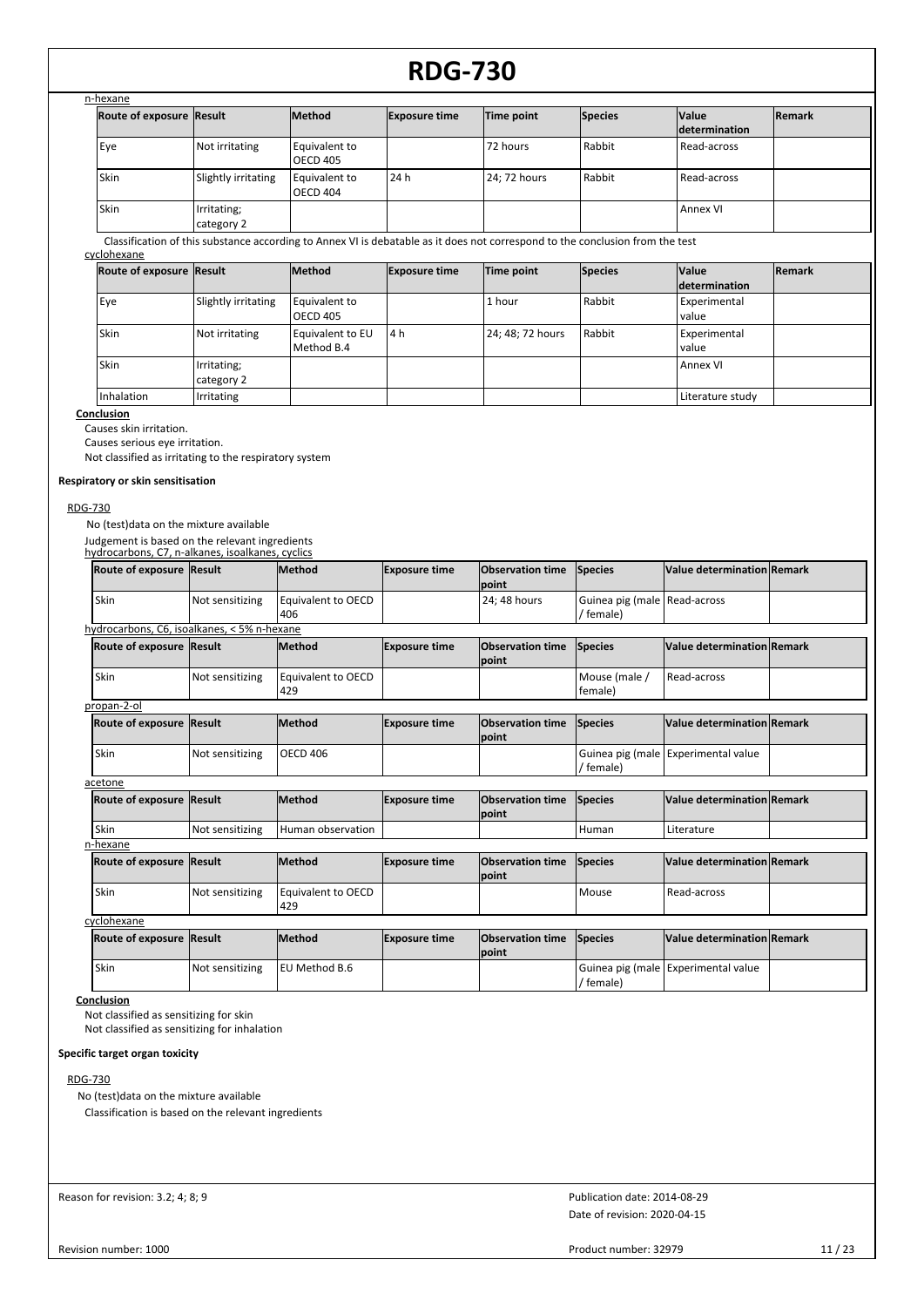|                                                  |                         |                                  |                                            | <b>RDG-730</b>               |                                   |                                                                                                                                                                                                                                                                                                                                                                                                                                                                                                                                                                                     |                          |                          |
|--------------------------------------------------|-------------------------|----------------------------------|--------------------------------------------|------------------------------|-----------------------------------|-------------------------------------------------------------------------------------------------------------------------------------------------------------------------------------------------------------------------------------------------------------------------------------------------------------------------------------------------------------------------------------------------------------------------------------------------------------------------------------------------------------------------------------------------------------------------------------|--------------------------|--------------------------|
| hydrocarbons, C7, n-alkanes, isoalkanes, cyclics |                         |                                  |                                            |                              |                                   |                                                                                                                                                                                                                                                                                                                                                                                                                                                                                                                                                                                     |                          |                          |
| Route of exposure                                | Parameter Method        |                                  | Value                                      | Organ                        | <b>Effect</b>                     | <b>Exposure time</b>                                                                                                                                                                                                                                                                                                                                                                                                                                                                                                                                                                | <b>Species</b>           | Value<br>determination   |
| Inhalation<br>(vapours)                          | <b>NOAEL</b>            | Equivalent to<br><b>OECD 413</b> | 12350 mg/m <sup>3</sup><br>air             |                              | No adverse<br>systemic<br>effects | 26 weeks (6h / day, 5<br>days / week)                                                                                                                                                                                                                                                                                                                                                                                                                                                                                                                                               | Rat (male /<br>female)   | Read-across              |
| Inhalation<br>(vapours)                          | LOAEL                   | Equivalent to<br><b>OECD 413</b> | 1650 mg/m <sup>3</sup><br>air              | Central<br>nervous<br>system | <b>CNS</b><br>depression          | 26 weeks (6h / day, 5<br>days / week)                                                                                                                                                                                                                                                                                                                                                                                                                                                                                                                                               | Rat (male /<br>female)   | Read-across              |
| hydrocarbons, C6, isoalkanes, < 5% n-hexane      |                         |                                  |                                            |                              |                                   |                                                                                                                                                                                                                                                                                                                                                                                                                                                                                                                                                                                     |                          |                          |
| Route of exposure                                | <b>Parameter Method</b> |                                  | Value                                      | Organ                        | <b>Effect</b>                     |                                                                                                                                                                                                                                                                                                                                                                                                                                                                                                                                                                                     |                          | determination            |
| Dermal                                           |                         |                                  |                                            |                              |                                   |                                                                                                                                                                                                                                                                                                                                                                                                                                                                                                                                                                                     |                          | Data waiving             |
| Inhalation<br>(vapours)                          | <b>NOAEC</b>            | Equivalent to<br><b>OECD 413</b> | 10504 mg/m <sup>3</sup><br>air             |                              | No effect                         | 13 weeks (6h / day, 5                                                                                                                                                                                                                                                                                                                                                                                                                                                                                                                                                               | Rat (male)               | Read-across              |
| Inhalation<br>(vapours)                          | LOAEC                   | Equivalent to<br><b>OECD 413</b> | 31652 mg/m <sup>3</sup><br>air             | Liver; kidney                | Organ                             | 13 weeks (6h / day, 5                                                                                                                                                                                                                                                                                                                                                                                                                                                                                                                                                               | Rat (male)               | Read-across              |
| propan-2-ol                                      |                         |                                  |                                            |                              |                                   |                                                                                                                                                                                                                                                                                                                                                                                                                                                                                                                                                                                     |                          |                          |
| Route of exposure                                | Parameter Method        |                                  | Value                                      | Organ                        | <b>Effect</b>                     |                                                                                                                                                                                                                                                                                                                                                                                                                                                                                                                                                                                     |                          |                          |
|                                                  |                         |                                  |                                            |                              |                                   |                                                                                                                                                                                                                                                                                                                                                                                                                                                                                                                                                                                     |                          | determination            |
| Oral                                             |                         |                                  |                                            |                              |                                   |                                                                                                                                                                                                                                                                                                                                                                                                                                                                                                                                                                                     |                          | Data waiving             |
| Dermal                                           |                         |                                  |                                            |                              |                                   |                                                                                                                                                                                                                                                                                                                                                                                                                                                                                                                                                                                     |                          | Data waiving             |
| Inhalation<br>(vapours)                          | <b>NOAEC</b>            | <b>OECD 451</b>                  | 5000 ppm                                   |                              | No effect                         |                                                                                                                                                                                                                                                                                                                                                                                                                                                                                                                                                                                     |                          | Experimental             |
| Inhalation                                       | Dose level              | Equivalent to                    | 5000 ppm                                   | Central                      |                                   | 6 h                                                                                                                                                                                                                                                                                                                                                                                                                                                                                                                                                                                 |                          |                          |
| (vapours)                                        |                         | <b>OECD 403</b>                  |                                            | nervous<br>system            | dizziness                         |                                                                                                                                                                                                                                                                                                                                                                                                                                                                                                                                                                                     | female)                  | value                    |
| acetone                                          |                         |                                  |                                            |                              |                                   |                                                                                                                                                                                                                                                                                                                                                                                                                                                                                                                                                                                     |                          |                          |
| Route of exposure                                | Parameter Method        |                                  | Value                                      | Organ                        | <b>Effect</b>                     | <b>Exposure time</b>                                                                                                                                                                                                                                                                                                                                                                                                                                                                                                                                                                | <b>Species</b>           | Value<br>determination   |
| Oral                                             | <b>NOAEL</b>            | Equivalent to<br><b>OECD 408</b> | $20$ mg/l                                  |                              | No effect                         | 13 week(s)                                                                                                                                                                                                                                                                                                                                                                                                                                                                                                                                                                          | Mouse (male /<br>female) | Experimental<br>value    |
| Inhalation<br>(vapours)                          | <b>NOAEC</b>            |                                  | 19000 ppm                                  |                              | No effect                         | 8 week(s)                                                                                                                                                                                                                                                                                                                                                                                                                                                                                                                                                                           | Rat (male)               | Weight of<br>evidence    |
| Inhalation<br>(vapours)                          | Dose level              | Human<br>observation<br>study    | 361 ppm                                    | Central<br>nervous<br>system | neurotoxic<br>effects             | 2 day(s)                                                                                                                                                                                                                                                                                                                                                                                                                                                                                                                                                                            | Human                    | Epidemiological<br>study |
| n-hexane                                         |                         |                                  |                                            |                              |                                   |                                                                                                                                                                                                                                                                                                                                                                                                                                                                                                                                                                                     |                          |                          |
| Route of exposure                                | <b>Parameter Method</b> |                                  | Value                                      | Organ                        | <b>Effect</b>                     | <b>Exposure time</b>                                                                                                                                                                                                                                                                                                                                                                                                                                                                                                                                                                | <b>Species</b>           | Value                    |
| Oral (stomach<br>tube)                           | <b>NOAEL</b>            | Subchronic<br>toxicity test      | 567 mg/kg<br>bw/day - 1135<br>mg/kg bw/day |                              | No effect                         | 13 weeks (5 days /<br>week)                                                                                                                                                                                                                                                                                                                                                                                                                                                                                                                                                         | Rat (male)               | Experimental<br>value    |
| Oral (stomach<br>tube)                           | LOAEL                   | Subchronic<br>toxicity test      | 3956 mg/kg<br>bw/day                       | Central<br>nervous<br>system | neurotoxic<br>effects             | 17 weeks (5 days /<br>week)                                                                                                                                                                                                                                                                                                                                                                                                                                                                                                                                                         | Rat (male)               | Experimental<br>value    |
| Dermal                                           |                         |                                  |                                            |                              |                                   |                                                                                                                                                                                                                                                                                                                                                                                                                                                                                                                                                                                     |                          |                          |
| Inhalation<br>(vapours)                          | LOAEC                   | Subchronic<br>toxicity test      | 3000 ppm                                   | Central<br>nervous<br>system | neurotoxic<br>effects             |                                                                                                                                                                                                                                                                                                                                                                                                                                                                                                                                                                                     | Rat (male)               | Experimental<br>value    |
| Inhalation<br>(vapours)                          |                         |                                  | STOT SE cat.3                              |                              | Drowsiness,<br>dizziness          |                                                                                                                                                                                                                                                                                                                                                                                                                                                                                                                                                                                     |                          | Annex VI                 |
| cyclohexane                                      |                         |                                  |                                            |                              |                                   |                                                                                                                                                                                                                                                                                                                                                                                                                                                                                                                                                                                     |                          |                          |
| <b>Route of exposure</b>                         | Parameter Method        |                                  | <b>Value</b>                               | Organ                        | <b>Effect</b>                     | Value<br><b>Exposure time</b><br><b>Species</b><br>days / week)<br>days / week)<br>damage<br>Value<br><b>Species</b><br><b>Exposure time</b><br>104 weeks (6h / day, 5 Rat (male /<br>days / week)<br>female)<br>value<br>Experimental<br>Drowsiness,<br>Rat (male /<br>determination<br>Data waiving<br>16 weeks (daily)<br>Value<br><b>Exposure time</b><br><b>Species</b><br>determination<br>Data waiving<br>Data waiving<br>13 weeks (6h / day, 5<br>Rat (male /<br>Experimental<br>days / week)<br>female)<br>value<br>6 h<br>Rat (male /<br>Experimental<br>female)<br>value |                          |                          |
| Oral                                             |                         |                                  |                                            |                              |                                   |                                                                                                                                                                                                                                                                                                                                                                                                                                                                                                                                                                                     |                          |                          |
| Dermal                                           |                         |                                  |                                            |                              |                                   |                                                                                                                                                                                                                                                                                                                                                                                                                                                                                                                                                                                     |                          |                          |
| Inhalation<br>(vapours)                          | NOAEC                   | <b>EPA OPPTS</b><br>870.3465     | 7000 ppm                                   |                              | No adverse<br>systemic<br>effects |                                                                                                                                                                                                                                                                                                                                                                                                                                                                                                                                                                                     |                          |                          |
| Inhalation<br>(vapours)                          | NOAEC                   | <b>EPA OPPTS</b><br>870.3465     | 500 ppm                                    | Central<br>nervous<br>system | No effect                         |                                                                                                                                                                                                                                                                                                                                                                                                                                                                                                                                                                                     |                          |                          |

### **Conclusion**

May cause drowsiness or dizziness. Not classified for subchronic toxicity

**Mutagenicity (in vitro)**

RDG-730

No (test)data on the mixture available

Reason for revision: 3.2; 4; 8; 9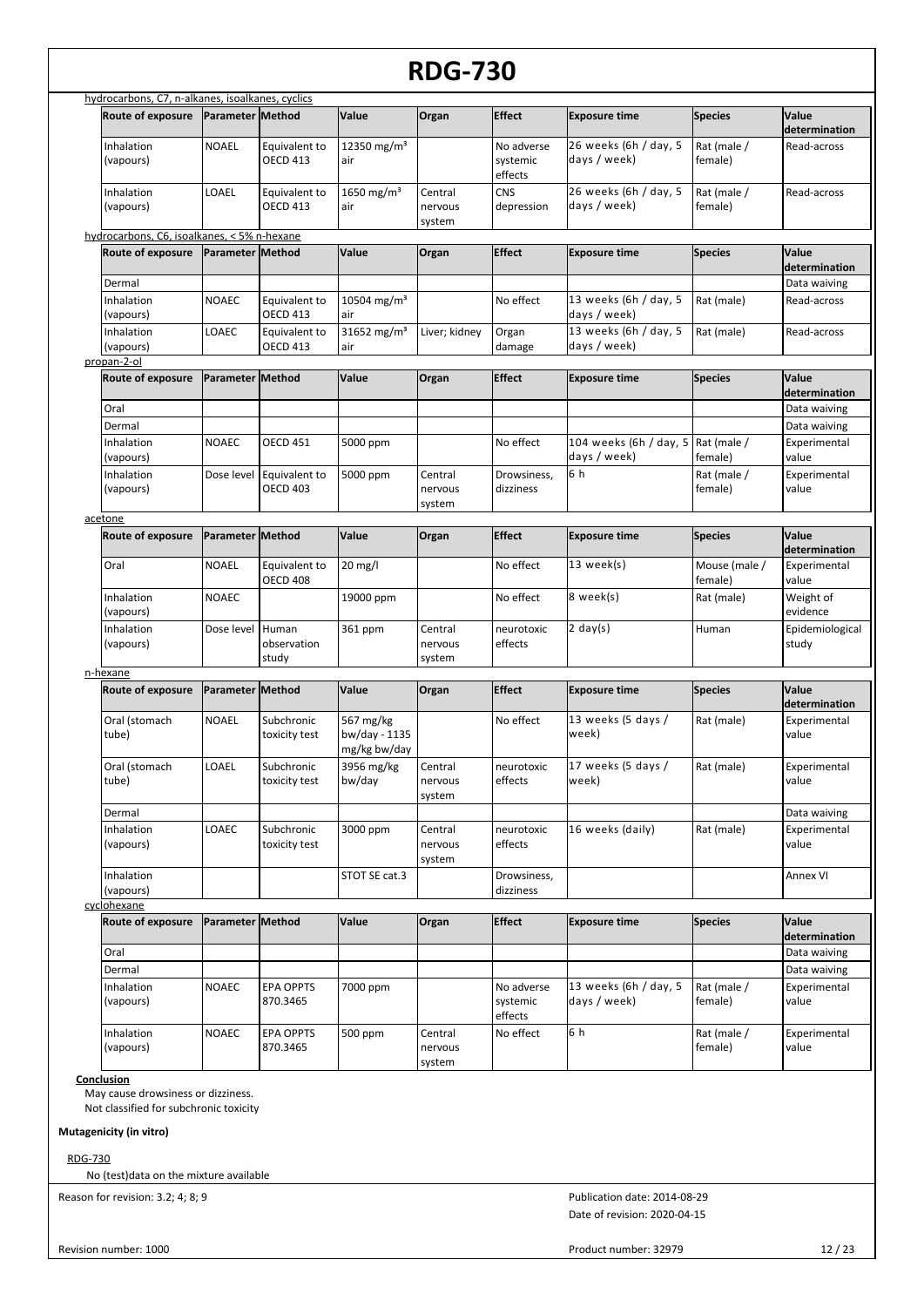#### **RDG-730** Judgement is based on the relevant ingredients hydrocarbons, C7, n-alkanes, isoalkanes, cyclics **Result Method Test substrate Effect Value determination Remark** Negative with metabolic activation, negative without metabolic activation OECD 476 **Human lymphocytes** No effect Read-across hydrocarbons, C6, isoalkanes, < 5% n-hexane **Result Method Test substrate Effect Value determination Remark** Negative with metabolic activation, negative without metabolic activation Equivalent to OECD 471 | Bacteria (S.typhimurium) | No effect | Read-across propan-2-ol **Result Method Test substrate Effect Value determination Remark** Negative with metabolic activation, negative without metabolic activation Equivalent to OECD 471 Bacteria (S.typhimurium) No effect Experimental value Negative with metabolic activation, negative without metabolic activation Equivalent to OECD 476 | Chinese hamster ovary (CHO) No effect **Experimental value** acetone **Result Method Test substrate Effect Value determination Remark** Negative Equivalent to OECD 471 Bacteria (S.typhimurium) No effect Experimental value n-hexane **Result Method Test substrate Effect Value determination Remark** Negative  $\begin{array}{|l|l|}\n\end{array}$  OECD 476 Mouse (lymphoma L5178Y cells) No effect **Experimental value**

| cyclohexane                                                                        |                        |                                  |               |                           |        |
|------------------------------------------------------------------------------------|------------------------|----------------------------------|---------------|---------------------------|--------|
| <b>Result</b>                                                                      | <b>Method</b>          | Test substrate                   | <b>Effect</b> | Value determination       | Remark |
| Negative with metabolic<br>activation, negative<br>without metabolic<br>activation | Equivalent to OECD 471 | Bacteria (S.typhimurium)         | No effect     | Experimental value        |        |
| Negative with metabolic<br>activation, negative<br>without metabolic<br>activation | Equivalent to OECD 476 | Mouse (lymphoma L5178Y<br>cells) | No effect     | <b>Experimental value</b> |        |

Negative **Equivalent to OECD 471** Bacteria (S.typhimurium) No effect **Experimental value** 

#### **Mutagenicity (in vivo)**

#### RDG-730

No (test)data on the mixture available

Judgement is based on the relevant ingredients

hydrocarbons, C6, isoalkanes, < 5% n-hexane **Result Method Exposure time Test substrate Organ Value determination** Equivalent to OECD 475 Negative (Inhalation (vapours)  $\begin{bmatrix} \text{Equivalent to OECD} \\ \text{5 days (6h / day)} \end{bmatrix}$  Rat (male / female) Bone marrow Experimental value propan-2-ol **Result Method Exposure time Test substrate Organ Value determination** Equivalent to OECD 474 Negative (Intraperitoneal) **Experimental value** Experimental value **Notice 19th** Mouse (male / female) **Experimental value** acetone **Result Method Exposure time Test substrate Organ Value determination** Negative 13 week(s) Mouse (male / female) Literature Literature Literature n-hexane **Result Method Exposure time Test substrate Organ Value determination** 8 weeks (6h / day, 5 days / week) Negative (Inhalation (vapours)) and the second of the second of the second of the second of the second of the second of the second of the second of the second of the second of the second of the second of the second of the cyclohexane **Result Method Exposure time Test substrate Organ Value determination** Equivalent to OECD 475 Negative (Inhalation (vapours) | Equivalent to OECD | 5 days (6h / day) | Rat (male / female) | Bone marrow | Experimental value

#### **Conclusion**

Not classified for mutagenic or genotoxic toxicity

#### **Carcinogenicity**

Reason for revision: 3.2; 4; 8; 9

Date of revision: 2020-04-15 Publication date: 2014-08-29

Revision number: 1000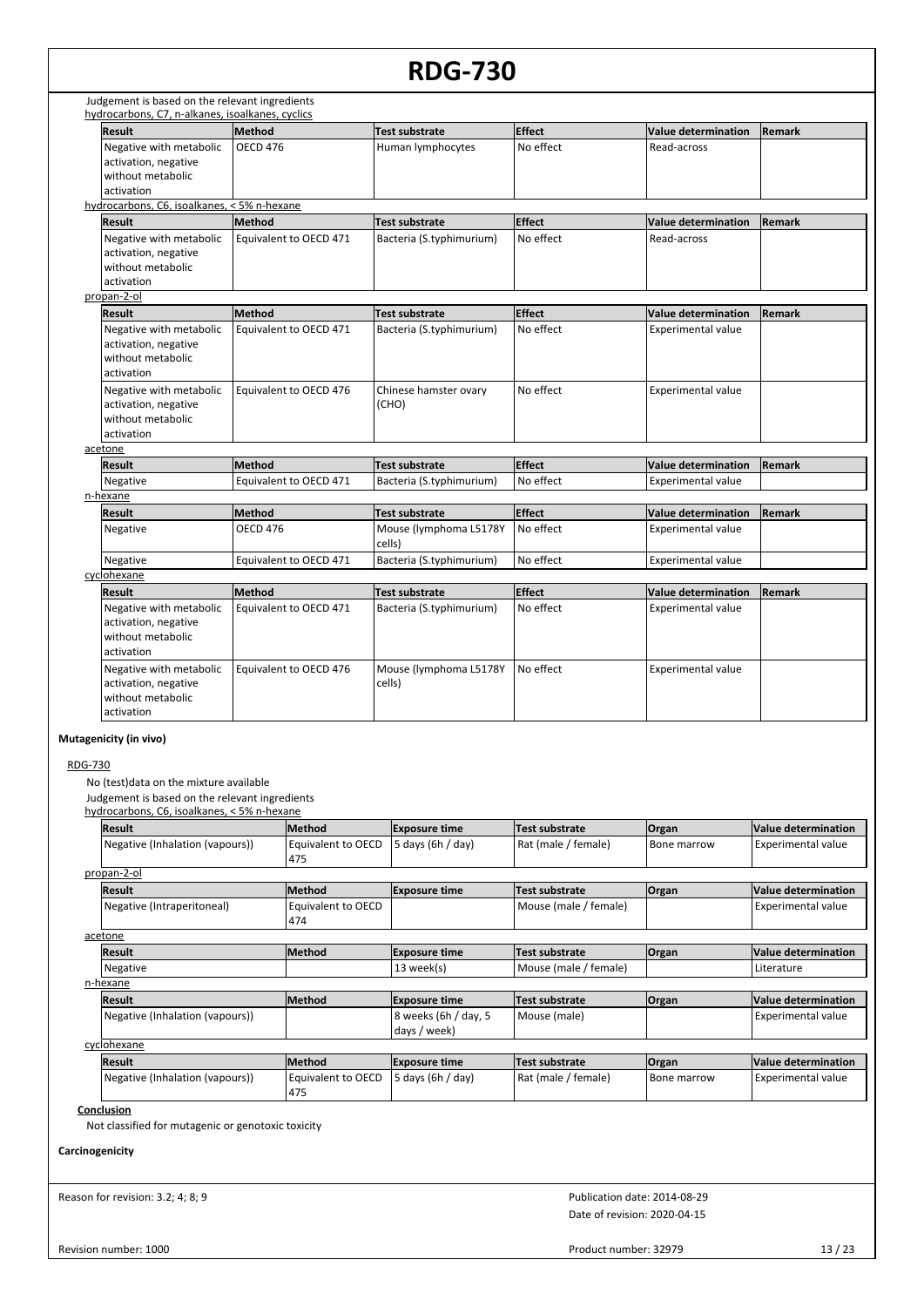No (test)data on the mixture available

Judgement is based on the relevant ingredients

|                                             |              | hydrocarbons, C7, n-alkanes, isoalkanes, cyclics |              |                                                       |                |                           |              |                        |
|---------------------------------------------|--------------|--------------------------------------------------|--------------|-------------------------------------------------------|----------------|---------------------------|--------------|------------------------|
| <b>Route of</b><br>exposure                 | Parameter    | Method                                           | Value        | <b>Exposure time</b>                                  | <b>Species</b> | <b>Effect</b>             | <b>Organ</b> | Value<br>determination |
| Inhalation                                  |              |                                                  |              |                                                       |                |                           |              | Data waiving           |
| Dermal                                      |              |                                                  |              |                                                       |                |                           |              | Data waiving           |
| Oral                                        |              |                                                  |              |                                                       |                |                           |              | Data waiving           |
| hydrocarbons, C6, isoalkanes, < 5% n-hexane |              |                                                  |              |                                                       |                |                           |              |                        |
| <b>Route of</b><br>exposure                 | Parameter    | Method                                           | Value        | <b>Exposure time</b>                                  | <b>Species</b> | <b>Effect</b>             | Organ        | Value<br>determination |
| Inhalation<br>(vapours)                     | <b>NOAEC</b> | Equivalent to<br><b>OECD 451</b>                 | 9016 ppm     | 104 weeks (6h / day, Rat (male /<br>5 days / week)    | female)        | No carcinogenic<br>effect |              | Experimental<br>value  |
| propan-2-ol                                 |              |                                                  |              |                                                       |                |                           |              |                        |
| <b>Route of</b><br>exposure                 | Parameter    | <b>Method</b>                                    | <b>Value</b> | <b>Exposure time</b>                                  | <b>Species</b> | <b>Effect</b>             | <b>Organ</b> | Value<br>determination |
| Inhalation<br>(vapours)                     | <b>NOEL</b>  | <b>OECD 451</b>                                  | 5000 ppm     | 104 weeks (6h / day, Rat (male /<br>5 days / week)    | female)        | No carcinogenic<br>effect |              | Experimental<br>value  |
| acetone                                     |              |                                                  |              |                                                       |                |                           |              |                        |
| <b>Route of</b><br>exposure                 | Parameter    | Method                                           | Value        | <b>Exposure time</b>                                  | <b>Species</b> | <b>Effect</b>             | Organ        | Value<br>determination |
| Dermal                                      | <b>NOEL</b>  | Other                                            | 79 mg        | 51 week(s)                                            | Mouse (female) | No effect                 |              | Literature             |
| n-hexane                                    |              |                                                  |              |                                                       |                |                           |              |                        |
| <b>Route of</b><br>exposure                 | Parameter    | Method                                           | <b>Value</b> | <b>Exposure time</b>                                  | <b>Species</b> | <b>Effect</b>             | Organ        | Value<br>determination |
| Inhalation<br>(vapours)                     | <b>NOAEC</b> | Equivalent to<br><b>OECD 451</b>                 | 3000 ppm     | 104 weeks (6h / day, Mouse (female)<br>5 days / week) |                | No carcinogenic<br>effect |              | Read-across            |
| Inhalation<br>(vapours)                     | LOAEC        | Equivalent to<br><b>OECD 451</b>                 | 9018 ppm     | 104 weeks (6h / day, Mouse (female)<br>5 days / week) |                | Tumor<br>formation        | Liver        | Read-across            |
| Inhalation<br>(vapours)                     | <b>NOAEC</b> | Equivalent to<br><b>OECD 451</b>                 | 9018 ppm     | 104 weeks (6h / day, Mouse (male)<br>5 days / week)   |                | No carcinogenic<br>effect |              | Read-across            |

**Conclusion**

Not classified for carcinogenicity

#### **Reproductive toxicity**

#### RDG-730

No (test)data on the mixture available

Judgement is based on the relevant ingredients hydrocarbons, C7, n-alkanes, isoalkanes, cyclics

|                                                  | <b>Parameter</b> | <b>Method</b>                    | Value                | <b>Exposure time</b>                    | <b>Species</b>         | <b>Effect</b>                             | Organ  | <b>Value</b><br>ldetermination       |
|--------------------------------------------------|------------------|----------------------------------|----------------------|-----------------------------------------|------------------------|-------------------------------------------|--------|--------------------------------------|
| Developmental toxicity                           | <b>NOAEL</b>     | Equivalent to<br><b>OECD 414</b> | 31680<br>$mg/m3$ air | 10 days (6h / day)                      | Mouse                  | No effect                                 |        | Read-across                          |
| Maternal toxicity                                | <b>NOAEL</b>     | Equivalent to<br><b>OECD 414</b> | 10560<br>$mg/m3$ air | 10 days (6h / day)                      | Rat (female) No effect |                                           |        | Read-across                          |
|                                                  | LOAEL            | Equivalent to<br><b>OECD 414</b> | 31680<br>$mg/m3$ air | 10 days (6h / day)                      | Rat (female)           | Lung tissue<br>affection/degen<br>eration | Lungs  | Read-across                          |
| Effects on fertility                             | NOAEL (P/F1)     | Equivalent to<br><b>OECD 416</b> | 31680<br>$mg/m3$ air |                                         | Rat (male /<br>female) | No effect                                 |        | Read-across                          |
| hydrocarbons, C6, isoalkanes, < 5% n-hexane      |                  |                                  |                      |                                         |                        |                                           |        |                                      |
|                                                  | <b>Parameter</b> | <b>Method</b>                    | Value                | <b>Exposure time</b>                    | <b>Species</b>         | <b>Effect</b>                             | Organ  | <b>Value</b><br><b>determination</b> |
| Developmental toxicity<br>(Inhalation (vapours)) | <b>NOAEC</b>     | Equivalent to<br><b>OECD 414</b> | > 7000 ppm           | 10 days (6h / day)                      | Rat                    | No effect                                 |        | Read-across                          |
| Maternal toxicity<br>(Inhalation (vapours))      | <b>NOAEC</b>     | Equivalent to<br><b>OECD 414</b> | 2000 ppm             | 10 days (6h / day)                      | Rat (female)           | No effect                                 |        | Read-across                          |
| Effects on fertility<br>(Inhalation (vapours))   | <b>NOAEC</b>     | Equivalent to<br><b>OECD 416</b> | 9000 ppm             |                                         | Rat (male /<br>female) | No effect                                 |        | Read-across                          |
| propan-2-ol                                      |                  |                                  |                      |                                         |                        |                                           |        |                                      |
|                                                  | <b>Parameter</b> | <b>Method</b>                    | Value                | <b>Exposure time</b>                    | <b>Species</b>         | <b>Effect</b>                             | Organ  | <b>Value</b><br>ldetermination       |
| Developmental toxicity<br>(Oral (stomach tube))  | <b>NOAEL</b>     | Equivalent to<br><b>OECD 414</b> | 400 mg/kg<br>bw/day  | $10 \text{ day}(s)$                     | Rat                    | No effect                                 | Foetus | Experimental<br>value                |
| Maternal toxicity (Oral<br>(stomach tube))       | <b>NOAEL</b>     | Equivalent to<br><b>OECD 414</b> | 400 mg/kg<br>bw/day  | $10 \text{ day(s)}$                     | Rat                    | No effect                                 |        | Experimental<br>value                |
| Effects on fertility (Oral                       | <b>NOAEL</b>     | Equivalent to                    | 853 mg/kg            | $21 \text{ day}(s) - 70 \text{ day}(s)$ | Rat (male /            | No effect                                 |        | Experimental                         |

OECD 415

bw/day Effects on fertility (Oral |NOAEL | Equivalent to | 853 mg/kg | 21 day(s) - 70 day(s) | Rat (male / | No effect

Reason for revision: 3.2; 4; 8; 9

(drinking water))

Publication date: 2014-08-29

Date of revision: 2020-04-15

female)

value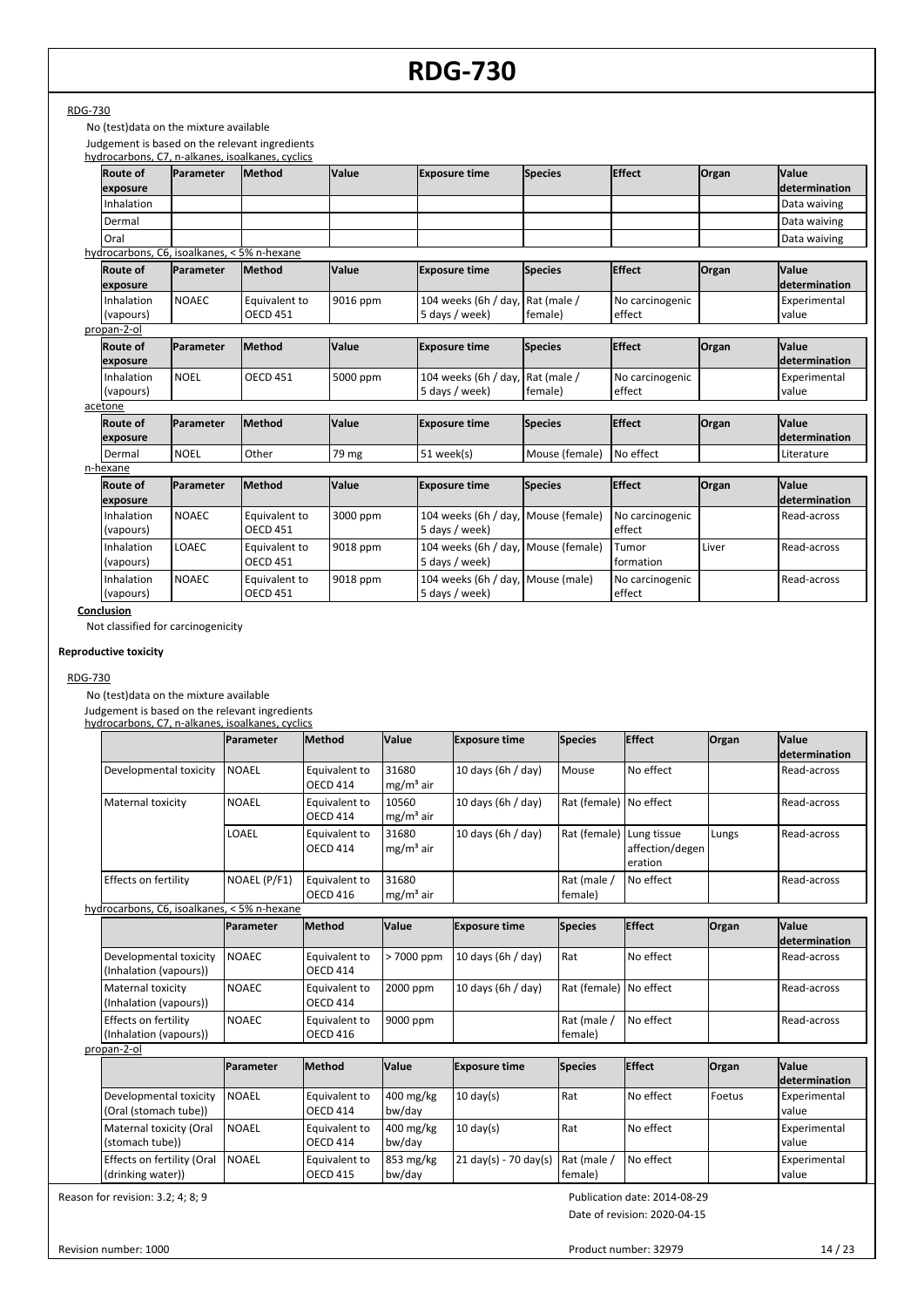| acetone                                          |                   |                                  |                       |                                                              |                        |                      |              |                                |
|--------------------------------------------------|-------------------|----------------------------------|-----------------------|--------------------------------------------------------------|------------------------|----------------------|--------------|--------------------------------|
|                                                  | <b>IParameter</b> | <b>Method</b>                    | <b>Value</b>          | <b>Exposure time</b>                                         | <b>Species</b>         | <b>Effect</b>        | Organ        | <b>Value</b><br>ldetermination |
| Developmental toxicity                           | <b>NOAEC</b>      | Equivalent to<br><b>OECD 414</b> | 11000 ppm             | 6 days (gestation,<br>daily) - 19 days<br>(gestation, daily) | Rat (male /<br>female) |                      |              | Experimental<br>value          |
| Effects on fertility                             | <b>NOAEL</b>      | Other                            | 900 $mg/kg$<br>bw/day | 13 week(s)                                                   | Rat (male)             | No effect            |              | Literature                     |
| n-hexane                                         |                   |                                  |                       |                                                              |                        |                      |              |                                |
|                                                  | <b>IParameter</b> | <b>Method</b>                    | Value                 | <b>Exposure time</b>                                         | <b>Species</b>         | <b>Effect</b>        | <b>Organ</b> | <b>Value</b><br>ldetermination |
| Developmental toxicity<br>(Inhalation (vapours)) | <b>NOAEC</b>      | Equivalent to<br><b>OECD 414</b> | 9000 ppm              | 10 days (gestation,<br>6h / day                              | Rat                    | No effect            |              | Experimental<br>value          |
| Maternal toxicity<br>(Inhalation (vapours))      | <b>NOAEC</b>      | Equivalent to<br>OECD 414        | 3000 ppm              | 10 days (gestation,<br>$6h$ / day)                           | Rat                    | No effect            |              | Experimental<br>value          |
|                                                  | LOAEC             | Equivalent to<br><b>OECD 414</b> | 9000 ppm              | 10 days (gestation,<br>$6h$ / day)                           | Rat                    | Maternal<br>toxicity |              | Experimental<br>value          |
| Effects on fertility<br>(Inhalation (vapours))   | <b>NOAEC</b>      | Equivalent to<br><b>OECD 416</b> | 9000 ppm              | $\geq$ 13 weeks (6h/<br>day, 5 days / week)                  | Rat (male /<br>female) | No effect            |              | Experimental<br>value          |

Classification of this substance according to Annex VI is debatable as it does not correspond to the conclusion from the test

cyclohexane

|                                                  | <b>IParameter</b> | <b>Method</b>                    | <b>Value</b>          | <b>Exposure time</b>                     | <b>Species</b>         | <b>IEffect</b> | <b>Organ</b> | <b>Value</b><br>determination |
|--------------------------------------------------|-------------------|----------------------------------|-----------------------|------------------------------------------|------------------------|----------------|--------------|-------------------------------|
| Developmental toxicity<br>(Inhalation (vapours)) | <b>INOAEC</b>     | l Eauivalent to<br>OECD 414      | 7000 ppm              | 10 days (6h / day)                       | l Rat                  | I No effect    |              | Experimental<br>I value       |
| Maternal toxicity<br>(Inhalation (vapours))      | <b>NOAEC</b>      | Equivalent to<br><b>OECD 414</b> | 500 ppm -<br>2000 ppm | 10 days (6h / day)                       | l Rat                  | No effect      |              | Experimental<br>I value       |
| Effects on fertility<br>(Inhalation (vapours))   | <b>NOAEC</b>      | Equivalent to<br>OECD 416        | 500 ppm -<br>2000 ppm | $>11$ weeks (6h /<br>day, 5 days / week) | Rat (male /<br>female) | No effect      |              | Experimental<br>I value       |

#### **Conclusion**

Not classified for reprotoxic or developmental toxicity

**Toxicity other effects**

#### RDG-730

hydrocarbons, C6, isoalkanes, < 5% n-hexane

| <b>Parameter</b> | <b>Method</b>                    | <b>Value</b> | Organ                     | <b>Effect</b>               | <b>Exposure time</b>                     | <b>Species</b>         | <b>Value</b><br><b>determination</b> |
|------------------|----------------------------------|--------------|---------------------------|-----------------------------|------------------------------------------|------------------------|--------------------------------------|
| <b>NOAEC</b>     | Equivalent to<br><b>OECD 424</b> | 9000 ppm     | Central nervous<br>system | Overall effects             | 13 weeks (6h /<br>day, 5 days /<br>week) | Rat (male /<br>female) | Experimental<br>value<br>Inhalation  |
| acetone          |                                  |              |                           |                             |                                          |                        |                                      |
| <b>Parameter</b> | <b>Method</b>                    | <b>Value</b> | Organ                     | <b>Effect</b>               | <b>Exposure time</b>                     | <b>Species</b>         | <b>Value</b><br><i>determination</i> |
|                  |                                  |              | Skin                      | Skin dryness or<br>cracking |                                          |                        | Literature study<br>Skin             |
| cyclohexane      |                                  |              |                           |                             |                                          |                        |                                      |
| Parameter        | <b>Method</b>                    | <b>Value</b> | Organ                     | <b>Effect</b>               | <b>Exposure time</b>                     | Species                | <b>Value</b><br><i>determination</i> |
| <b>NOAEC</b>     |                                  | 2000 ppm     |                           | neurotoxic effects          | l6 h                                     | Rat (male)             | Experimental<br>value                |

#### **Chronic effects from short and long-term exposure**

RDG-730

No effects known.

# SECTION 12: Ecological information

#### **12.1. Toxicity**

#### RDG-730

No (test)data on the mixture available Classification is based on the relevant ingredients

Reason for revision: 3.2; 4; 8; 9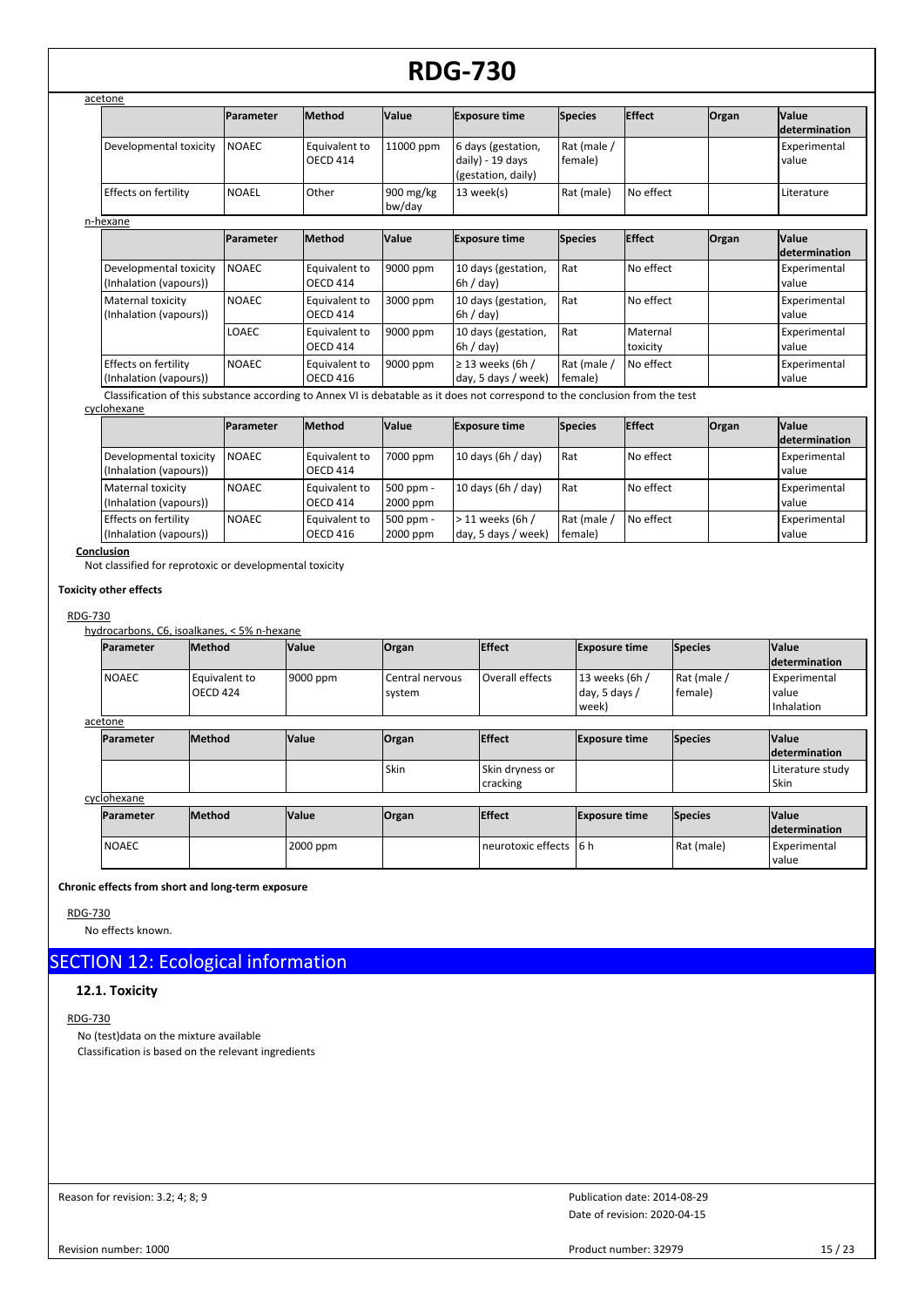|                                                                                                                        | Parameter             | Method                                       | Value                    | <b>Duration</b>     | <b>Species</b>                      | <b>Test design</b>         | Fresh/salt<br>water | <b>Value determination</b>                      |
|------------------------------------------------------------------------------------------------------------------------|-----------------------|----------------------------------------------|--------------------------|---------------------|-------------------------------------|----------------------------|---------------------|-------------------------------------------------|
| Acute toxicity fishes                                                                                                  | LL50                  | <b>OECD 203</b>                              | $> 13.4$ mg/l<br>WAF     | 96 h                | Oncorhynchus<br>mykiss              | Semi-static<br>system      | Fresh water         | Experimental value;<br>Nominal<br>concentration |
| Acute toxicity crustacea                                                                                               | <b>EL50</b>           | <b>OECD 202</b>                              | $3.0$ mg/l<br><b>WAF</b> | 48h                 | Daphnia magna                       | Static<br>system           | Fresh water         | Experimental value;<br>GLP                      |
| Toxicity algae and other<br>aquatic plants                                                                             | <b>EL50</b>           | <b>OECD 201</b>                              | 13 mg/l WAF              | 96 h                | Pseudokirchneri<br>ella subcapitata | Static<br>system           | Fresh water         | Read-across; GLP                                |
| Long-term toxicity fish                                                                                                | <b>NOELR</b>          |                                              | 1.534 mg/l               | 28                  | Oncorhynchus<br>mykiss              |                            | Fresh water         | QSAR; Nominal<br>concentration                  |
| Toxicity aquatic micro-<br>organisms                                                                                   | <b>EL50</b>           |                                              | 26.81 mg/l               | 48h                 | Tetrahymena<br>pyriformis           |                            | Fresh water         | QSAR; Growth rate                               |
| hydrocarbons, C6, isoalkanes, < 5% n-hexane                                                                            |                       |                                              |                          |                     |                                     |                            |                     |                                                 |
|                                                                                                                        | <b>Parameter</b>      | <b>Method</b>                                | Value                    | <b>Duration</b>     | <b>Species</b>                      | Test design                | Fresh/salt<br>water | <b>Value determination</b>                      |
| Acute toxicity fishes                                                                                                  | LL50                  |                                              | 18.27 mg/l               | 96 h                | Oncorhynchus<br>mykiss              |                            | Fresh water         | QSAR                                            |
| Acute toxicity crustacea                                                                                               | <b>EL50</b>           |                                              | 31.9 mg/l                | 48h                 | Daphnia magna                       |                            | Fresh water         | QSAR                                            |
| Toxicity algae and other<br>aquatic plants                                                                             | <b>EL50</b>           |                                              | 13.56 mg/l               | 72 h                | Pseudokirchneri<br>ella subcapitata |                            | Fresh water         | QSAR                                            |
| Long-term toxicity fish                                                                                                | <b>NOELR</b>          |                                              | 4.089 mg/l               | $28 \text{ day}(s)$ | Oncorhynchus<br>mykiss              |                            | Fresh water         | QSAR                                            |
| Long-term toxicity aquatic<br>crustacea                                                                                | <b>NOELR</b>          |                                              | 7.138 mg/l               | $21$ day(s)         | Daphnia magna                       |                            | Fresh water         | QSAR                                            |
| Classification of this substance is debatable as it does not correspond to the conclusion from the test<br>propan-2-ol |                       |                                              |                          |                     |                                     |                            |                     |                                                 |
|                                                                                                                        | Parameter             | Method                                       | Value                    | <b>Duration</b>     | <b>Species</b>                      | <b>Test design</b>         | Fresh/salt<br>water | <b>Value determination</b>                      |
| Acute toxicity fishes                                                                                                  | <b>LC50</b>           | Equivalent to 9640 mg/l -<br><b>OECD 203</b> | 10000 mg/l               | 96h                 | Pimephales<br>promelas              | Flow-<br>through<br>system | Fresh water         | Experimental value;<br>Lethal                   |
| Acute toxicity crustacea                                                                                               | LC50                  | Equivalent to<br><b>OECD 202</b>             | $>10000$ mg/l            | 24h                 | Daphnia magna                       | Static<br>system           | Fresh water         | Experimental value;<br>Locomotor effect         |
| Toxicity algae and other<br>aquatic plants                                                                             | Toxicity<br>threshold |                                              | 1800 mg/l                | $7$ day(s)          | Scenedesmus<br>quadricauda          | Static<br>system           | Fresh water         | Experimental value;<br><b>Toxicity test</b>     |
| Long-term toxicity fish                                                                                                |                       |                                              |                          |                     |                                     |                            |                     | Data waiving                                    |
| Long-term toxicity aquatic<br>crustacea                                                                                | <b>NOEC</b>           |                                              | 2344 µmol/l              | $16 \text{ day}(s)$ | Daphnia magna                       |                            | Fresh water         | Experimental value;<br>Growth                   |
| Toxicity aquatic micro-<br>organisms                                                                                   | Toxicity<br>threshold | Equivalent to 1050 mg/l<br>DIN 38412/8       |                          | 16h                 | Pseudomonas<br>putida               | Static<br>system           | Fresh water         | Experimental value;<br><b>Toxicity test</b>     |
| <u>acetone</u>                                                                                                         |                       |                                              |                          |                     |                                     |                            |                     |                                                 |
|                                                                                                                        | Parameter             | Method                                       | Value                    | Duration            | <b>Species</b>                      | Test design Fresh/salt     | water               | Value determination                             |
| Acute toxicity fishes                                                                                                  | LC50                  | <b>EU Method</b><br>C.1                      | 5540 mg/l                | 96 h                | Oncorhynchus<br>mykiss              | Static<br>system           | Fresh water         | Experimental value;<br>Nominal<br>concentration |
| Acute toxicity crustacea                                                                                               | LC50                  | Other                                        | 12600 mg/l               | 48 h                | Daphnia magna                       | Static<br>system           | Fresh water         | Experimental value;<br>Nominal<br>concentration |
| Toxicity algae and other<br>aquatic plants                                                                             | EC50                  |                                              | > 7000 mg/l              | 96 h                | Selenastrum<br>capricornutum        | Static<br>system           | Fresh water         | Experimental value;<br>Nominal<br>concentration |
| Long-term toxicity aquatic<br>crustacea                                                                                | NOEC                  | Equivalent to<br><b>OECD 211</b>             | $2212 \text{ mg/l}$      | $28 \text{ day}(s)$ | Daphnia magna                       | Flow-<br>through<br>system | Fresh water         | <b>Experimental value</b>                       |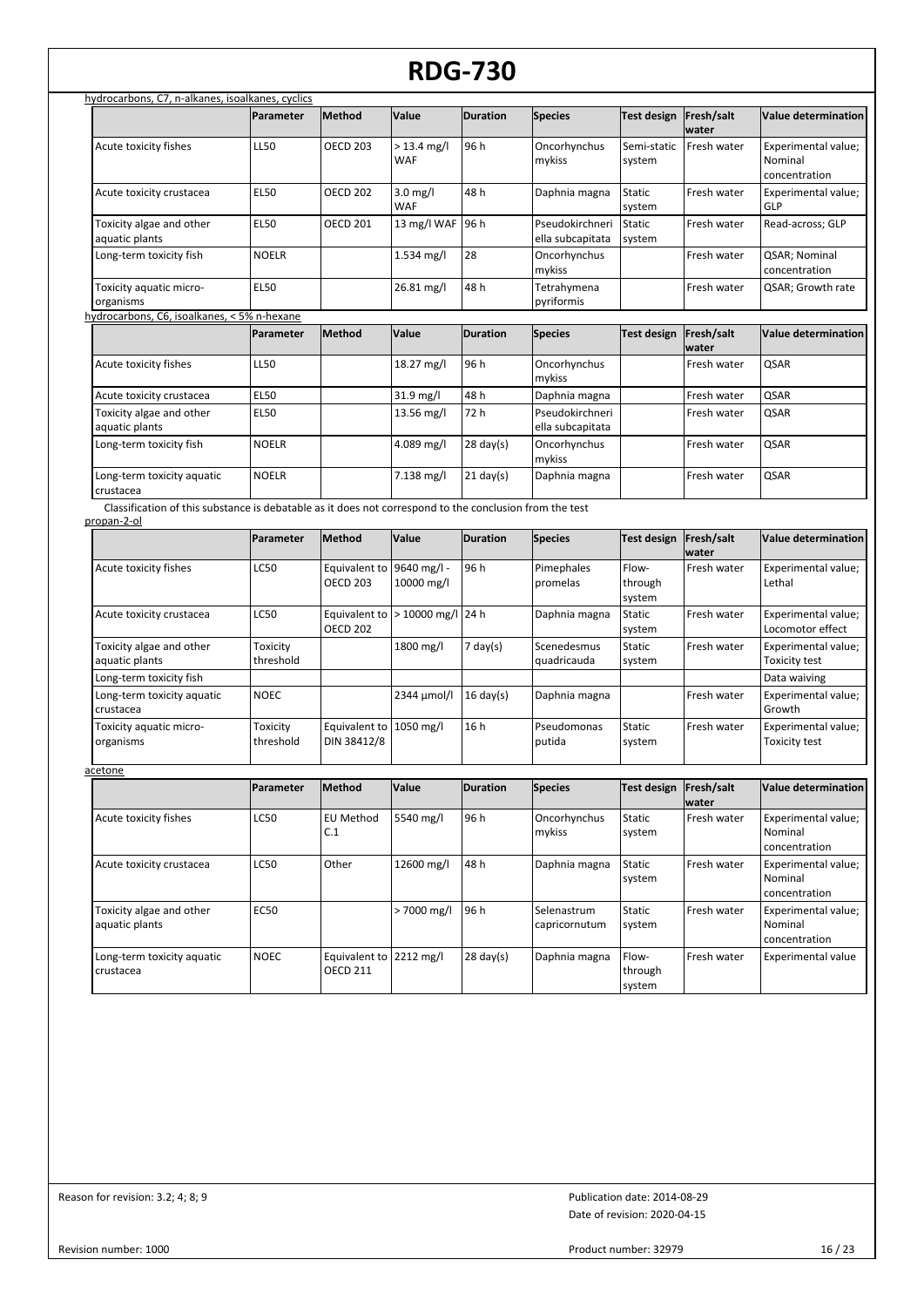| n-hexane                                   |              |                                             |            |                     |                                     |                            |                            |                                                  |
|--------------------------------------------|--------------|---------------------------------------------|------------|---------------------|-------------------------------------|----------------------------|----------------------------|--------------------------------------------------|
|                                            | Parameter    | Method                                      | Value      | <b>Duration</b>     | <b>Species</b>                      | <b>Test design</b>         | Fresh/salt<br><b>water</b> | <b>Value determination</b>                       |
| Acute toxicity fishes                      | <b>LL50</b>  |                                             | 12.51 mg/l | 96 h                | Oncorhynchus<br>mykiss              |                            | Fresh water                | Estimated value;<br>Lethal                       |
| Acute toxicity crustacea                   | <b>EL50</b>  |                                             | 21.85 mg/l | 48h                 | Daphnia magna                       |                            | Fresh water                | Estimated value;<br>Locomotor effect             |
| Toxicity algae and other<br>aquatic plants | <b>EL50</b>  |                                             | 9.285 mg/l | 72 h                | Pseudokirchneri<br>ella subcapitata |                            | Fresh water                | Estimated value;<br>Growth rate                  |
| Long-term toxicity fish                    | <b>NOELR</b> |                                             | $2.8$ mg/l | $28 \text{ day}(s)$ | Oncorhynchus<br>mykiss              |                            | Fresh water                | Estimated value;<br>Growth rate                  |
| Long-term toxicity aquatic<br>crustacea    | <b>NOELR</b> |                                             | 4.888 mg/l | $21 \text{ day}(s)$ | Daphnia magna                       |                            | Fresh water                | Estimated value;<br>Reproduction                 |
| Toxicity aquatic micro-<br>organisms       | <b>EL50</b>  |                                             | 48.39 mg/l | 48h                 | Tetrahymena<br>pyriformis           |                            | Fresh water                | QSAR; Growth                                     |
| cyclohexane                                |              |                                             |            |                     |                                     |                            |                            |                                                  |
|                                            | Parameter    | Method                                      | Value      | <b>Duration</b>     | <b>Species</b>                      | <b>Test design</b>         | Fresh/salt<br><b>water</b> | <b>Value determination</b>                       |
| Acute toxicity fishes                      | <b>LC50</b>  | Equivalent to 4.53 mg/l<br><b>OECD 203</b>  |            | 96 h                | Pimephales<br>promelas              | Flow-<br>through<br>system | Fresh water                | Experimental value;<br>Measured<br>concentration |
| Acute toxicity crustacea                   | <b>EC50</b>  | Equivalent to 0.9 mg/l<br><b>OECD 202</b>   |            | 48h                 | Daphnia magna                       | <b>Static</b><br>system    | Fresh water                | Experimental value;<br>Locomotor effect          |
| Toxicity algae and other<br>aquatic plants | <b>EC50</b>  | Equivalent to 9.317 mg/l<br><b>OECD 201</b> |            | 72 h                | Pseudokirchneri<br>ella subcapitata |                            |                            | Experimental value;<br>Growth rate               |
| Long-term toxicity fish                    |              |                                             |            |                     |                                     |                            |                            | Data waiving                                     |
| Long-term toxicity aquatic<br>crustacea    |              |                                             |            |                     |                                     |                            |                            | Data waiving                                     |
| Toxicity aquatic micro-<br>organisms       | <b>IC50</b>  |                                             | 29 mg/l    | 15h                 | Aerobic micro-<br>organisms         |                            |                            | Experimental value;<br>Oxygen<br>consumption     |

#### **Conclusion**

Toxic to aquatic life with long lasting effects.

#### **12.2. Persistence and degradability**

hydrocarbons, C7, n-alkanes, isoalkanes, cyclics

| <b>Method</b>                               | Value                    | <b>Duration</b>            | Value determination        |
|---------------------------------------------|--------------------------|----------------------------|----------------------------|
| OECD 301F                                   | 98 %; GLP                | $28 \text{ day(s)}$        | <b>Experimental value</b>  |
| hydrocarbons, C6, isoalkanes, < 5% n-hexane |                          |                            |                            |
| <b>Biodegradation water</b>                 |                          |                            |                            |
| Method                                      | Value                    | <b>Duration</b>            | Value determination        |
| OECD 301F                                   | 98 %; GLP                | $28$ day(s)                | Read-across                |
| propan-2-ol                                 |                          |                            |                            |
| <b>Biodegradation water</b>                 |                          |                            |                            |
| Method                                      | Value                    | <b>Duration</b>            | Value determination        |
| EU Method C.5                               | 53 %; Oxygen consumption | $5 \text{ day}(s)$         | <b>Experimental value</b>  |
| acetone                                     |                          |                            |                            |
| <b>Biodegradation water</b>                 |                          |                            |                            |
| Method                                      | Value                    | <b>Duration</b>            | Value determination        |
| OECD 301B                                   | 90.9%                    | $28 \text{ day(s)}$        | <b>Experimental value</b>  |
| n-hexane                                    |                          |                            |                            |
| <b>Biodegradation water</b>                 |                          |                            |                            |
| Method                                      | Value                    | <b>Duration</b>            | Value determination        |
| OECD 301F                                   | 98 %; Oxygen consumption | $28$ day(s)                | Read-across                |
| <b>Biodegradation soil</b>                  |                          |                            |                            |
| Method                                      | Value                    | <b>Duration</b>            | <b>Value determination</b> |
|                                             |                          |                            | Data waiving               |
| cyclohexane                                 |                          |                            |                            |
| <b>Biodegradation water</b>                 |                          |                            |                            |
| Method                                      | Value                    | <b>Duration</b>            | Value determination        |
| OECD 301F                                   | 77 %; Oxygen consumption | $28 \text{ day(s)}$        | <b>Experimental value</b>  |
| Half-life soil (t1/2 soil)                  |                          |                            |                            |
| Method                                      | Value                    | Primary                    | <b>Value determination</b> |
|                                             |                          | degradation/mineralisation |                            |
|                                             | 28 day(s) - 180 day(s)   |                            | Literature study           |

Reason for revision: 3.2; 4; 8; 9

Date of revision: 2020-04-15 Publication date: 2014-08-29

Product number: 32979 17 / 23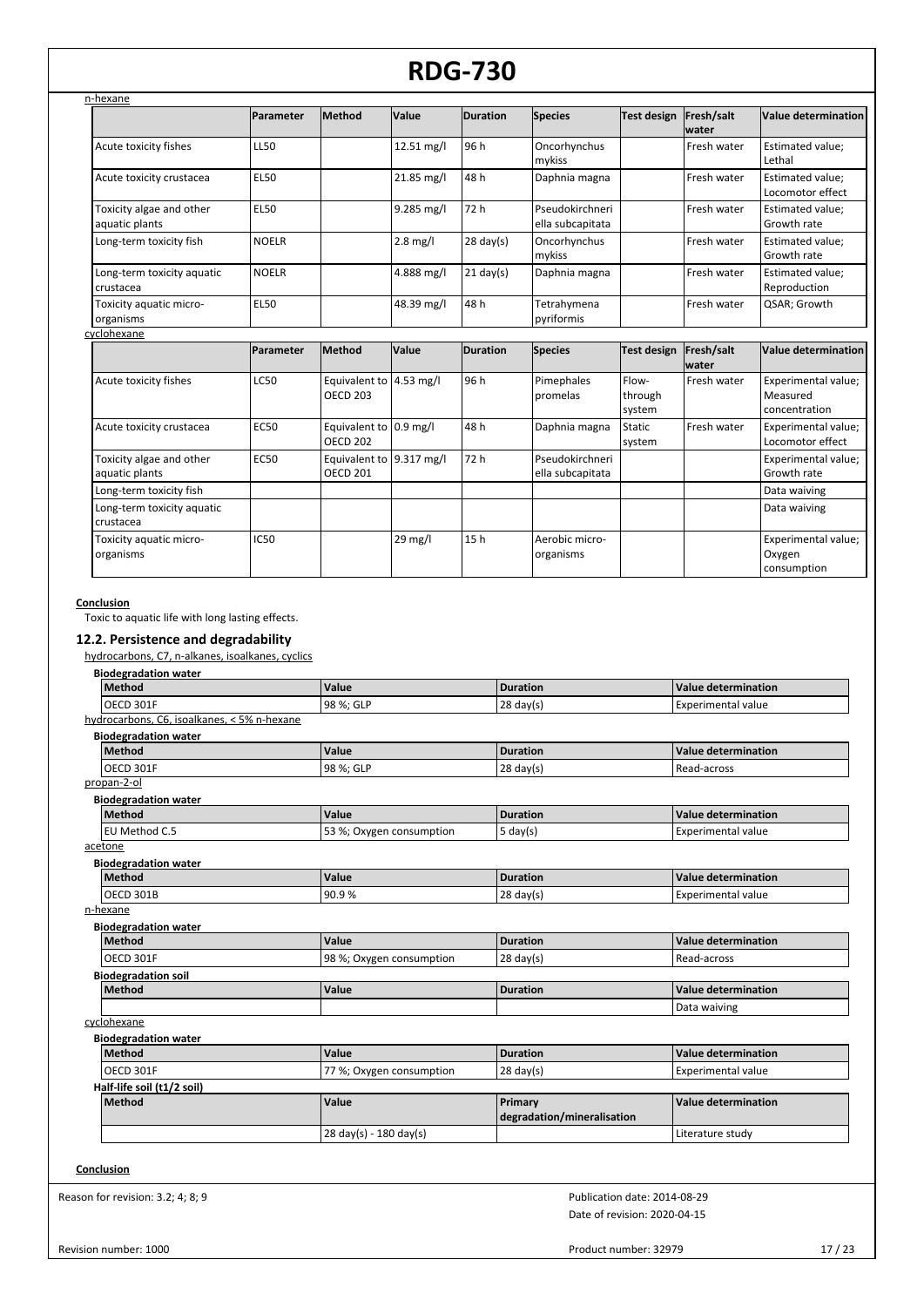**Water** 

Does not contain any not readily biodegradable component(s)

#### **12.3. Bioaccumulative potential**

| <b>Method</b>                                      |                     | Remark        |                          | Value    |                 |                      |                | <b>Temperature</b>    |       |                     | <b>Value determination</b>  |
|----------------------------------------------------|---------------------|---------------|--------------------------|----------|-----------------|----------------------|----------------|-----------------------|-------|---------------------|-----------------------------|
|                                                    |                     |               | Not applicable (mixture) |          |                 |                      |                |                       |       |                     |                             |
| hydrocarbons, C7, n-alkanes, isoalkanes, cyclics   |                     |               |                          |          |                 |                      |                |                       |       |                     |                             |
| Log Kow                                            |                     |               |                          |          |                 |                      |                |                       |       |                     |                             |
| Method                                             |                     | Remark        |                          |          | Value           |                      |                |                       |       |                     |                             |
|                                                    |                     |               |                          | > 3      |                 |                      |                | <b>Temperature</b>    |       |                     | <b>Value determination</b>  |
| hydrocarbons, C6, isoalkanes, < 5% n-hexane        |                     |               |                          |          |                 |                      |                |                       |       |                     |                             |
| <b>BCF fishes</b>                                  |                     |               |                          |          |                 |                      |                |                       |       |                     |                             |
| Parameter                                          | Method              |               | Value                    |          | <b>Duration</b> |                      | <b>Species</b> |                       |       |                     | <b>Value determination</b>  |
| <b>BCF</b>                                         |                     |               | 501.187                  |          |                 |                      |                | Pimephales promelas   |       |                     | Calculated value            |
| Log Kow                                            |                     |               |                          |          |                 |                      |                |                       |       |                     |                             |
| Method                                             |                     | Remark        |                          |          | Value           |                      |                | <b>Temperature</b>    |       |                     | <b>Value determination</b>  |
| Equivalent to OECD 107                             |                     |               |                          | 3.6      |                 |                      |                | 20 °C                 |       |                     | Read-across                 |
| propan-2-ol                                        |                     |               |                          |          |                 |                      |                |                       |       |                     |                             |
| Log Kow                                            |                     |               |                          |          |                 |                      |                |                       |       |                     |                             |
| Method                                             |                     | Remark        |                          |          | Value           |                      |                | <b>Temperature</b>    |       |                     | <b>Value determination</b>  |
|                                                    |                     |               |                          |          | 0.05            |                      |                | 25 °C                 |       |                     | Weight of evidence approach |
| acetone                                            |                     |               |                          |          |                 |                      |                |                       |       |                     |                             |
| <b>BCF fishes</b>                                  |                     |               |                          |          |                 |                      |                |                       |       |                     |                             |
| Parameter                                          | Method              |               | Value                    |          | <b>Duration</b> |                      | <b>Species</b> |                       |       |                     | <b>Value determination</b>  |
| <b>BCF</b>                                         | <b>BCFWIN</b>       |               | 3                        |          |                 |                      |                |                       |       |                     | Read-across                 |
| Log Kow                                            |                     |               |                          |          |                 |                      |                |                       |       |                     |                             |
| Method                                             |                     | <b>Remark</b> |                          |          | Value           |                      |                | Temperature           |       |                     | <b>Value determination</b>  |
| n-hexane                                           |                     |               |                          |          | $-0.23$         |                      |                |                       |       |                     | Test data                   |
| <b>BCF fishes</b>                                  |                     |               |                          |          |                 |                      |                |                       |       |                     |                             |
| Parameter                                          | Method              |               | Value                    |          | <b>Duration</b> |                      | <b>Species</b> |                       |       |                     | <b>Value determination</b>  |
| <b>BCF</b>                                         | Other               |               | 501.187                  |          |                 |                      |                | Pimephales promelas   |       |                     | QSAR                        |
| Log Kow                                            |                     |               |                          |          |                 |                      |                |                       |       |                     |                             |
| <b>Method</b>                                      |                     | <b>Remark</b> |                          |          | Value           |                      |                | <b>Temperature</b>    |       |                     | <b>Value determination</b>  |
| Equivalent to OECD 107                             |                     |               |                          | 4        |                 |                      |                | 20 °C                 |       |                     | <b>Experimental value</b>   |
| cyclohexane                                        |                     |               |                          |          |                 |                      |                |                       |       |                     |                             |
| <b>BCF fishes</b>                                  |                     |               |                          |          |                 |                      |                |                       |       |                     |                             |
| Parameter                                          | Method              |               | Value                    |          | <b>Duration</b> |                      | <b>Species</b> |                       |       |                     | <b>Value determination</b>  |
| <b>BCF</b>                                         |                     |               | 167 l/kg; Fresh          |          |                 |                      |                | Pimephales promelas   |       |                     | <b>QSAR</b>                 |
|                                                    |                     |               | weight                   |          |                 |                      |                |                       |       |                     |                             |
| Log Kow                                            |                     |               |                          |          |                 |                      |                |                       |       |                     |                             |
| <b>Method</b>                                      |                     | Remark        |                          |          | Value           |                      |                | <b>Temperature</b>    |       |                     | <b>Value determination</b>  |
|                                                    |                     |               |                          |          | 3.44            |                      |                | 25 °C                 |       |                     | <b>Experimental value</b>   |
|                                                    |                     |               |                          |          |                 |                      |                |                       |       |                     |                             |
| Conclusion                                         |                     |               |                          |          |                 |                      |                |                       |       |                     |                             |
| Contains bioaccumulative component(s)              |                     |               |                          |          |                 |                      |                |                       |       |                     |                             |
| 12.4. Mobility in soil                             |                     |               |                          |          |                 |                      |                |                       |       |                     |                             |
| hydrocarbons, C6, isoalkanes, < 5% n-hexane        |                     |               |                          |          |                 |                      |                |                       |       |                     |                             |
| (log) Koc                                          |                     |               |                          |          |                 |                      |                |                       |       |                     |                             |
| Parameter                                          |                     |               |                          |          | Method          |                      |                |                       | Value |                     | <b>Value determination</b>  |
| log Koc                                            |                     |               |                          |          |                 |                      |                |                       | 3.34  |                     | Calculated value            |
| <b>Percent distribution</b>                        |                     |               |                          |          |                 |                      |                |                       |       |                     |                             |
| Method                                             | <b>Fraction air</b> |               | <b>Fraction biota</b>    | Fraction |                 | <b>Fraction soil</b> |                | <b>Fraction water</b> |       | Value determination |                             |
|                                                    |                     |               |                          | sediment |                 |                      |                |                       |       |                     |                             |
| Mackay level III                                   | 93.6%               |               | lo %                     | 2.1%     |                 | 0.5%                 |                | 3.8%                  |       | Calculated value    |                             |
| n-hexane                                           |                     |               |                          |          |                 |                      |                |                       |       |                     |                             |
| (log) Koc                                          |                     |               |                          |          |                 |                      |                |                       |       |                     |                             |
| Parameter                                          |                     |               |                          |          | Method          |                      |                |                       | Value |                     | <b>Value determination</b>  |
| log Koc                                            |                     |               |                          |          |                 |                      |                |                       | 3.34  |                     | QSAR                        |
| cyclohexane                                        |                     |               |                          |          |                 |                      |                |                       |       |                     |                             |
| (log) Koc                                          |                     |               |                          |          |                 |                      |                |                       |       |                     |                             |
| Parameter                                          |                     |               |                          |          | Method          |                      |                |                       | Value |                     | <b>Value determination</b>  |
| log Koc                                            |                     |               |                          |          |                 |                      |                |                       | 2.89  |                     | Calculated value            |
|                                                    |                     |               |                          |          |                 |                      |                |                       |       |                     |                             |
| Conclusion                                         |                     |               |                          |          |                 |                      |                |                       |       |                     |                             |
| Contains component(s) that adsorb(s) into the soil |                     |               |                          |          |                 |                      |                |                       |       |                     |                             |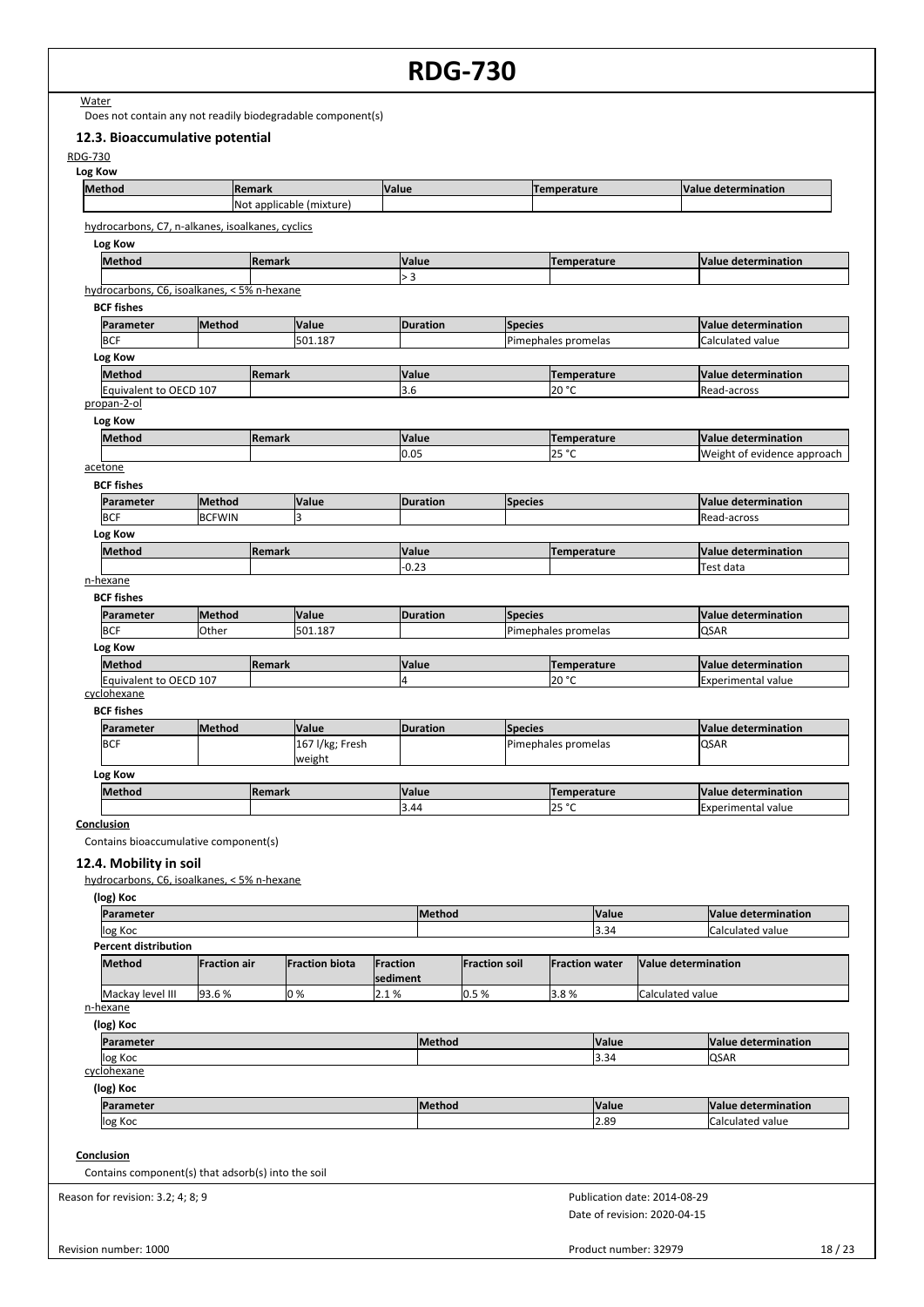Contains component(s) with potential for mobility in the soil

#### **12.5. Results of PBT and vPvB assessment**

Does not contain component(s) that meet(s) the criteria of PBT and/or vPvB as listed in Annex XIII of Regulation (EC) No 1907/2006.

#### **12.6. Other adverse effects**

RDG-730

#### **Greenhouse gases**

Contains component(s) included in the list of substances which may contribute to the greenhouse effect (IPCC) None of the known components is included in the list of fluorinated greenhouse gases (Regulation (EU) No 517/2014)

**Ozone-depleting potential (ODP)**

Not classified as dangerous for the ozone layer (Regulation (EC) No 1005/2009)

propan-2-ol **Groundwater** Groundwater pollutant

cyclohexane **Groundwater**

Groundwater pollutant

#### SECTION 13: Disposal considerations

The information in this section is a general description. If applicable and available, exposure scenarios are attached in annex. Always use the relevant exposure scenarios that correspond to your identified use.

#### **13.1. Waste treatment methods**

#### **13.1.1 Provisions relating to waste**

#### **European Union**

Hazardous waste according to Directive 2008/98/EC, as amended by Regulation (EU) No 1357/2014 and Regulation (EU) No 2017/997. Waste material code (Directive 2008/98/EC, Decision 2000/0532/EC).

14 06 03\* (waste organic solvents, refrigerants and foam/aerosol propellants: other solvents and solvent mixtures). Depending on branch of industry and production process, also other waste codes may be applicable.

#### **13.1.2 Disposal methods**

Remove waste in accordance with local and/or national regulations. Hazardous waste shall not be mixed together with other waste. Different types of hazardous waste shall not be mixed together if this may entail a risk of pollution or create problems for the further management of the waste. Hazardous waste shall be managed responsibly. All entities that store, transport or handle hazardous waste shall take the necessary measures to prevent risks of pollution or damage to people or animals. Specific treatment. Do not discharge into drains or the environment. Dispose of at authorized waste collection point.

#### **13.1.3 Packaging/Container**

**European Union**

Waste material code packaging (Directive 2008/98/EC).

15 01 10\* (packaging containing residues of or contaminated by dangerous substances).

### **SECTION 14: Transport information**

#### **Road (ADR)**

| 14.1. UN number                          |                                                                       |
|------------------------------------------|-----------------------------------------------------------------------|
| UN number                                | 1950                                                                  |
| 14.2. UN proper shipping name            |                                                                       |
| Proper shipping name                     | Aerosols                                                              |
| 14.3. Transport hazard class(es)         |                                                                       |
| Hazard identification number             |                                                                       |
| <b>Class</b>                             |                                                                       |
| Classification code                      | 5F                                                                    |
| 14.4. Packing group                      |                                                                       |
| Packing group                            |                                                                       |
| Labels                                   | 2.1                                                                   |
| 14.5. Environmental hazards              |                                                                       |
| Environmentally hazardous substance mark | yes                                                                   |
| 14.6. Special precautions for user       |                                                                       |
| Special provisions                       | 190                                                                   |
| Special provisions                       | 327                                                                   |
| Special provisions                       | 344                                                                   |
| Special provisions                       | 625                                                                   |
| Limited quantities                       | Combination packagings: not more than 1 liter per inner packaging for |
|                                          | liquids. A package shall not weigh more than 30 kg. (gross mass)      |

#### **Rail (RID)**

| 14.1. UN number                  |          |  |
|----------------------------------|----------|--|
| <b>IUN</b> number                | 1950     |  |
| 14.2. UN proper shipping name    |          |  |
| Proper shipping name             | Aerosols |  |
| 14.3. Transport hazard class(es) |          |  |

Reason for revision: 3.2; 4; 8; 9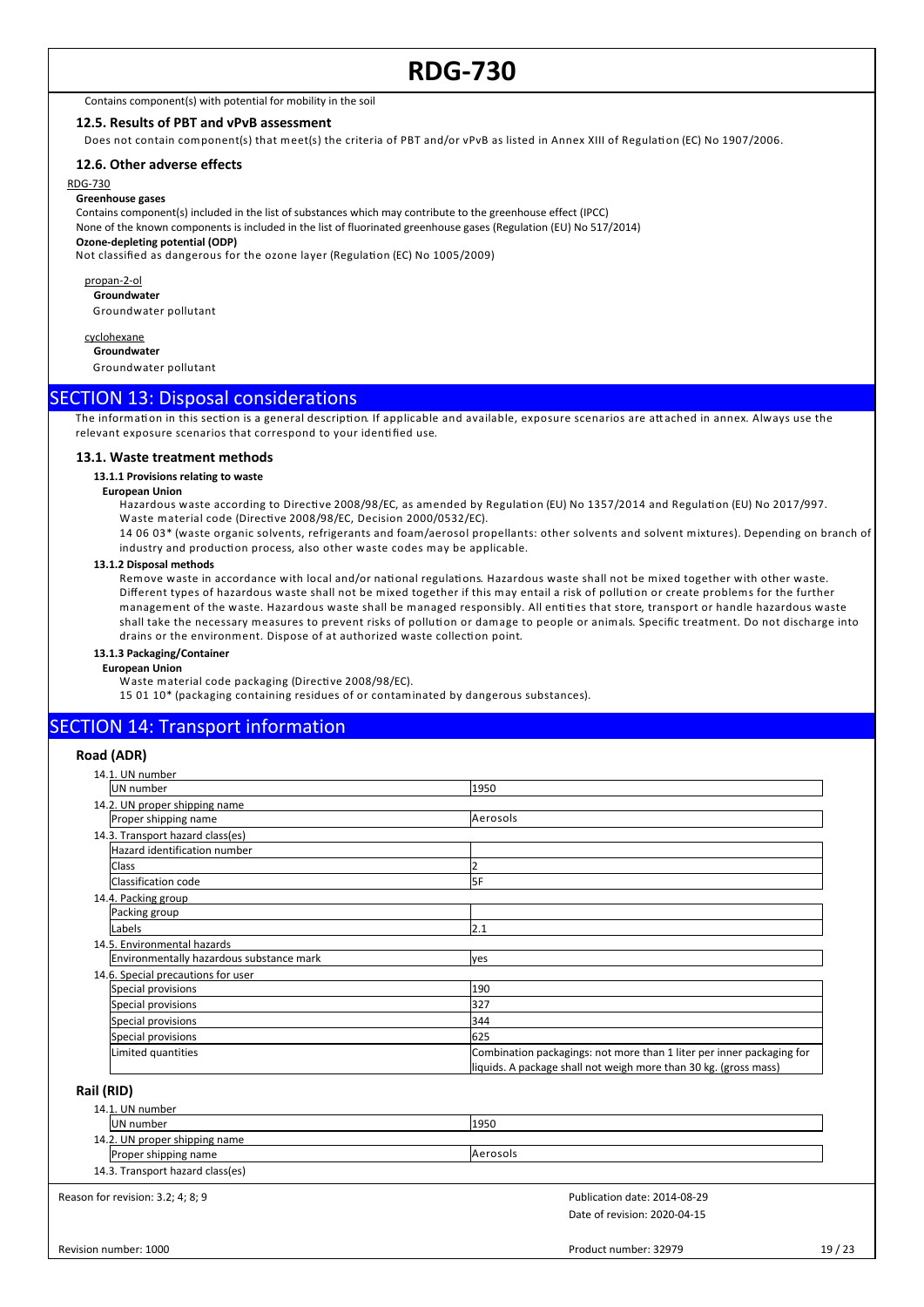### Rev

#### $20/23$

| 327                                                                                                                                       |
|-------------------------------------------------------------------------------------------------------------------------------------------|
| 344                                                                                                                                       |
| 625                                                                                                                                       |
| Combination packagings: not more than 1 liter per inner packaging for                                                                     |
| liquids. A package shall not weigh more than 30 kg. (gross mass)                                                                          |
|                                                                                                                                           |
|                                                                                                                                           |
| 1950                                                                                                                                      |
|                                                                                                                                           |
| aerosols                                                                                                                                  |
|                                                                                                                                           |
| 2.1                                                                                                                                       |
|                                                                                                                                           |
|                                                                                                                                           |
| 2.1                                                                                                                                       |
|                                                                                                                                           |
| IP                                                                                                                                        |
| yes                                                                                                                                       |
|                                                                                                                                           |
| 190                                                                                                                                       |
| 277                                                                                                                                       |
| 327                                                                                                                                       |
| 344                                                                                                                                       |
| 381                                                                                                                                       |
| 63                                                                                                                                        |
| 959                                                                                                                                       |
| Combination packagings: not more than 1 liter per inner packaging for<br>liquids. A package shall not weigh more than 30 kg. (gross mass) |
| 14.7. Transport in bulk according to Annex II of Marpol and the IBC Code                                                                  |
| Not applicable                                                                                                                            |
|                                                                                                                                           |
|                                                                                                                                           |
| 1950                                                                                                                                      |
|                                                                                                                                           |
| Aerosols, flammable                                                                                                                       |
|                                                                                                                                           |
| 2.1                                                                                                                                       |
|                                                                                                                                           |
| Publication date: 2014-08-29                                                                                                              |
| Date of revision: 2020-04-15                                                                                                              |
|                                                                                                                                           |
|                                                                                                                                           |
|                                                                                                                                           |

## **Inland waterways (ADN)**

| 14.1. UN number                          |                                                                                                                                           |  |
|------------------------------------------|-------------------------------------------------------------------------------------------------------------------------------------------|--|
| UN number                                | 1950                                                                                                                                      |  |
| 14.2. UN proper shipping name            |                                                                                                                                           |  |
| Proper shipping name                     | Aerosols                                                                                                                                  |  |
| 14.3. Transport hazard class(es)         |                                                                                                                                           |  |
| Class                                    |                                                                                                                                           |  |
| Classification code                      | 5F                                                                                                                                        |  |
| 14.4. Packing group                      |                                                                                                                                           |  |
| Packing group                            |                                                                                                                                           |  |
| lLabels                                  | 2.1                                                                                                                                       |  |
| 14.5. Environmental hazards              |                                                                                                                                           |  |
| Environmentally hazardous substance mark | ves                                                                                                                                       |  |
| 14.6. Special precautions for user       |                                                                                                                                           |  |
| Special provisions                       | 190                                                                                                                                       |  |
| Special provisions                       | 327                                                                                                                                       |  |
| Special provisions                       | 344                                                                                                                                       |  |
| Special provisions                       | 625                                                                                                                                       |  |
| Limited quantities                       | Combination packagings: not more than 1 liter per inner packaging for<br>liquids. A package shall not weigh more than 30 kg. (gross mass) |  |

|                     | and waterways (ADN)                      |          |
|---------------------|------------------------------------------|----------|
|                     | 14.1. UN number                          |          |
|                     | <b>IUN</b> number                        | 1950     |
|                     | 14.2. UN proper shipping name            |          |
|                     | Proper shipping name                     | Aerosols |
|                     | 14.3. Transport hazard class(es)         |          |
|                     | <b>Class</b>                             |          |
|                     | Classification code                      | l5F      |
| 14.4. Packing group |                                          |          |
|                     | Packing group                            |          |
|                     | Labels                                   | 2.1      |
|                     | 14.5. Environmental hazards              |          |
|                     | Environmentally hazardous substance mark | ves      |
|                     | 14.6. Special precautions for user       |          |
|                     | Special provisions                       | 190      |

Limited quantities Combination packagings: not more than 1 liter per inner packaging for

liquids. A package shall not weigh more than 30 kg. (gross mass)

#### Hazard identification number 23 Class 2016 - 2022 - 2022 - 2022 - 2022 - 2022 - 2022 - 2022 - 2022 - 2023 - 2022 - 2022 - 2023 - 2022 - 2023 -Classification code 5F 14.4. Packing group Packing group Labels 2.1 14.5. Environmental hazards Environmentally hazardous substance mark yes 14.6. Special precautions for user Special provisions 190

Special provisions 327 Special provisions 344 Special provisions 625

**RDG-730**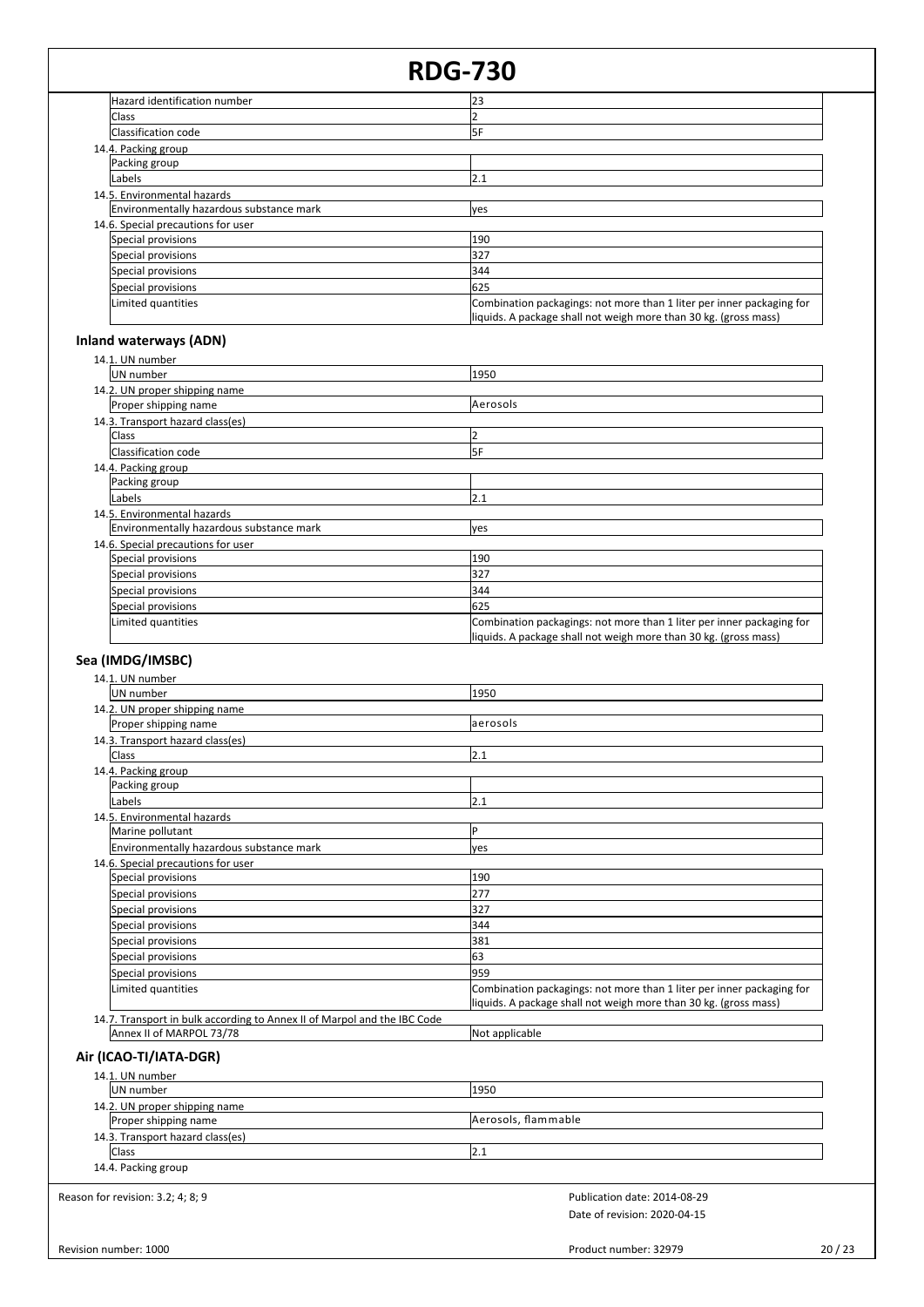| <b>RDG-730</b>                                         |         |  |
|--------------------------------------------------------|---------|--|
| Packing group                                          |         |  |
| Labels                                                 | 2.1     |  |
| 14.5. Environmental hazards                            |         |  |
| Environmentally hazardous substance mark               | ves     |  |
| 14.6. Special precautions for user                     |         |  |
| Special provisions                                     | A145    |  |
| Special provisions                                     | A167    |  |
| Special provisions                                     | A802    |  |
| Passenger and cargo transport                          |         |  |
| Limited quantities: maximum net quantity per packaging | 30 kg G |  |

# SECTION 15: Regulatory information<br>15.1. Safety, health and environmental regulations/legislation specific for the substance or mixture

#### **European legislation:**

VOC content Directive 2010/75/EU

| <b>VOC content</b> | l Remark |
|--------------------|----------|
| 96.250 %           |          |
| 696.850 g/l        |          |

Ingredients according to Regulation (EC) No 648/2004 and amendments

≥30% aliphatic hydrocarbons

REACH Annex XVII - Restriction

Contains component(s) subject to restrictions of Annex XVII of Regulation (EC) No 1907/2006: restrictions on the manufacture, placing on the market and use of certain dangerous substances, mixtures and articles.

|                                                                                                                                                               | Designation of the substance, of the group of<br>substances or of the mixture                                                                                                                                                                                                                                                                                                                                                                                                                                                                                         | Conditions of restriction                                                                                                                                                                                                                                                                                                                                                                                                                                                                                                                                                                                                                                                                                                                                                                                                                                                                                                                                                                                                                                                                                                                                                                                                                                                                                                                                                                                                                                                                                                                                                                                                                                                                                                                                                                                                                                                                                                                                                                                                                                                                                                                                                                                                                                                                                                                                                                                                                                                                                                                                                                                                                                                                                                                                                                 |
|---------------------------------------------------------------------------------------------------------------------------------------------------------------|-----------------------------------------------------------------------------------------------------------------------------------------------------------------------------------------------------------------------------------------------------------------------------------------------------------------------------------------------------------------------------------------------------------------------------------------------------------------------------------------------------------------------------------------------------------------------|-------------------------------------------------------------------------------------------------------------------------------------------------------------------------------------------------------------------------------------------------------------------------------------------------------------------------------------------------------------------------------------------------------------------------------------------------------------------------------------------------------------------------------------------------------------------------------------------------------------------------------------------------------------------------------------------------------------------------------------------------------------------------------------------------------------------------------------------------------------------------------------------------------------------------------------------------------------------------------------------------------------------------------------------------------------------------------------------------------------------------------------------------------------------------------------------------------------------------------------------------------------------------------------------------------------------------------------------------------------------------------------------------------------------------------------------------------------------------------------------------------------------------------------------------------------------------------------------------------------------------------------------------------------------------------------------------------------------------------------------------------------------------------------------------------------------------------------------------------------------------------------------------------------------------------------------------------------------------------------------------------------------------------------------------------------------------------------------------------------------------------------------------------------------------------------------------------------------------------------------------------------------------------------------------------------------------------------------------------------------------------------------------------------------------------------------------------------------------------------------------------------------------------------------------------------------------------------------------------------------------------------------------------------------------------------------------------------------------------------------------------------------------------------------|
| hydrocarbons, C7, n-alkanes, isoalkanes,<br>cyclics<br>- hydrocarbons, C6, isoalkanes, < 5% n-<br>hexane<br>propan-2-ol<br>acetone<br>n-hexane<br>cyclohexane | Liquid substances or mixtures fulfilling the<br>criteria for any of the following hazard classes<br>or categories set out in Annex I to Regulation<br>(EC) No 1272/2008:<br>(a) hazard classes 2.1 to 2.4, 2.6 and 2.7, 2.8<br>types A and B, 2.9, 2.10, 2.12, 2.13 categories<br>1 and 2, 2.14 categories 1 and 2, 2.15 types A<br>to F;<br>(b) hazard classes 3.1 to 3.6, 3.7 adverse<br>effects on sexual function and fertility or on<br>development, 3.8 effects other than narcotic<br>effects, 3.9 and 3.10;<br>(c) hazard class 4.1;<br>(d) hazard class 5.1. | 1. Shall not be used in:<br>- ornamental articles intended to produce light or colour effects by means of different<br>phases, for example in ornamental lamps and ashtrays,<br>- tricks and jokes,<br>- games for one or more participants, or any article intended to be used as such, even with<br>ornamental aspects,<br>2. Articles not complying with paragraph 1 shall not be placed on the market.<br>3. Shall not be placed on the market if they contain a colouring agent, unless required for<br>fiscal reasons, or perfume, or both, if they:<br>- can be used as fuel in decorative oil lamps for supply to the general public, and,<br>- present an aspiration hazard and are labelled with H304,<br>4. Decorative oil lamps for supply to the general public shall not be placed on the market<br>unless they conform to the European Standard on Decorative oil lamps (EN 14059) adopted<br>by the European Committee for Standardisation (CEN).<br>5. Without prejudice to the implementation of other Community provisions relating to the<br>classification, packaging and labelling of dangerous substances and mixtures, suppliers shall<br>ensure, before the placing on the market, that the following requirements are met:<br>a) lamp oils, labelled with H304, intended for supply to the general public are visibly, legibly<br>and indelibly marked as follows: "Keep lamps filled with this liquid out of the reach of<br>children"; and, by 1 December 2010, "Just a sip of lamp oil $-$ or even sucking the wick of<br>lamps - may lead to life-threatening lung damage";<br>b) grill lighter fluids, labelled with H304, intended for supply to the general public are legibly<br>and indelibly marked by 1 December 2010 as follows: "Just a sip of grill lighter may lead to<br>life threatening lung damage";<br>c) lamp oils and grill lighters, labelled with H304, intended for supply to the general public<br>are packaged in black opaque containers not exceeding 1 litre by 1 December 2010.<br>6. No later than 1 June 2014, the Commission shall request the European Chemicals Agency<br>to prepare a dossier, in accordance with Article 69 of the present Regulation with a view to<br>ban, if appropriate, grill lighter fluids and fuel for decorative lamps, labelled H304, intended<br>for supply to the general public.<br>7. Natural or legal persons placing on the market for the first time lamp oils and grill lighter<br>fluids, labelled with H304, shall by 1 December 2011, and annually thereafter, provide data<br>on alternatives to lamp oils and grill lighter fluids labelled H304 to the competent authority<br>in the Member State concerned. Member States shall make those data available to the<br>Commission.' |
| hydrocarbons, C7, n-alkanes, isoalkanes,<br>cyclics<br>- hydrocarbons, C6, isoalkanes, < 5% n-<br>hexane<br>propan-2-ol<br>acetone<br>n-hexane<br>cyclohexane | Substances classified as flammable gases<br>category 1 or 2, flammable liquids categories<br>1, 2 or 3, flammable solids category 1 or 2,<br>substances and mixtures which, in contact<br>with water, emit flammable gases, category 1,<br>2 or 3, pyrophoric liquids category 1 or<br>pyrophoric solids category 1, regardless of<br>whether they appear in Part 3 of Annex VI to<br>that Regulation or not.                                                                                                                                                         | 1. Shall not be used, as substance or as mixtures in aerosol dispensers where these aerosol<br>dispensers are intended for supply to the general public for entertainment and decorative<br>purposes such as the following:<br>- metallic glitter intended mainly for decoration,<br>— artificial snow and frost,<br>- "whoopee" cushions,<br>- silly string aerosols,<br>- imitation excrement,<br>- horns for parties,<br>- decorative flakes and foams,<br>- artificial cobwebs,<br>- stink bombs.<br>2. Without prejudice to the application of other Community provisions on the classification,<br>packaging and labelling of substances, suppliers shall ensure before the placing on the<br>market that the packaging of aerosol dispensers referred to above is                                                                                                                                                                                                                                                                                                                                                                                                                                                                                                                                                                                                                                                                                                                                                                                                                                                                                                                                                                                                                                                                                                                                                                                                                                                                                                                                                                                                                                                                                                                                                                                                                                                                                                                                                                                                                                                                                                                                                                                                                  |
| Reason for revision: 3.2; 4; 8; 9                                                                                                                             |                                                                                                                                                                                                                                                                                                                                                                                                                                                                                                                                                                       | Publication date: 2014-08-29                                                                                                                                                                                                                                                                                                                                                                                                                                                                                                                                                                                                                                                                                                                                                                                                                                                                                                                                                                                                                                                                                                                                                                                                                                                                                                                                                                                                                                                                                                                                                                                                                                                                                                                                                                                                                                                                                                                                                                                                                                                                                                                                                                                                                                                                                                                                                                                                                                                                                                                                                                                                                                                                                                                                                              |

Date of revision: 2020-04-15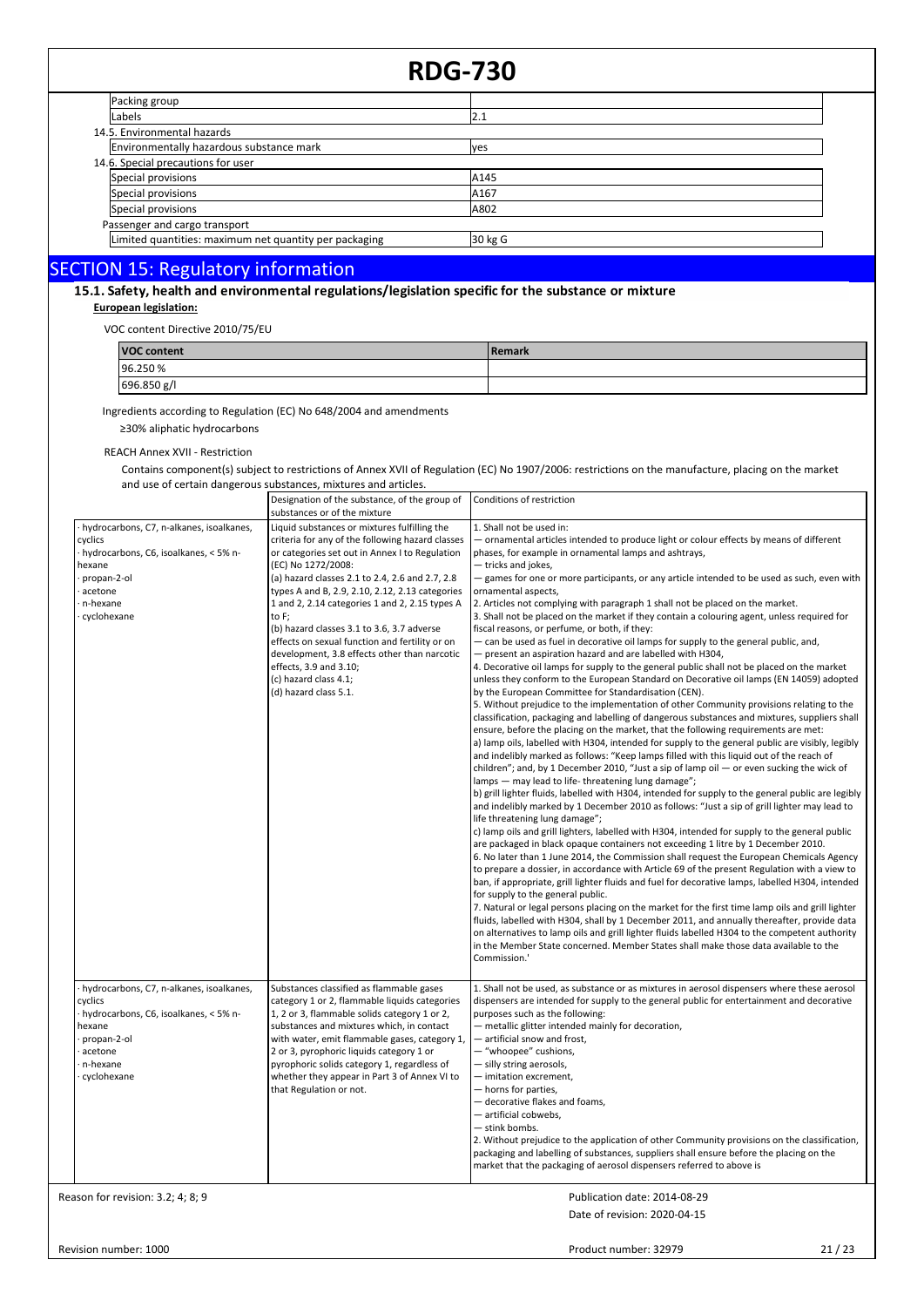|             |             | marked visibly, legibly and indelibly with:<br>"For professional users only".<br>3. By way of derogation, paragraphs 1 and 2 shall not apply to the aerosol dispensers<br>referred to Article 8 (1a) of Council Directive 75/324/EEC.<br>4. The aerosol dispensers referred to in paragraphs 1 and 2 shall not be placed on the<br>market unless they conform to the requirements indicated.                                                                                                                                                                                                                                                                                                                                                                                                                                                                                                                                                                                                                                                                                                    |
|-------------|-------------|-------------------------------------------------------------------------------------------------------------------------------------------------------------------------------------------------------------------------------------------------------------------------------------------------------------------------------------------------------------------------------------------------------------------------------------------------------------------------------------------------------------------------------------------------------------------------------------------------------------------------------------------------------------------------------------------------------------------------------------------------------------------------------------------------------------------------------------------------------------------------------------------------------------------------------------------------------------------------------------------------------------------------------------------------------------------------------------------------|
| cyclohexane | Cyclohexane | 1. Shall not be placed on the market for the first time after 27 June 2010, for supply to the<br>general public, as a constituent of neoprene-based contact adhesives in concentrations<br>equal to or greater than 0,1 % by weight in package sizes greater than 350 g.<br>2. Neoprene-based contact adhesives containing cyclohexane and not conforming to<br>paragraph 1 shall not be placed on the market for supply to the general public after 27<br>December 2010.<br>3. Without prejudice to other Community legislation concerning the classification, packaging<br>and labelling of substances and mixtures, suppliers shall ensure before the placing on the<br>market that neoprene-based contact adhesives containing cyclohexane in concentrations<br>equal to or greater than 0,1 % by weight that are placed on the market for supply to the<br>general public after 27 December 2010 are visibly, legibly and indelibly marked as follows:<br>"- This product is not to be used under conditions of poor ventilation.<br>- This product is not to be used for carpet laying.". |

## **National legislation Belgium** RDG-730

No data available

# **National legislation The Netherlands** RDG-730

| Waterbezwaarlijkheid          | A (2); Algemene Beoordelingsmethodiek (ABM)    |
|-------------------------------|------------------------------------------------|
| n-hexane                      |                                                |
| SZW - Lijst van voor de       | In-hexaan; 2; Suspected of damaging fertility. |
| voortplanting giftige stoffen |                                                |
| (vruchtbaarheid)              |                                                |

## **National legislation France** RDG-730

| . |                  |   |
|---|------------------|---|
| n | <b>CHA</b><br>та | ١ |

| n-hexane |
|----------|
|----------|

| No data available         |               |  |
|---------------------------|---------------|--|
| n-hexane                  |               |  |
| Catégorie toxique pour la | In-Hexane; R2 |  |
| reproduction              |               |  |

#### **National legislation Germany**

| <b>RDG-730</b>                                   |                                                                                                                                                                |
|--------------------------------------------------|----------------------------------------------------------------------------------------------------------------------------------------------------------------|
| WGK                                              | 2; Verordnung über Anlagen zum Umgang mit wassergefährdenden Stoffen (AwSV) - 18. April 2017                                                                   |
| hydrocarbons, C7, n-alkanes, isoalkanes, cyclics |                                                                                                                                                                |
| TA-Luft                                          | 5.2.5/1                                                                                                                                                        |
| hydrocarbons, C6, isoalkanes, < 5% n-hexane      |                                                                                                                                                                |
| lTA-Luft                                         | 5.2.5/1                                                                                                                                                        |
| propan-2-ol                                      |                                                                                                                                                                |
| TA-Luft                                          | 5.2.5                                                                                                                                                          |
| TRGS900 - Risiko der<br>Fruchtschädigung         | Propan-2-ol; Y; Risiko der Fruchtschädigung braucht bei Einhaltung des Arbeitsplatzgrenzwertes und des biologischen<br>lGrenzwertes nicht befürchtet zu werden |
| acetone                                          |                                                                                                                                                                |
| TA-Luft                                          | 5.2.5                                                                                                                                                          |
| TRGS900 - Risiko der                             | Aceton; Y; Risiko der Fruchtschädigung braucht bei Einhaltung des Arbeitsplatzgrenzwertes und des biologischen                                                 |
| Fruchtschädigung                                 | lGrenzwertes nicht befürchtet zu werden                                                                                                                        |
| n-hexane                                         |                                                                                                                                                                |
| TA-Luft                                          | 5.2.5/1                                                                                                                                                        |
| TRGS900 - Risiko der                             | n-Hexan; Y; Risiko der Fruchtschädigung braucht bei Einhaltung des Arbeitsplatzgrenzwertes und des biologischen                                                |
| Fruchtschädigung                                 | lGrenzwertes nicht befürchtet zu werden                                                                                                                        |
| cyclohexane                                      |                                                                                                                                                                |
| TA-Luft                                          | 5.2.5/1                                                                                                                                                        |

## **National legislation United Kingdom** RDG-730

No data available

**Other relevant data** RDG-730 No data available propan-2-ol IARC - classification | 3; Isopropanol TLV - Carcinogen **2-propanol**; A4 acetone TLV - Carcinogen **Acetone**; A4

|                                           | · Carcinogen                                    | Acetone: A4 |  |
|-------------------------------------------|-------------------------------------------------|-------------|--|
|                                           |                                                 |             |  |
| n-hexane<br><b>ITLV - Skin absorption</b> | In-Hexane; Skin; Danger of cutaneous absorption |             |  |

Reason for revision: 3.2; 4; 8; 9